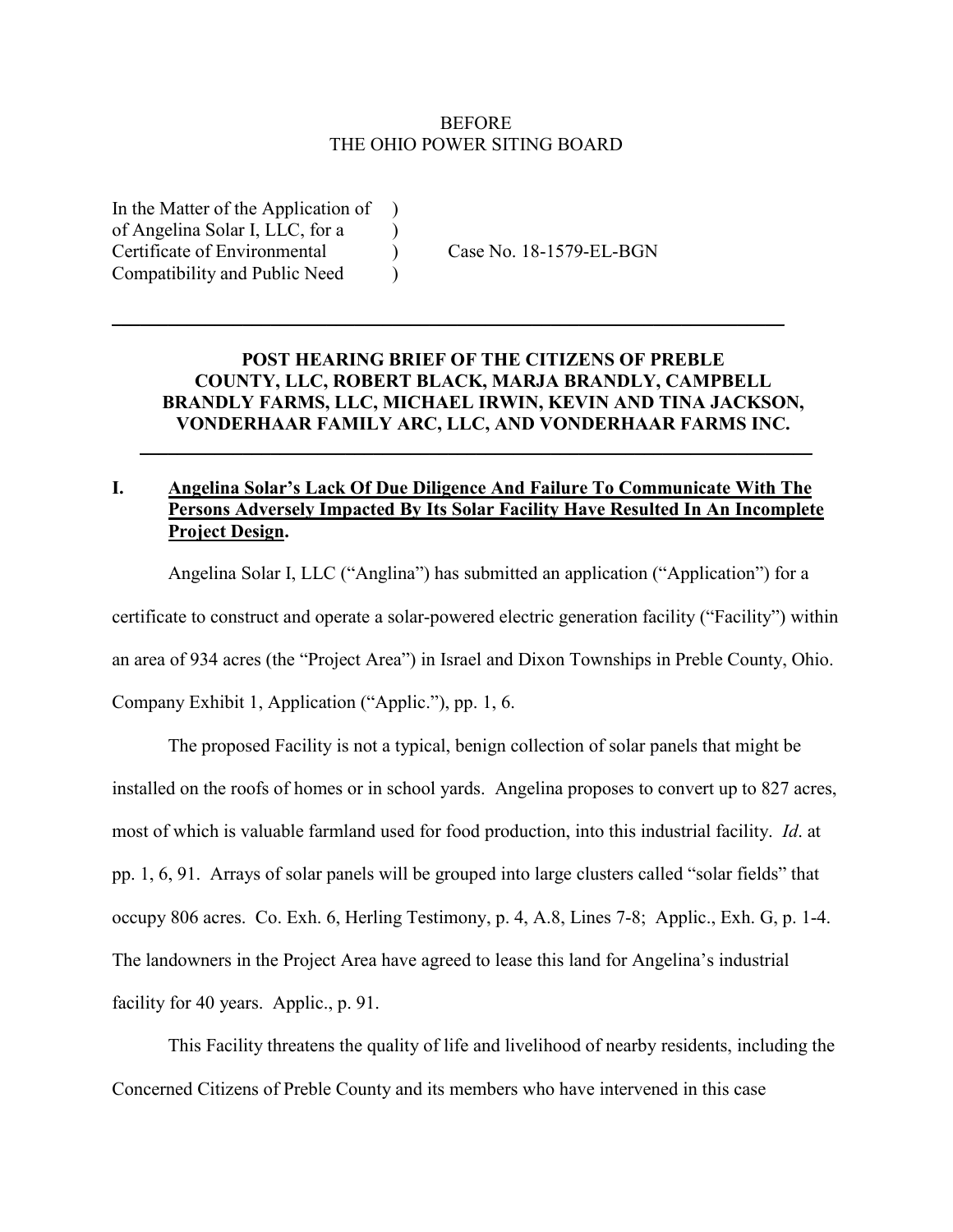(collectively, the "Citizens" or "Concerned Citizens"). The Facility threatens to expose them to unsightly views, intrusive lighting, noise, crop and livestock destruction by wildlife, loss of wildlife, noxious and invasive weeds, flooding and wet fields, drainage tile damage, sedimentation of streams, crime, road obstructions, and other hazards.

The Citizens are 67 persons and companies that live, work, and own property in communities that will be harmed by the Angelina and Alamo solar projects if constructed. CCOPC Exh. 2, Direct Testimony of Rachael Vonderhaar ("Vonderhaar Testimony"), p. 2, A.6 and A.7. Fourteen of the citizens own and/or occupy land adjacent to the proposed Angelina Project Area. *Id*. at p. 3, A.11, p. 3, A.12, and Exh. A (map of their locations); Vonderhaar, Tr. 335:7-23.

The most troubling aspect of this case is the scarcity of information in the Application for evaluating these threats and for identifying measures to avoid or minimize these threats. To a large extent, the Facility's impacts are unknown, because the Application does not accurately or adequately evaluate them. While the conditions proposed in the Stipulation filed by some of the parties seek to fill in some of this missing information by requiring Angelina to submit 14 plans to the Staff after the certificate is issued, that approach is an insufficient substitute for informed decision-making on whether to grant the certificate and what conditions to include in it. This approach also is unlawful. Such a procedure delegates the certification responsibility of the Ohio Power Siting Board ("OPSB" or "Board") to its Staff and deprives the Citizens and public of their statutory rights to provide the Board with input on decisions that affect their lives.

This project has been plagued by Angelina's lack of transparency since its beginning stages. While Angelina discussed its plans early and often with local officials to enlist their support for the project and solicited landowners of farmland it wanted to lease, it made no effort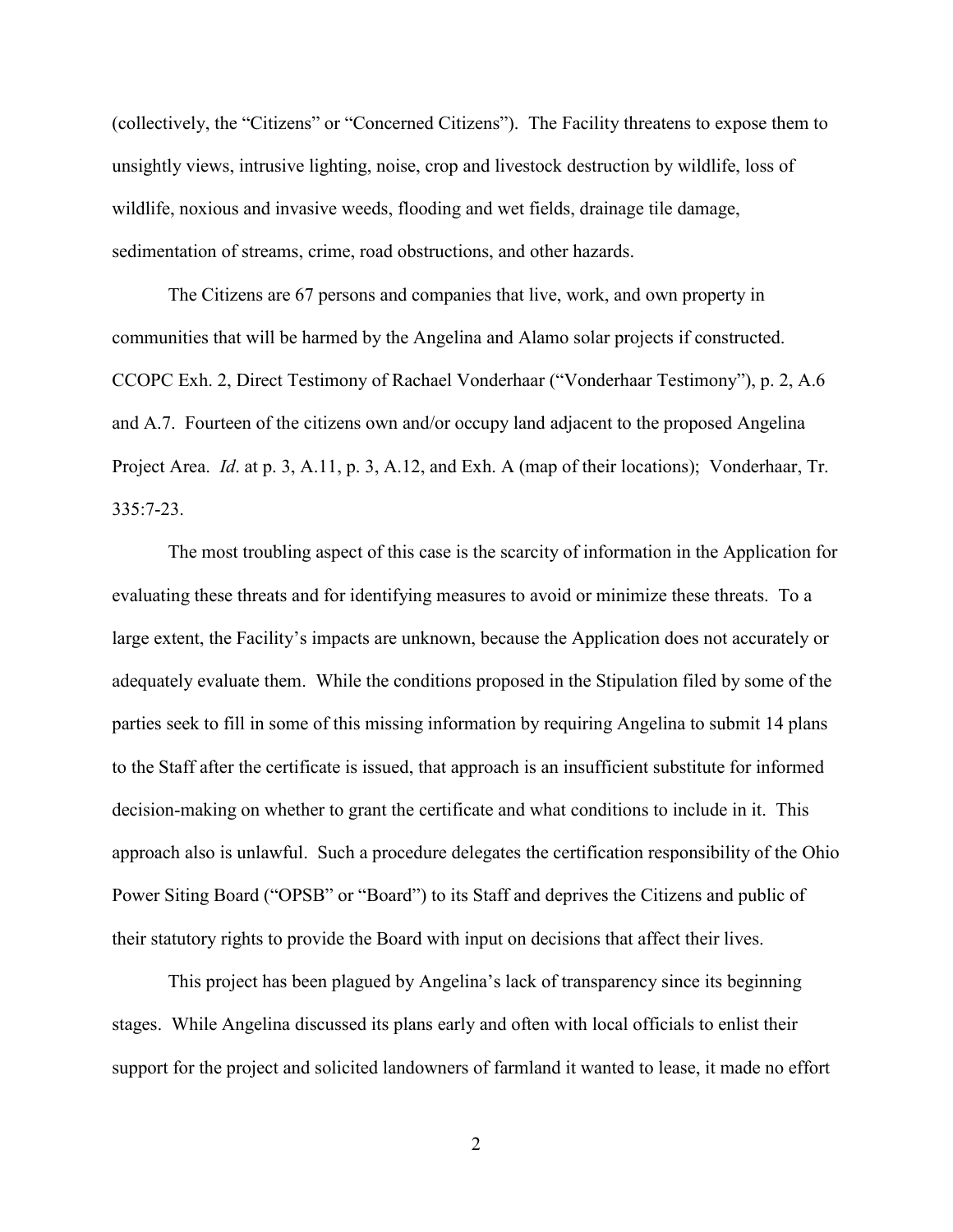to inform the citizens who would bear the brunt of the harm from the project until such time as OPSB's rules required this communication.

Angelina had its first meeting with local officials in early 2017, when it met with the Economic Development Board. Herling, Tr. 38:2-7.<sup>1</sup> Angelina met privately with the Board's Staff in mid-2018 to discuss the project. Herling, Tr. 23:16 to 24:2. Angelina sent letters to some landowners from 2016 to 2018 asking them to lease their land for the project. Herling, Tr. 40:18 to 41:4. But, unless Angelina wanted to lease the landowners' land, it did not bother to provide them with information about the project until required by the Board's rules to do so in October 2018. Herling, Tr. 40:5-17, 41:2-4, 42:9-22. Thus, Angelina did not send letters or make other contact informing neighbors about the project before required by the Board's rules, except for letters sent to people with whom they wanted to negotiate leases.

Angelina's reluctance to communicate with the project's neighbors has resulted in an Application that is wholly deficient in the details necessary to identify and deal with the threats to the neighbors. A couple of examples illustrate this point. Because Angelina has not worked out arrangements with neighbors for screening their homes and land from the objectionable sight of mammoth arrays of solar panels and annoying exterior lighting, the Application contains no meaningful, enforceable commitments to protect the neighbors against these intrusions. And if Angelina had solicited advice from its farming neighbors, it would have known to include procedures in its Application to prevent the propagation of noxious and invasive weeds that could spread from the Facility to adjoining farm fields and natural areas. The result of Angelina's lack of due diligence is an Application filled with generic unenforceable promises instead of specific, legally enforceable commitments for mitigation. The large number of

<sup>&</sup>lt;sup>1</sup> Citations to the transcript of the hearing are abbreviated as "Tr." following the last name of the witness whose testimony is being cited.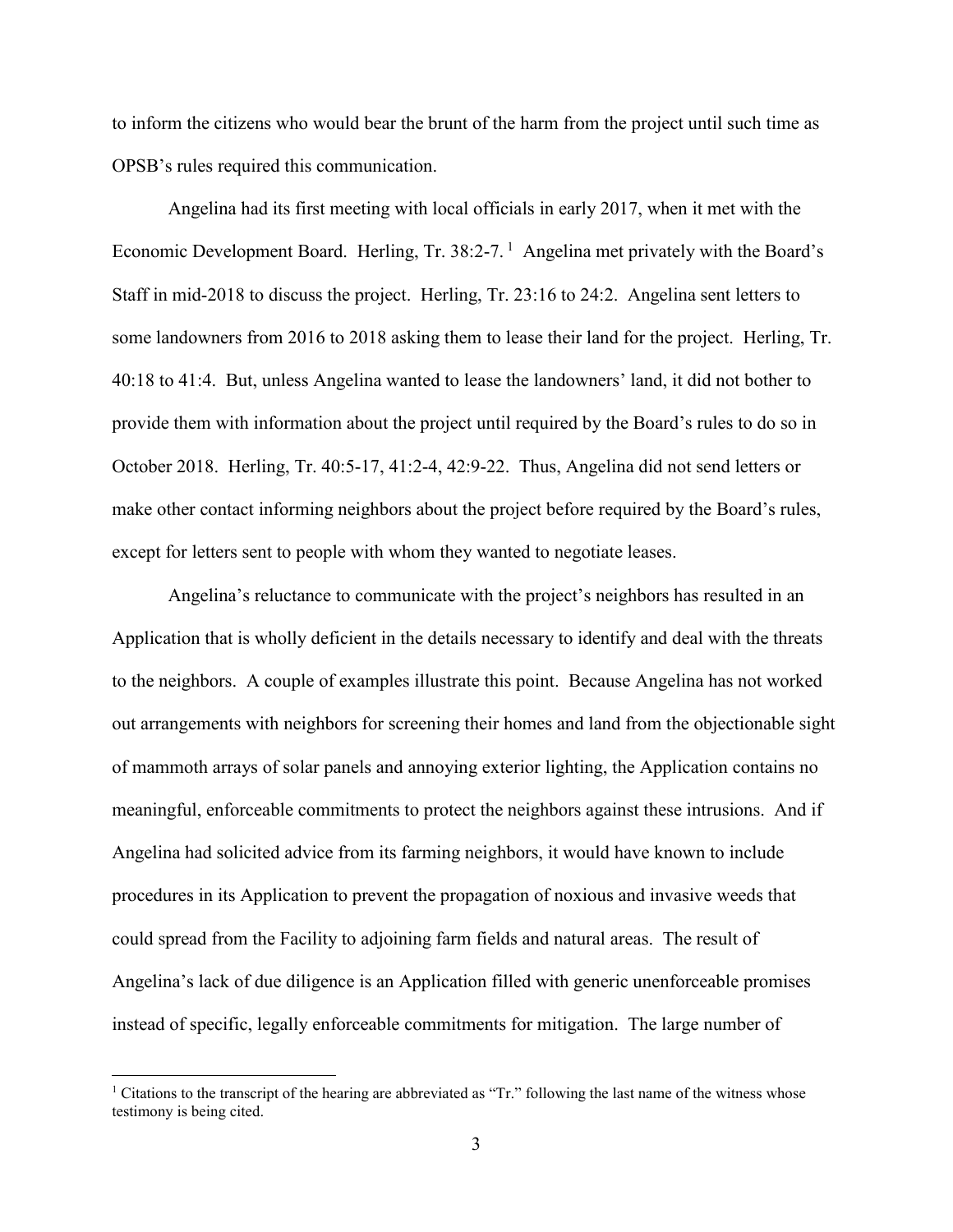concerns raised by the Citizens is the inevitable outgrowth of Angelina's incomplete investigation of the project's adverse impacts, its failure to design and commit to mitigation for these impacts, and its lack of communication with the citizens affected by its project.

Rather than becoming more forthcoming with information, Angelina and the Staff have now collaborated on a scheme to insulate the public from involvement and input into the decision-making process altogether. Because the Application lacks the necessary detail on project threats and mitigation, these parties have proposed stipulated conditions that would allow them to fill the gaps with 14 post-certificate plans that will be proposed and approved in secret.

While the incomplete Application has deprived the neighbors of a complete evaluation of the project's harm, the adjudicatory hearing has exposed enough facts to determine that the project does not satisfy the criteria set forth in R.C. § 4906.10.

## **II. Angelina Solar's Application Is Incomplete And Lacks The Information Required By The Board's Rules.**

Angelina's Application is incomplete, as it fails to provide much of the information about the project's impacts and proposed mitigation measures required by the Board's rules. The Board needs this information to determine whether the Facility will harm the public. Without this information, the Board lacks the authority to approve the Application and issue a certificate. A government agency cannot grant an approval based on an application that does not contain the information required by law. *Anderson v. Vandalia*, 159 Ohio App.3d 508 (2<sup>nd</sup> App. 2005).

The Board's rules require certificate applications to contain specific information in order to show whether the Project will harm the public. Angelina seeks to excuse some of its Application's failures to provide the required information necessary to identify the Project's potential harm by arguing that the Board can determine no harm exists without the information required by the rule. An example of this argument is Angelina's argument that the Board does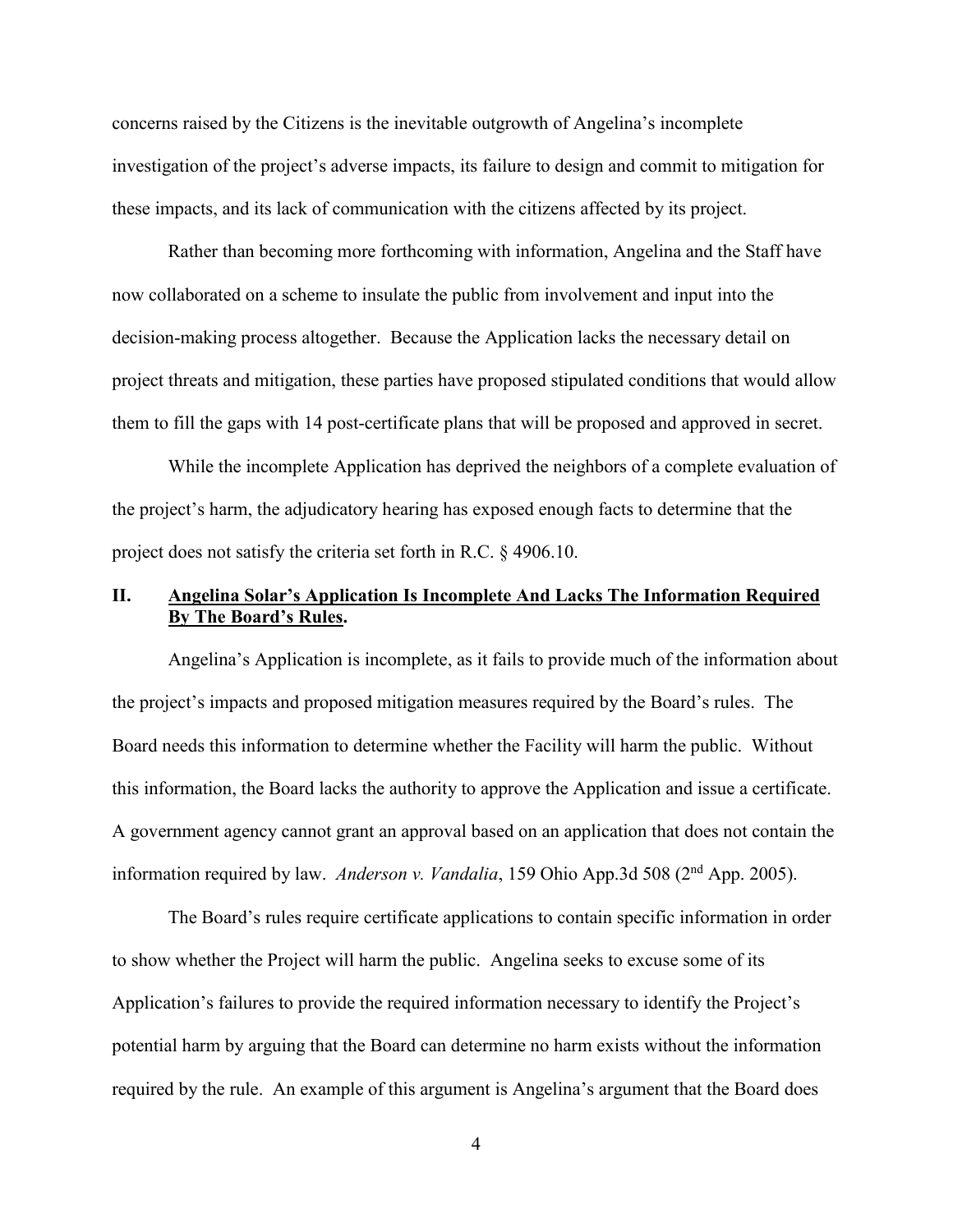not need the water quality data required by rule to determine whether soil erosion from construction will pollute the streams, because the Project supposedly will involve only a small amount of grading. However, without the water quality data, the Board cannot tell how much sediment will be washed into the streams or whether this sediment will damage the streams. The Board must base its conclusion on data that it independently evaluates, not on a blanket assertion from a self-interested applicant that stream pollution will not be a problem. The Application contains so little empirical evidence on this issue and many other issues that the Board cannot make an informed judgment as to whether or not the Project represents the minimum adverse impact. The Application's compliance with the rules is necessary to provide this evidence, and Angelina has fallen well short of that goal in many ways.

### **A. The Application Fails To Provide The Information About The Project's Visual Impacts And Mitigation Measures Required By OAC 4906-4-08(D)(4).**

OAC 4906-4-08(D)(4) provides:

(4) Visual impact of facility. The applicant shall evaluate the visual impact of the proposed facility within at least a ten-mile radius from the project area….The applicant shall:

(a) Describe the visibility of the project, including a viewshed analysis and area of visual effect, shown on a corresponding map of the study area. The viewshed analysis shall not incorporate deciduous vegetation, agricultural crops, or other seasonal land cover as viewing obstacles.

\*\*\*\*

(e) Provide photographic simulations or artist's pictorial sketches of the proposed facility from public vantage points that cover the range of landscapes, viewer groups, and types of scenic resources found within the study area. The applicant should explain its selection of vantage points, including any coordination with local residents, public officials, and historic preservation groups in selecting these vantage points.

(f) Describe measures that will be taken to minimize any adverse visual impacts created by the facility, including, but not limited to, project area location, lighting, turbine layout, visual screening, and facility coloration. In no event shall these measures conflict with relevant safety requirements.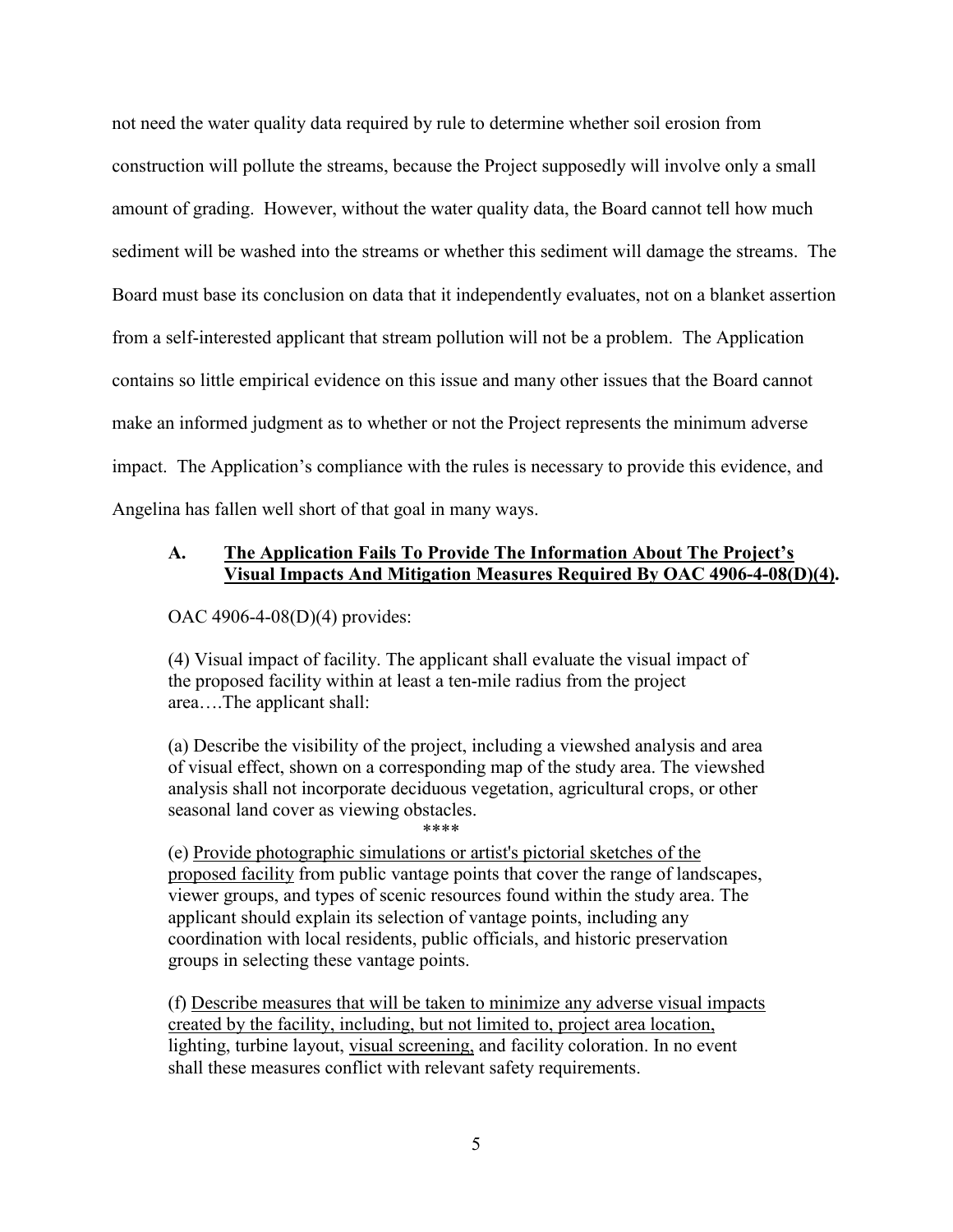Emphasis added. The Application violates this rule in two respects. First, its simulations do not accurately portray the Facility. Second, it makes no commitments for mitigation measures that will be taken to minimize adverse visual impacts, even though the rule requires that the Application describe the "measures that will be taken." These deficiencies are more specifically addressed below.

The Facility, if approved, would impose a serious blight on the scenic views in Preble County. Figure 7, Sheets 1 and 2 of the viewshed analysis show that the solar equipment will be potentially visible for most of the area surrounding the Project Area. *See* the green colored area around the Project Area in these figures. Applic., Exh. I; Robinson, Tr. 187:16-21. And this figure is based on the assumption that no one can see the equipment if vegetation is higher than six feet tall, even though the panels may be as high as 15 feet. Robinson, Tr. 182:25 to 183:7, 189:1-6.

Answer 8 of Robinson's testimony states: "[f]ield review suggested that the Project will be clearly visible from nearby roadways and residences directly adjacent to the Project, particularly where the proposed panels are situated in open fields directly adjacent to public roadways that are void of screening vegetation." Robinson Testimony, p. 4, A.8. Even the Application admits that the visual effect will be "adverse" when largely unscreened and viewed in the immediate foreground. Applic., p. 88.

The project will potentially be visible from 82.26 % of the area within a half mile of the Project. Exh. I, p. 23, Table 1; Robinson, Tr. 185:7-11. This is of particular concern to the Citizens. Angelina's viewshed report advises that, within a half mile, "a viewer is able to perceive details of an object with clarity. Surface textures, small features, and the full intensity and value of color can be seen on foreground objects." Applic., Exh. I, p. 18. The Facility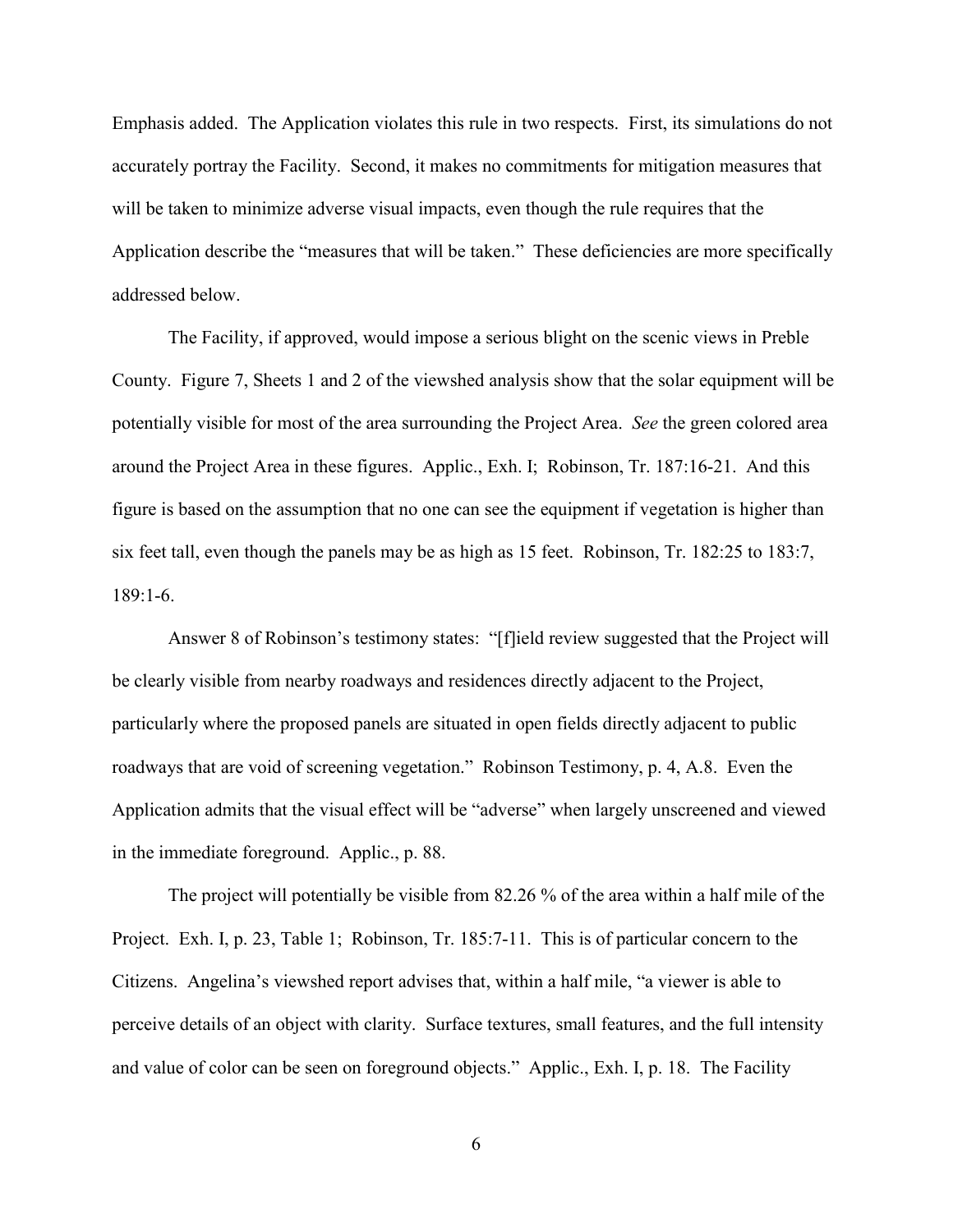equipment will potentially be visible from 41.8 % of the area between a half mile and one mile. Exh. I, p. 23, Table 1. The Facility equipment will potentially be visible from 30.78 % of the area between one and miles. Exh. I, p. 23, Table 1; Robinson, Tr. 185:12-15.

Fourteen of the citizens own and/or occupy land adjacent to the proposed Angelina Project Area. *Id*. at p. 3, A.11, p. 3, A.12, and Exh. A (map of their locations); Vonderhaar, Tr. 335:7-23. Some of the Citizens live directly across a road from planned solar fields. Vonderhaar, Tr. 362:1 to 363:6. Photographs attached as Exhibits B and C to Rachael Vonderhaar's Direct Testimony illustrate how close the Project Area is to some of the Citizens' properties. CCOPC Exh. 2, pp. 6-7, A.14. In Exhibit B, Shara Ridenour's house is depicted on the left side of the road, and a field in the Project Area is shown on the right side of the road. *Id*. In Exhibit C, the house of Earl and Sharon Stang is shown on the left side of the road, and a field in the Project Area is shown on the right side of the road. *Id*.

Other Concerned Citizens will be bordered on the sides or back of their land. *Id*., Vonderhaar, Tr. 362:10-14, 363:1-6; Vonderhaar Direct Testimony, Exh. A. Two Citizens, Steven Wyatt and Stephanie Longworth, own a home on a 3.2 acre parcel that will be bounded by solar panels on three sides. CCOPC Exh. 2, Vonderhaar Direct Testimony, p. 7, A.14 & Exh. A. Campbell Brandly Farms, in which Marja Brandly and Michael Irwin live and Vonderhaar Farms rents and farms, is bordered on three sides by the Project Area. CCOPC Exh. 4, Brandly Direct Testimony, p. 2, A.6 & p. 3, A.12. The Johnsons's house is right in the middle of the Project. Vonderhaar, Tr. 361:18-20. The Application provides for a setback of a miniscule 10 feet between the solar fences and the neighbors' property lines and a mere 100 feet between solar equipment and the neighbor's houses. Applic., p. 54. Even if the Project's fences are screened with plants, some of the Concerned Citizens will have unobstructed views of the solar panels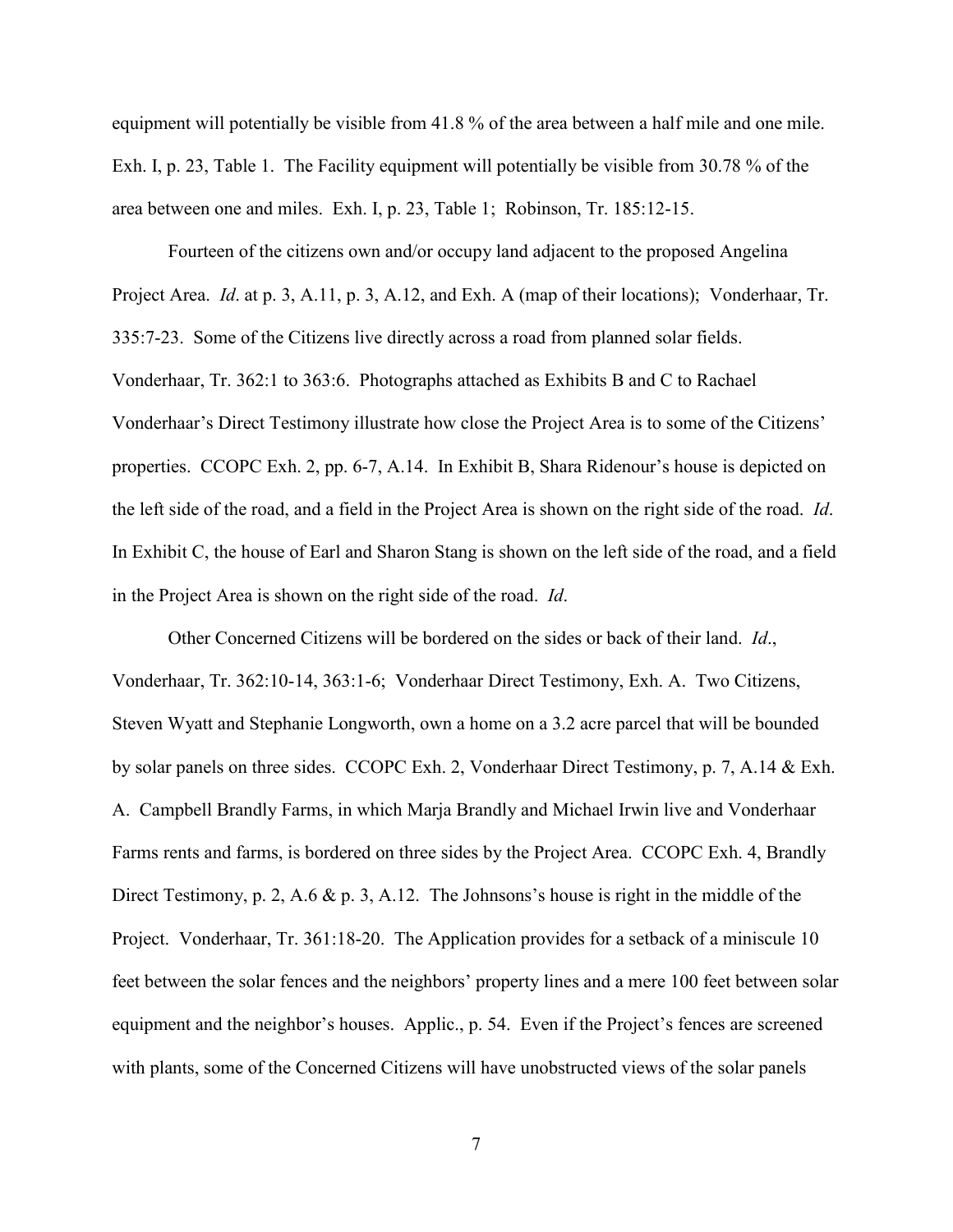from the second floor of their houses, including the house in which Adam Vonderhaar resides. Vonderhaar Direct Testimony, p. 7, A.14.

Angelina attempts to disguise the Project's adverse visual impacts by emphasizing that people will not be able to discern the individual solar structures at distances of two and five miles away. Robinson, Tr. 203:4 to 204:18, 206:1-7. Mr. Robinson's direct testimony cites his report's conclusion that the Project will be visible from only 16.79 % of the area within fivemiles, but neglects to mention that it will be visible to 82.26 % of the area within a half mile. Robinson Testimony, p. 4, A.8. Angelina's focus on faraway views is merely a red herring, since it is the exposure of closer neighbors to the objectionable views that particularly worry the Citizens, especially for persons living within a half mile of the solar equipment. Even in response to the questions of Angelina's counsel, Mr. Robinson admitted that the solar equipment will be highly visible to neighbors living within a half mile. Robinson, Tr. 206:6-11.

Thus, Angelina's own statistics reveal that its unpleasant views will be highly visible to the persons living near the Project. Angelina attempts to disguise how bad its solar equipment will look by violating the requirement in OAC 4906-4-08(D)(4)(e) to accurately portray the equipment's appearance. This rule requires Angelina to "[p]rovide photographic simulations or artist's pictorial sketches of the proposed facility from public vantage points." Angelina has chosen to provide photographic simulations for this purpose. However, Angelina's simulations disguise the true adverse extent of the solar panels' visual impact by depicting panels that are eight feet tall. Applic., Exh. I, Section 3.3.2, Figure 11. Robinson, Tr. 182:2-12. The Application allows Angelina to select panels that are 15 tall, so the Application has to analyze the impact of this worst-case scenario. Since the panels may be as high as 15 feet (Robinson, Tr. 182:25 to 183:7), the eight-foot simulations do not accurately portray the public's views of the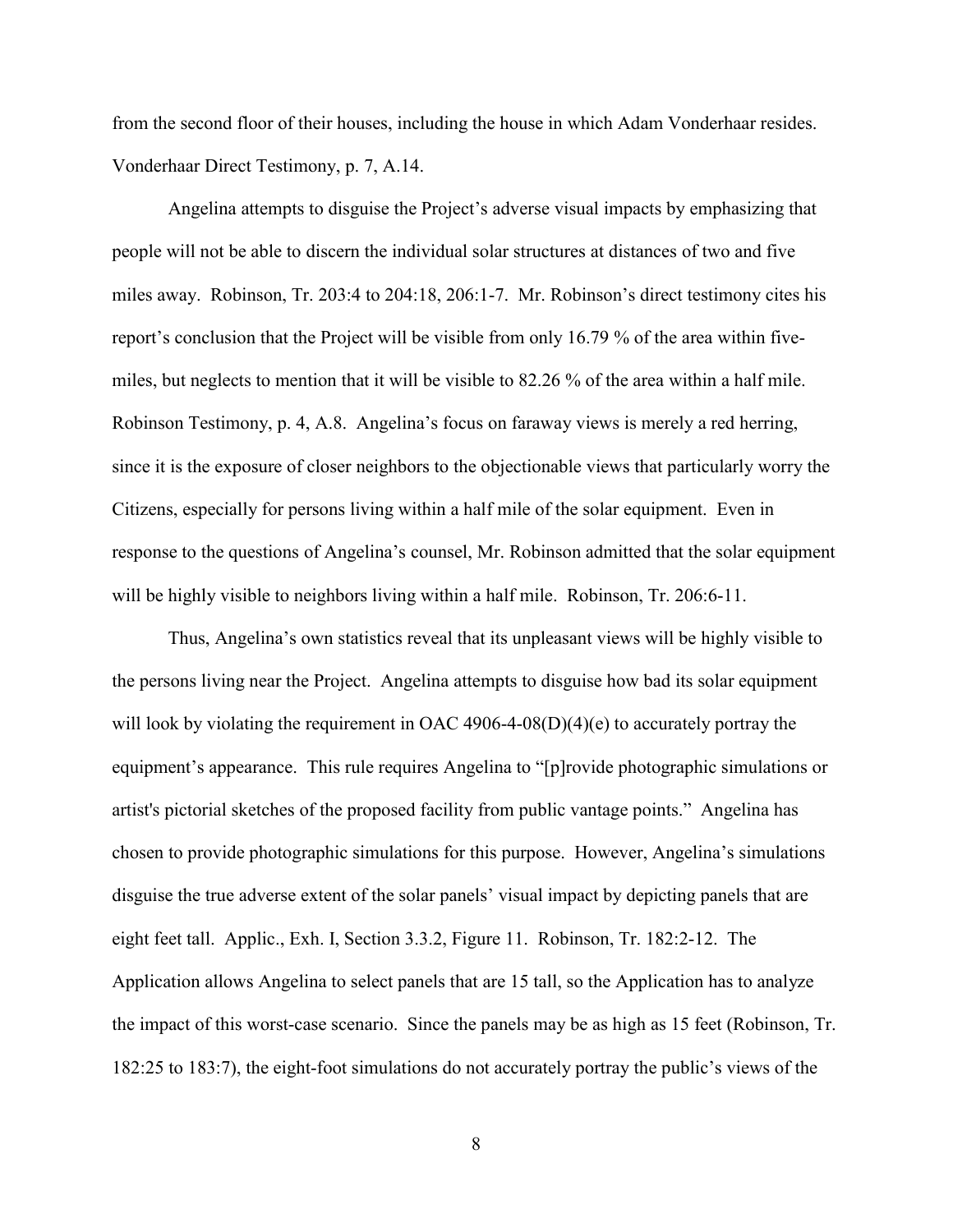Facility's equipment and structures that will tower above the short plants. Robinson, Tr. 207:3- 14. As Mr. Robinson admitted, the simulations should have shown the panels to be almost double the height as inaccurately depicted in the simulations. Robinson, Tr. 194:24 to 195:2. These simulations do not comply with the mandate in OAC 4906-4-08(D)(4)(e) for photographic simulations or artist sketches to show the Board and public what the Facility will look like.

Angelina tried to conceal the seriousness of its deception by asking Mr. Robinson if his report's conclusions would change if the simulations were based on 15-foot panels. Robinson, Tr. 205:15-17. He responded: "They would not, no. We're still introducing contrasting use into the landscape that, from an adjacent position, you would notice and it would be visible." Id., 205:18-21. That is, nearby neighbors will notice the solar equipment whether it is eight feet high or 15 feet tall. This statement misses the whole point of the simulation, which is supposed to show the actual extent of the adverse visual impact so the Board can determine whether the facility represents the minimum adverse impact under R.C. 4906.10(A)(3).

In addition, the Application does not describe the measures that will be implemented to minimize the Facility's adverse visual impacts as required by OAC 4906-4-08(D)(4)(f). All the Application does is generally list three types of visual mitigation that are theoretically available:

Situations such as these will be accounted for in the development of a landscape plan for the Project, which will be included as part of the final design. A number of cost-effective options are available to address specific issues in limited circumstances. First, in some cases, full screening with short trees, native hedges or low-growing vegetation outside a portion of the fence may be employed. Second, portions of the perimeter fence can be designed with different materials or colors to enhance its visual appeal. Finally, native pollinator habitat outside a portion of the fence can provide a partial screen that "softens" the visual differences between the Project and the rural character of the area.

Applic., pp. 88-89. Emphasis added. Similarly, Application Exhibit I states that Angelina "is considering" pollinator-friendly plants to soften the Project's appearance, that it "anticipates"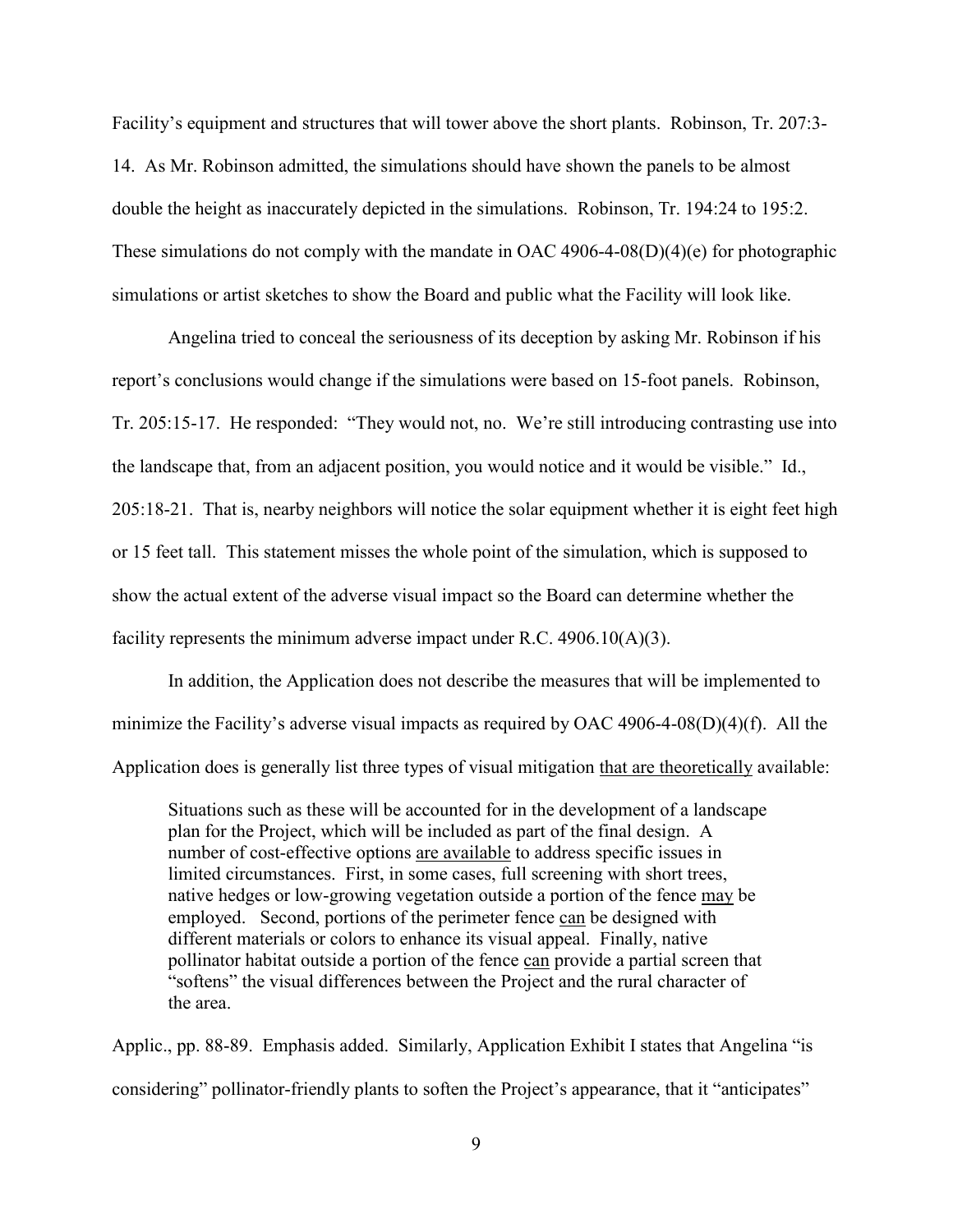using plants that are good for the environment, that it "is considering" the installation of shrubs and trees adjacent to neighboring residences, and that the landscaping plan "would consider" aesthetic properties. Applic., Exh. I, pp. 41-42.

Noticeably absent from this Application language are any commitments to actually mitigate the adverse visual impacts. Instead, the Application states only that one "may" or "can" implement these measures. Applic., pp. 88-89. Exhibit I refrains from any actual commitments, promising only to consider certain plants for screening. Applic., Exh. I, pp. 41-42. The Application defers any actual commitment to a future time when Applicant submits a postcertificate landscaping plan to the Staff. This plan has not been completed. Herling, Tr. 117:20- 24. This lack of specificity in the Application violates the mandate in OAC 4906-4-08(D)(4)(f) that the Application describe the measures that "will be taken" to minimize adverse visual impacts.

Angelina's testimony illustrates why a post-certificate landscaping plan provides little assurance that the Facility's visual blight will be satisfactorily managed and why the Application must commit to specific visual mitigation.

First, neither the Application nor the Stipulation require Angelina to completely screen the neighbors' homes from the intrusive views of solar panels and fences. Such a condition is critical to the Citizens. As Rachael Vonderhaar testified, they are concerned that "[s]eeing hundreds of acres of solar panels near our properties and on nearby public roads will spoil the visual and aesthetic enjoyment of living and working there." Vonderhaar Testimony, p. 4, A. 13. Nevertheless, Angelina's viewshed consultant, Matthew Robinson, testified that his goal is never to install 100 % screening. Robinson, Tr. 199:8-12.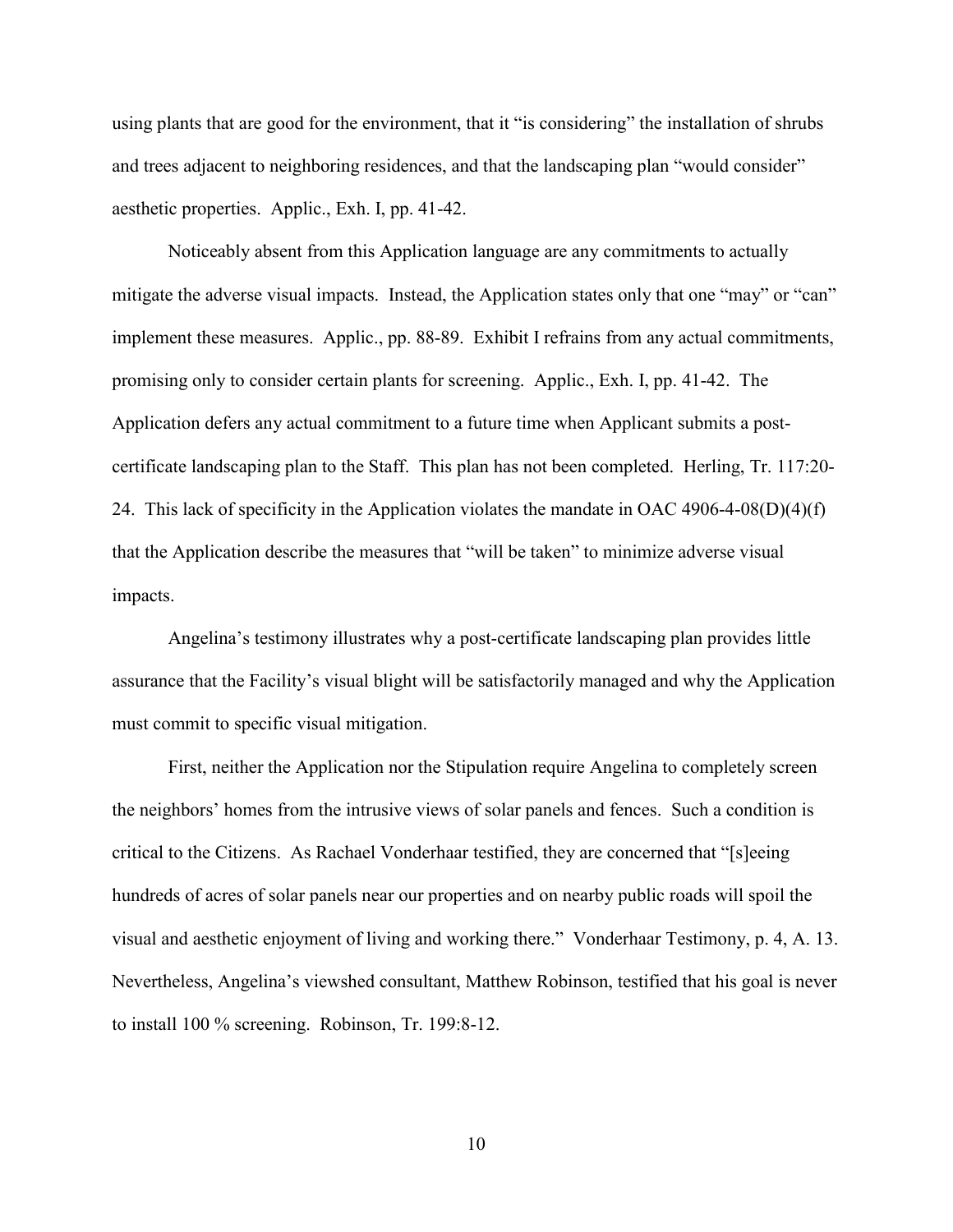Second, the planting of "pollinator habitat" does nothing to block the view of solar equipment, since it consists of short plants that do not hide the solar panels or fences at all. Figure 13, Simulation 1, Sheet 2 of 4 in Application Exhibit I depicts what pollinator habitat looks like. Robinson, Tr. 194:12-23, 196:3-8. This vegetation is only four to six feet tall at maturity, and this simulation shows that it does not disguise the solar panels. Robinson, Tr. 196:9-19; Applic., Exh. I, Fig. 13, Simulation 1, Sheet 2 of 4.

Third, no impacted neighbor has any guarantee that visual mitigation will actually be provided. The Application does not identify the locations for the additional vegetative screening. A neighboring landowner cannot tell from the Application whether vegetative screening will be planted to block or mitigate the view of solar equipment from the neighbor's house. Only the yet-to-be-prepared post-certificate landscaping plan will provide this information.

Fourth, the Application contains no procedures or commitments for maintaining screening vegetation or any other visual mitigation measures, whatever they prove to be. Vegetation does little good if it is dead. A vegetation maintenance plan is not included in the Application, and it has not yet been created.

Submitting a post-certificate landscaping plan pursuant to a certificate condition is not a lawful substitute for a compliant Application that would give affected neighbors a fair opportunity to adjudicate the adequacy of the Applicant's screening plans. Matthew Robinson, who is "a large part" of the team that is designing the vegetation plan, stated that the impacted neighbors will not even be consulted about the plan's contents. Robinson, Tr. 200:5-11. In fact, he has started developing the plan, and he has not consulted with any neighbors. *Id*., 201:10-12. The landscaping plan should have been included in the Application as required by OAC 4906-4-  $08(D)(4)(f)$ .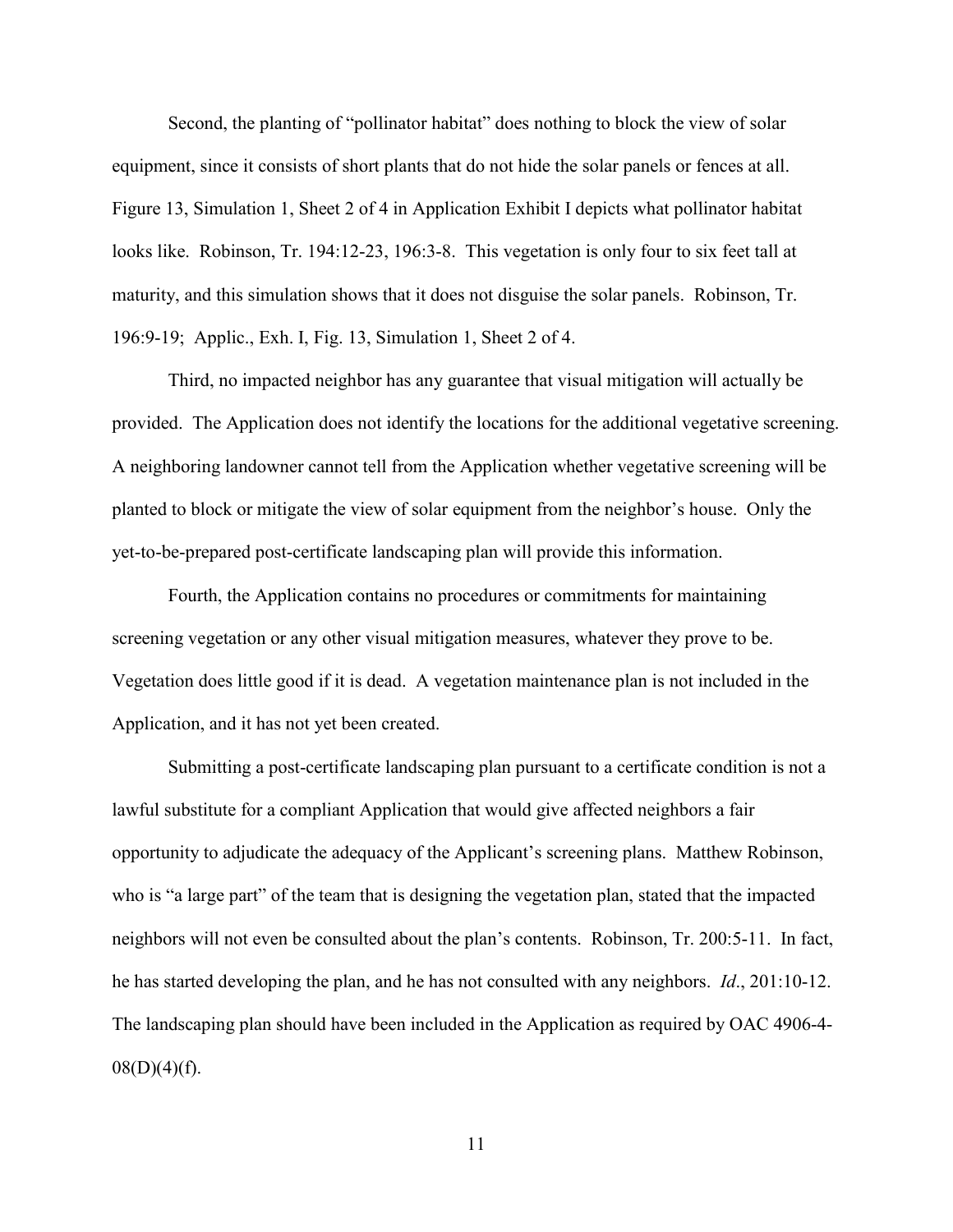Moreover, proposed Stipulation Conditions 11 and 18 are completely inadequate to provide for meaningful visual mitigation. Proposed Condition 18 only requires Angelina's landscaping plan to "describe the implementation and maintenance of pollinator-friendly plantings." As discussed above, pollinator habitat consists of short plants that provide no screening. As proposed, this condition requires no visual mitigation. Proposed Condition 11 is no better. It states that a landscaping plan must "address[] the aesthetic … impacts of the facility where an adjacent non-participating parcel contains a residence with a direct line of sight to the project area" with "measures such as fencing, vegetative screening or good neighbor agreements." This vague, wishy-washy condition is meaningless, as it contains no standard of performance that Angelina must meet. Instead of providing an enforceable goal, such as complete screening for neighboring residences, this condition does not more than state that Angelina and the Staff will later determine in secret, without Board or public input, what screening will be required.

## **B. The Application Fails To Provide The Information About The Visual Impacts Of Project Lighting And Mitigation Measures Required By OAC 4906-4-08(D)(4).**

OAC 4906-4-08(D)(4) provides:

(4) Visual impact of facility. The applicant shall evaluate the visual impact of the proposed facility within at least a ten-mile radius from the project area. ...The applicant shall:

\*\*\*\*

(f) Describe measures that will be taken to minimize any adverse visual impacts created by the facility, including, but not limited to, project area location, lighting, turbine layout, visual screening, and facility coloration. In no event shall these measures conflict with relevant safety requirements.

Emphasis added. The Application violates this rule with respect to lighting.

The Application states that lights will exist at gates. Applic., p. 87. However, it provides

no details about the actual locations of these lights, because Angelina has not decided where to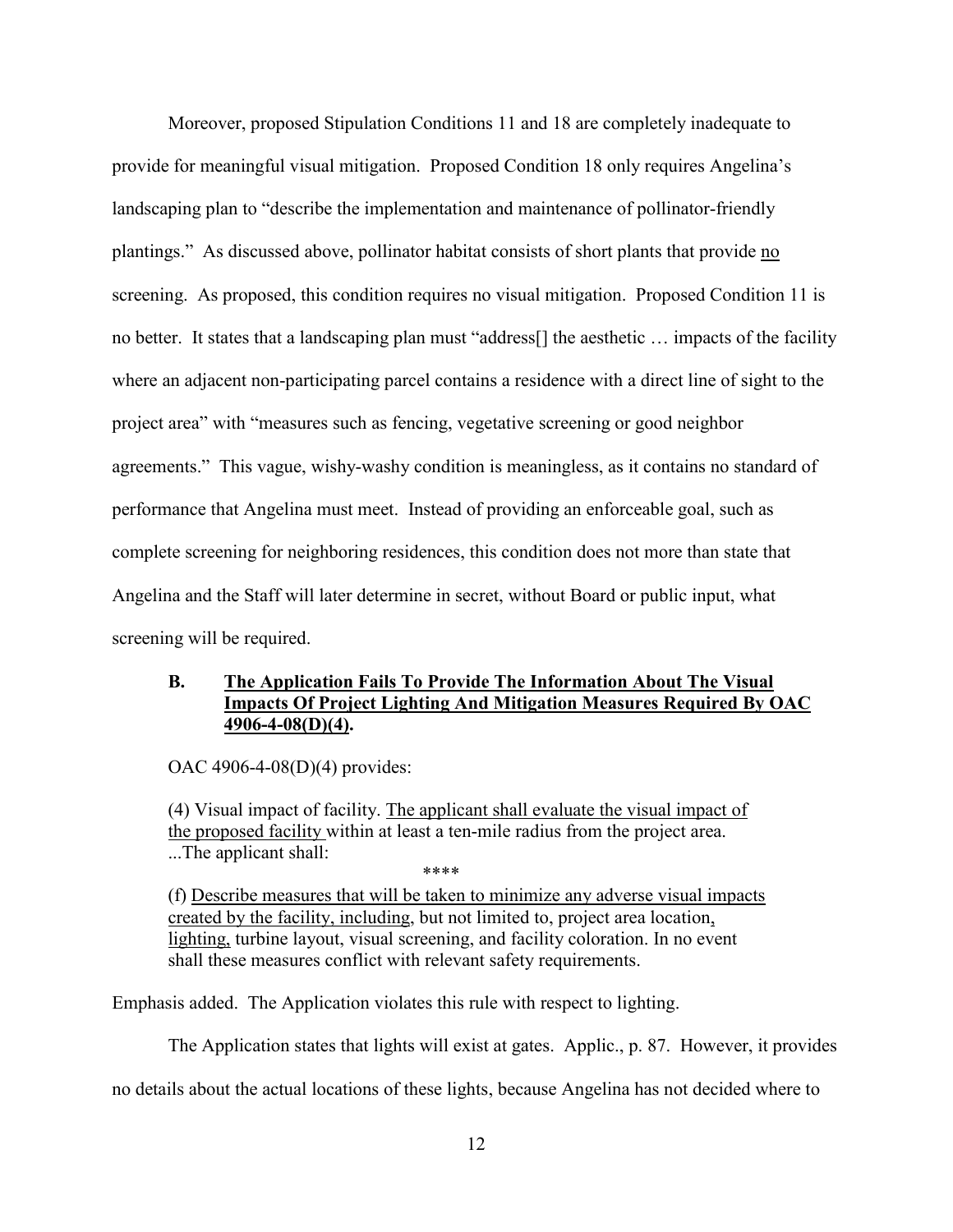build the gates. The visual impact assessment of Angelina's consultant in Application Exhibit I does not fill this information gap, but simply notes that, other than at the substation, lights will located at "a few other select locations." Applic., Exh. I, p. 40. This has left the Citizens unable to determine whether their individual homes will be subjected to these lights. This lack of information violates the requirement in OAC 4906-4-08(D)(4) to "evaluate the visual impact of the proposed facility."

The Application also fails to make enforceable commitments for mitigation measures that will be taken to minimize adverse visual impacts of lighting, even though the rule requires that the Application describe the "measures that will be taken." Emphasis added. Angelina has not prepared a lighting plan. Herling, Tr. 118:3-5. The Application's narrative text hollowly promises to "reduce" the lights' off-site impacts, but it makes no commitment as to how it will perform this task or the amount of impact reduction that will be accomplished. Applic., p. 89. Instead, it generally describes the types of mitigation that "may be incorporated into the design" such as downward facing lights, side shields, and motion sensors. Applic., p. 89. This refusal to commit to specific mitigation appears to reject the statements in the visual impact assessment of Angelina's consultant that "security and work related lights will be shielded, downward facing fixtures" and that security lights will use motion sensors. Applic., Exh. I, p. 40. This lack of information violates the requirement in OAC 4906-4-08(D)(4) to "[d]escribe measures that will be taken to minimize any adverse visual impacts created by the facility, including ... lighting."

The proposed Stipulation fails to address this lack of enforceable commitment. Proposed Condition 11 adopts the non-committal approach of the Application's narrative text rather than the committal approach of Exhibit I, requiring the future submission of a landscape and lighting plan that "addresses" the Project's lighting impacts. The condition does not fill in the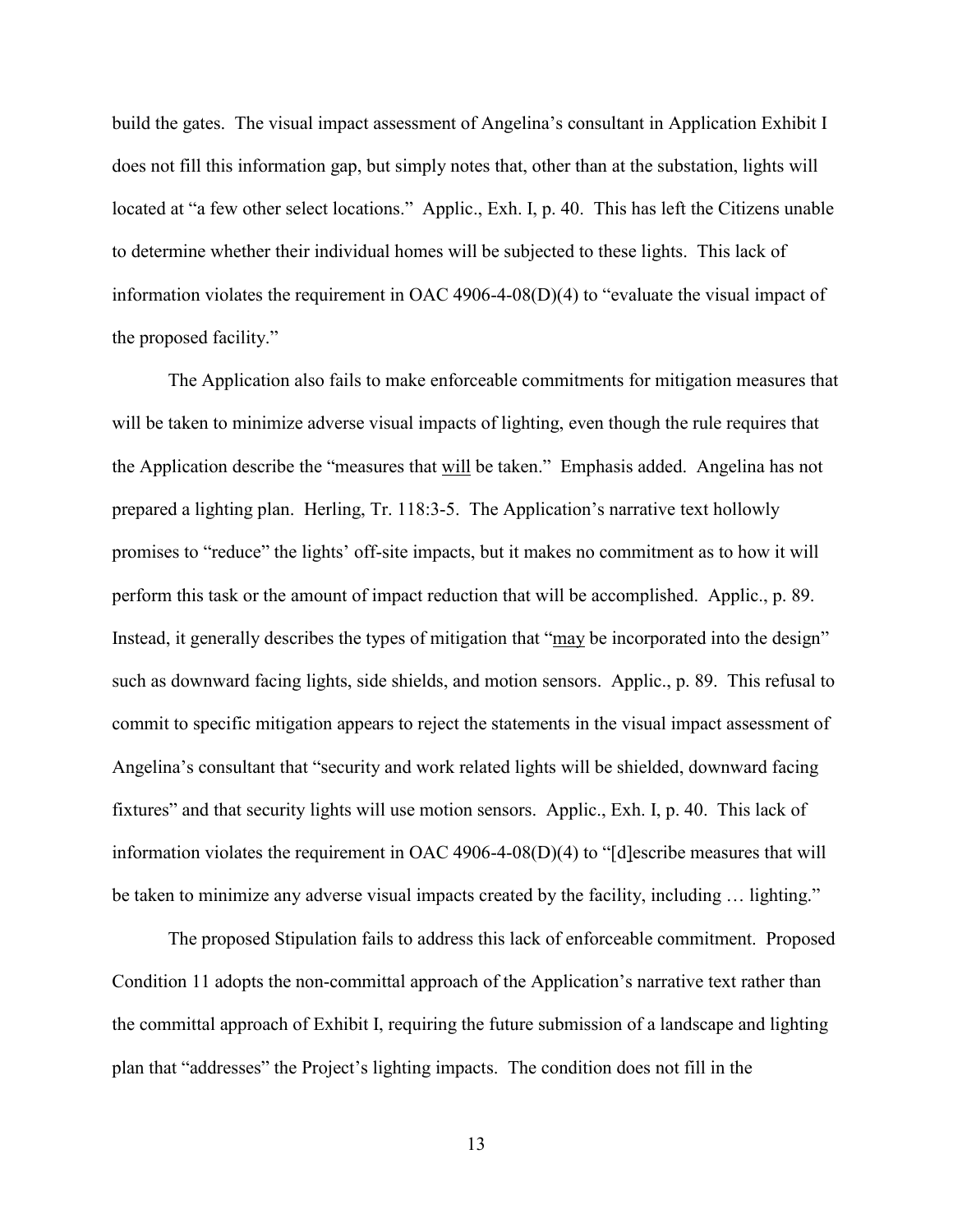information missing from the Application to "describe measures that will be taken to minimize any adverse visual impacts " from lighting as required by OAC 4906-4-08(D)(4)(f). Nor does the condition provide an enforceable goal or standard to achieve. The condition just provides that Angelina and the Staff will work out the mitigation measures in a future secret deal.

Staff member Jon Pawley testified that nothing about the Project prevented Angelina from submitting the lighting plan with its Application. Pawley, Tr. 304:21-25. The Certificate cannot be issued without first including this information in the Application.

## **C. The Application Lacks The Decibel Data And Mitigation Measures For Operational Noise From The Inverters Required By OAC 4906-4-08(A)(3).**

Angelina wants to construct its solar project in a quiet rural community, as it discovered when its acoustics consultant, Hessler Associates, Inc., measured the background sound level in the Project Area. Applic., pp. 1-2; Hessler, Tr. 242:11-19. The background sound level can mask the sound from a new noise source if the background sound is as high as the new sound. Hessler, Tr. 242:1-6. In the Project Area, the average background sound level in daytime is "extremely quiet" at "only 31 dBA."

OAC 4906-4-08(A)(3) describes the information that the Application must

provide about the anticipated noise impacts from the Facility:

(3) Noise. The applicant shall provide information on noise from the construction and operation of the facility.

\*\*\*\*

(b) Describe the operational noise levels expected at the nearest property boundary. The description shall address:

(i) Operational noise from generation equipment. In addition, for a wind farm, cumulative operational noise levels at the property boundary for each property adjacent to or within the project area, under both day and nighttime operations. The applicant shall use generally accepted computer modeling software (developed for wind turbine noise measurement) or similar wind turbine noise methodology, including consideration of broadband, tonal, and low-frequency noise levels.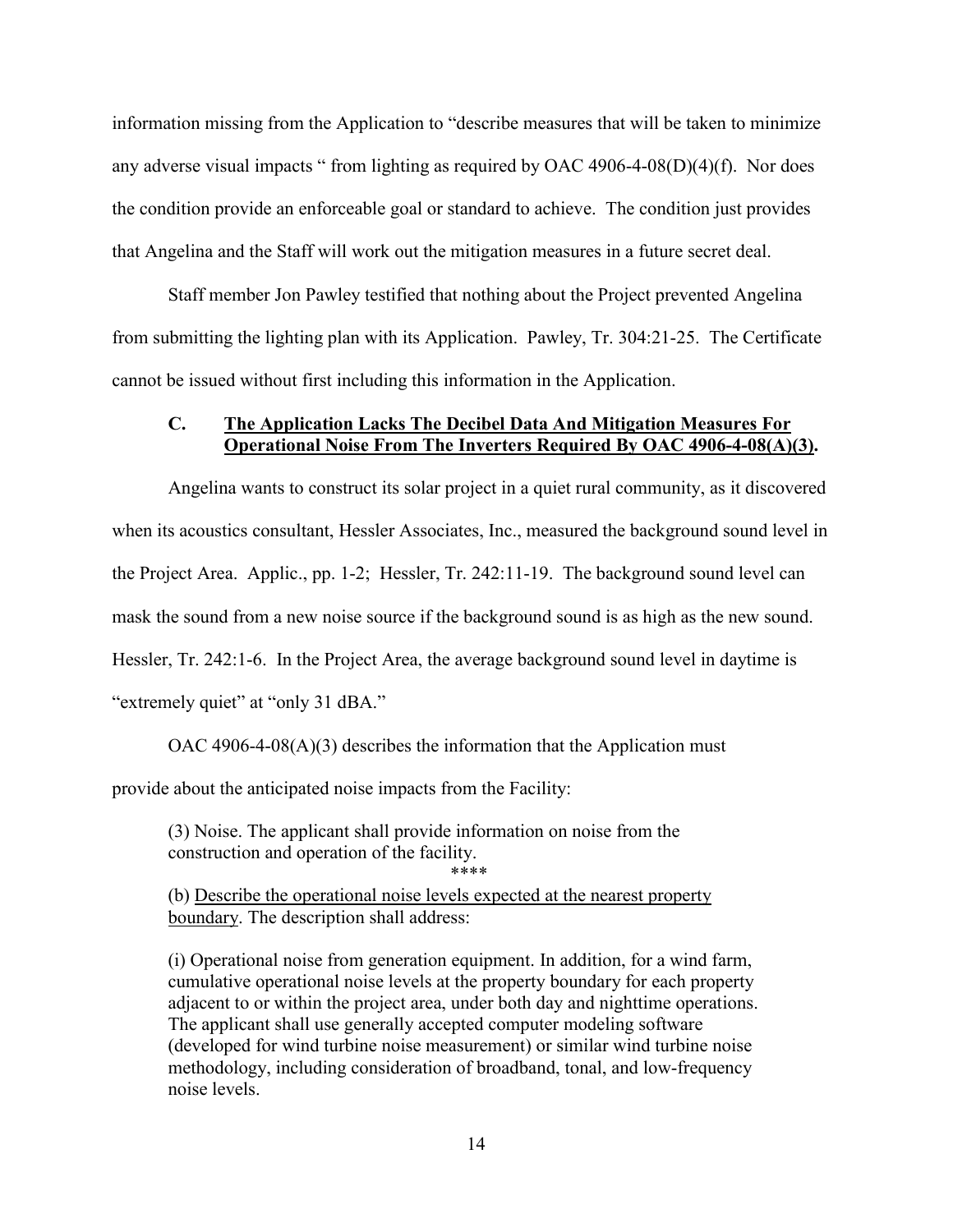(ii) Processing equipment.

(iii) Associated road traffic

(c) Indicate the location of any noise-sensitive areas within one mile of the facility, and the operational noise level at each habitable residence, school, church, and other noise-sensitive receptors, under both day and nighttime operations. Sensitive receptor, for the purposes of this rule, refers to any occupied building.

(d) Describe equipment and procedures to mitigate the effects of noise emissions from the proposed facility during construction and operation, including limits on the time of day at which construction activities may occur.

Emphasis added. Angelina's Application is missing important noise information required by this rule for the inverters that Angelina plans to install in the solar fields. Angelina will construct up to 40 central inverters and an unknown number of string inverters. Herling, Tr. 75:8-22. Inexplicably, Angelina did not model the noise from inverters to determine how much noise would travel from them to neighboring land and houses. Bellamy, Tr. 312:20-22.

Inverters convert the energy from solar panels from direct current to alternating current so it can be transmitted in a collection line. Herling, Tr. 51:16-23; Applic., Exh. E, p. 12. During that process, the inverters generate a humming noise. 12. *Id*., pp. 12-13.

Accurately quantifying the decibel levels of the noise from Angelina's inverters is important due to the tiny setbacks set by the Application. While Angelina argues that it does not expect inverter noise to travel beyond 150 feet, neither the Application nor the proposed Stipulation requires inverters to be sited 150 feet from neighboring land or houses. Herling, Tr. 491:3-15; Hessler, Tr. 499:6-13. If certificated, Angelina's Project will be allowed to site an inverter a mere 25 feet from a neighbor's land and only 50 feet from a neighbor's house. These inverters will be operating in an "extremely quiet" rural area in which the existing average L90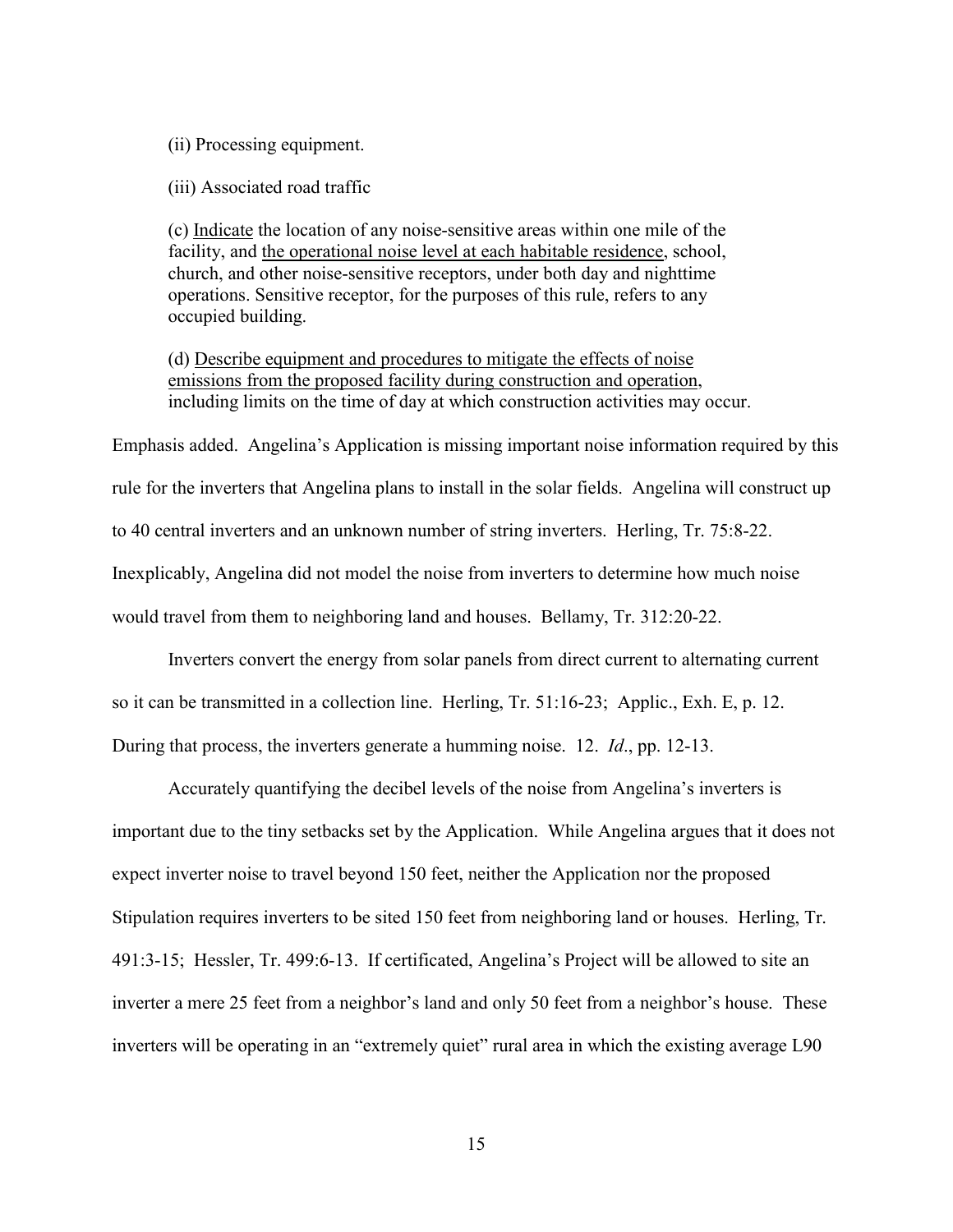noise level is only 31 dBA,with a range of 20 to 35 L90 dBA. Hessler, Tr. 260:8-19; Applic., Exh. E, p. 5 & p. 6, Table 3.0.1.

Angelina tries to excuse its lack of acoustics data for the inverters by representing in the Application that a solar facility "comes close to operating silently." Applic., p. 57. The Application further states that "the noise that inverters and their associated step-up transformers generate is inaudible at a distance of 50 to 150 feet from the source." Applic., p. 58. Mr. Herling also made this argument. Herling, Tr. 74:7-15. Angelina stated that this position is based on the report from Hessler Associates in Exhibit E of the Application (hereinafter referred to as "Hessler's Report"). Applic., p. 58; Herling, Tr. 245:10-18.

Hessler's Report actually states that "field measurements indicate that inverter sound fades to insignificance relative to normal background levels at a distance of 150 ft.," not 50 to 150 feet as stated in the Application's narrative. Applic., Exh. E, pp. 2, 15. Hessler Report also contends that inverter sound "is rarely audible at the perimeter fence of typical solar fields." *Id*.

The Application estimates that there will be a distance of 50 feet between the solar equipment and the project's "site property boundary," as "conservatively interpreted." Applic., p. 57. The Application's representation that Hessler's Report finds the inverter noise to be inaudible at 50 feet away is obviously intended to demonstrate that inverter noise will not reach the property line. However, the Application, including Hessler's Report, contains no noise data showing the amount of inverter noise that will travel 50 feet. This is especially troubling in light of the fact that the setback provided in the Application between the solar equipment, including inverters, and neighboring homes is only 100 feet. Applic., p. 54; Bellamy, Tr. 309:19 to 310:10.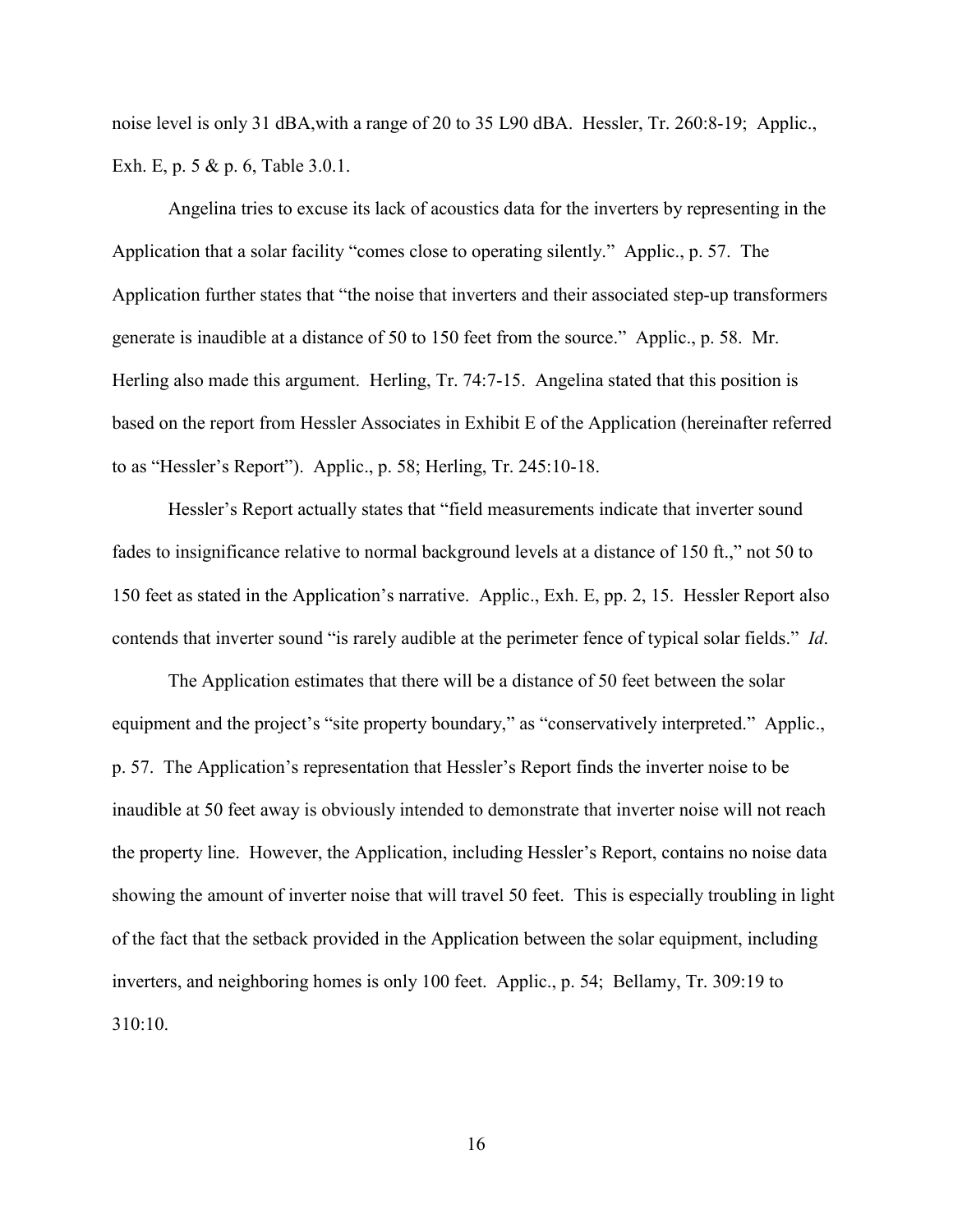Actually, neither the Application's narrative nor Hessler's Report contains any noise data to show the amount of inverter noise that will travel 150 feet. The statement in Hessler's Report, representing that "field measurements indicate that inverter sound fades to insignificance relative to normal background levels at a distance of 150 ft.," is based on a report for the Massachusetts Clean Energy Center (hereinafter referred to as the "Massachusetts Report"). Applic., Exh. E, p. 13; Hessler, Tr. 245:10 to 246:2; CCOPC Exh.1. The same is true of the statement in Exhibit E that "inverter sound is rarely audible at the perimeter fence of typical solar fields." Applic., Exh. E, pp. 2, 13. In fact, these statements are based solely on the Massachusetts Report, since this was Mr. Hessler's only information on inverter volume at the time he did his report.

While the Massachusetts Report is the basis for the Application's statement that inverter noise is rarely audible at the perimeter fence of typical solar fields, the only distances between inverters and perimeters that Mr. Hessler could find in the report were at least 400 feet, not 150 feet. Hessler, Tr. 246:3-10, 248:16 to 249:12. Even if the inverter sounds in the Massachusetts study faded out before reaching the perimeters at 400 or more feet, this fact does not help Angelina demonstrate that its inverter noise will dissipate before reaching neighborhood houses that may be only 50 feet away.

The Massachusetts Report did not identify the inverters' sound volumes at 150 feet away. CCOPC Exh. 1. Instead, it found only that the inverter sound at three study sites did not exceed the background sound levels at that distance. Hessler, Tr. 249:13 to 256:12. Thus, the high background sound at the Massachusetts sites covered up the inverters' noise. Hessler, Tr. 254:4- 8, 255:11-15, 256:11-12. And at the sites studied in the Massachusetts Report, the background sound levels were considerably higher than the 31 L90 dBA average background sound level in Angelina's Project Area. In contrast, the L90 background sound levels in the Massachusetts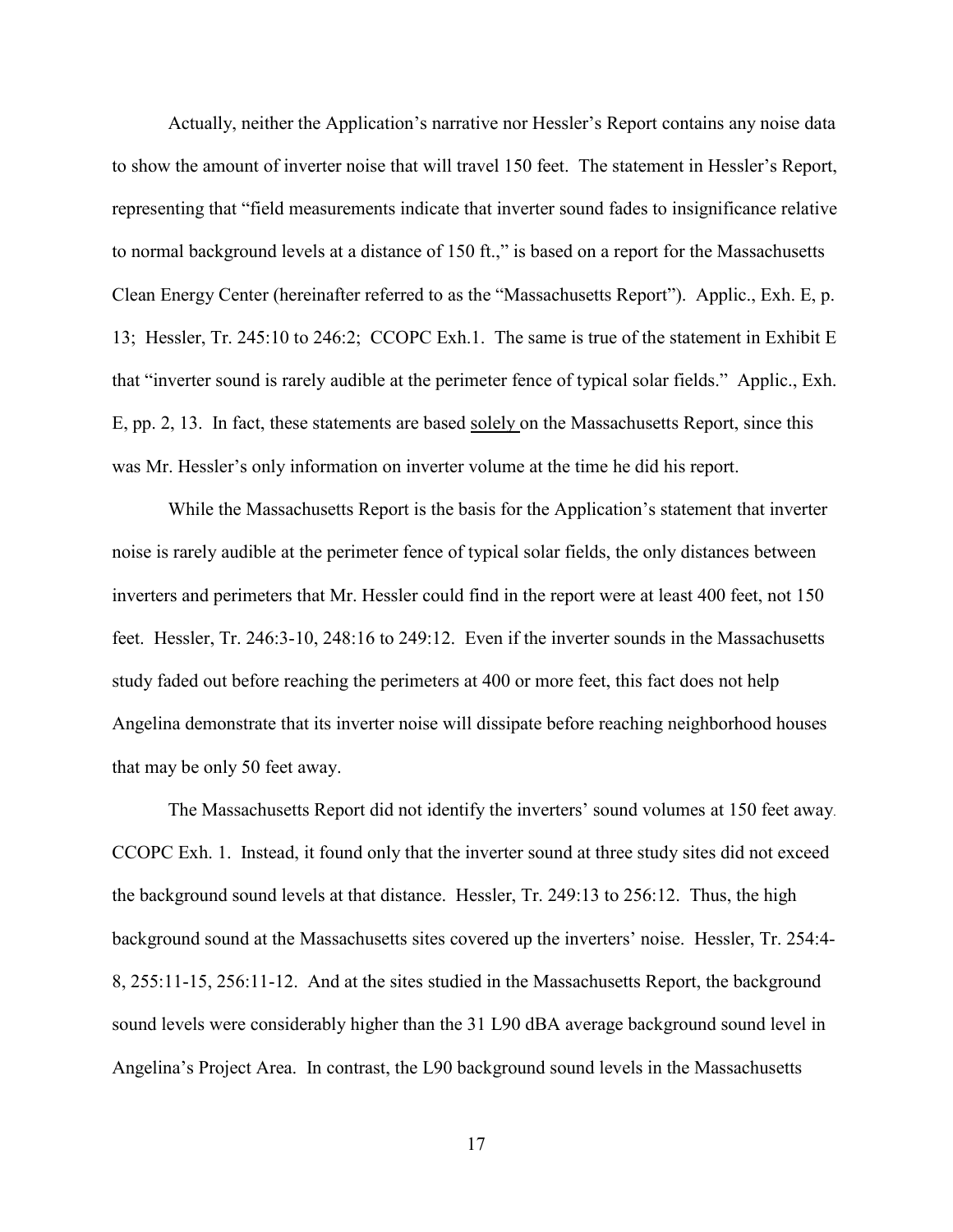Report ranged from 41.0 dBA to 48.6 dBA at a distance of 150 feet from the inverters. Hessler, Tr. 249:13 to 256:12; CCOPC Exh. 1, pp. 9, 10, 17, 18, 25, 26. If the inverters' noise in the Angelina Facility is as loud as the background sound of 41.0 dBA to 48.6 dBA in the Massachusetts Report, it will be a serious nuisance in a community that has a background level of only 31 dBA. If Angelina's inverters produced noise at these levels, they would far exceed the background sound level available to mask their noise by 10 dBA to 17.6 dBA.

Mr. Herling testified that he anticipates that the inverters will be located in the interior of the solar fields. Herling, Tr. 76:14 to 77:2. However, the Application states that "[t]he Project will be designed to site the inverters within the solar fields to ensure they do not cause material, adverse impacts to any sensitive, off-site receptors." Applic., p. 58 (emphasis added). Stating only that the inverters will be located somewhere in the solar fields makes no commitment to keep the inverters at least 150 feet from the project boundary. They could be a mere 50 feet from the boundary and still comply with the Application's meaningless statement that they will be located "within the solar fields." Nor does the Application state that the inverters will be located at least 150 feet away from neighboring residences. Herling, Tr. 80:23-24. The Stipulation fails to correct this oversight.

Mr. Hessler also participated in this charade, stating that "I'm sure the inverters will be sited with a high degree of sensitivity to surrounding residences and place so as to maximize the buffer distances." Hessler Rebuttal Testimony, p. 4, A7. But he also admitted that nothing in Application or Stipulation requires Angelina to do so. Hessler, Tr. 499:6-13. Angelina's statements that the inverters will be placed in the middle of the solar fields or at least 150 feet from the boundaries are empty promises that cannot be enforced unless the certificate requires the inverters to be placed there.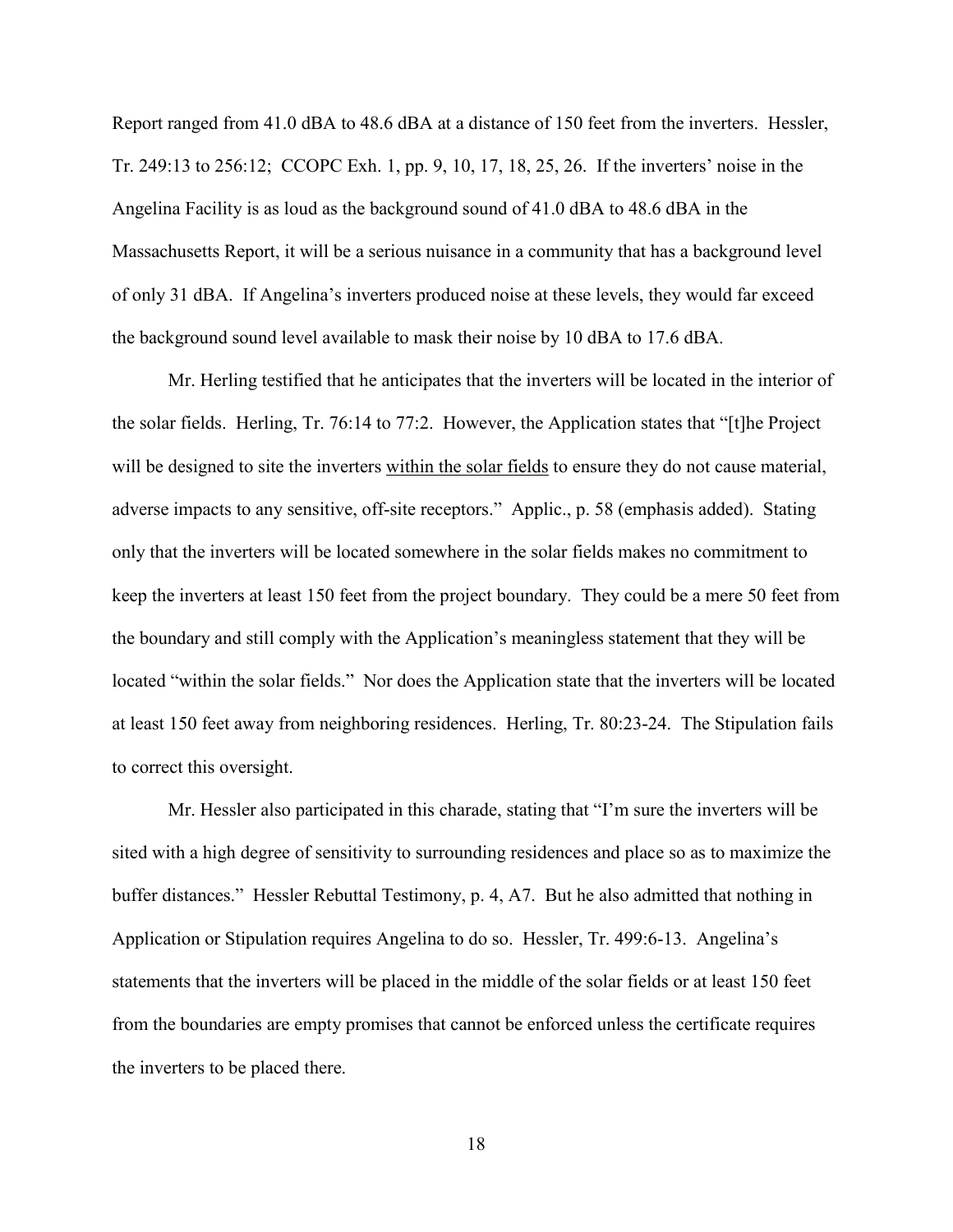In recognition of its failure to identify the sound levels expected from the inverters, Hessler's Report states that options exist for mitigation of inverter noise "should any problem arise" during operation. Applic., Exh. E, p. 2. These mitigation measures include cabinet damping and ventilation silencers. *Id*. at 13. But mitigating noise after it becomes a problem is a poor substitute for proper siting to prevent the problem ahead of time. By that time, it already will have harmed the neighbors exposed to the objectionable noise. Nor do post-construction fixes satisfy OAC 4-08(A)(3)(d), which requires the Application to proactively "[d]escribe equipment and procedures to mitigate the effects of noise emissions from the proposed facility during construction and operation."

Thus, the Application does not "[d]escribe the operational noise levels expected at the nearest property boundary," as required by OAC 4906-4-08(A)(3)(b). The Application does not even contain any data to show that inverter noise levels at 150 feet away will be suitable. Nor does the Application comply with OAC 4906-4-08(A)(3)(c), which requires the Application to "[i]ndicate the location of any noise-sensitive areas within one mile of the facility, and the operational noise level at each habitable residence, school, church, and other noise-sensitive receptors, under both day and nighttime operations." Emphasis added. The Application fails to identify the inverter noise levels at the residences and other noise-sensitive receptors within a mile of the Facility.

Angelina has no good excuse for failing to provide this data. Angelina claims that "[t]he precise make and model of the inverters for the Angelina project has not yet been selected so their sound emissions cannot be modeled or rigorously evaluated at this time." Applic., Exh. E, p. 13. However, Angelina could have modeled the sound levels from several inverter models that are typical of the inverter that ultimately would be selected, just as wind power applicants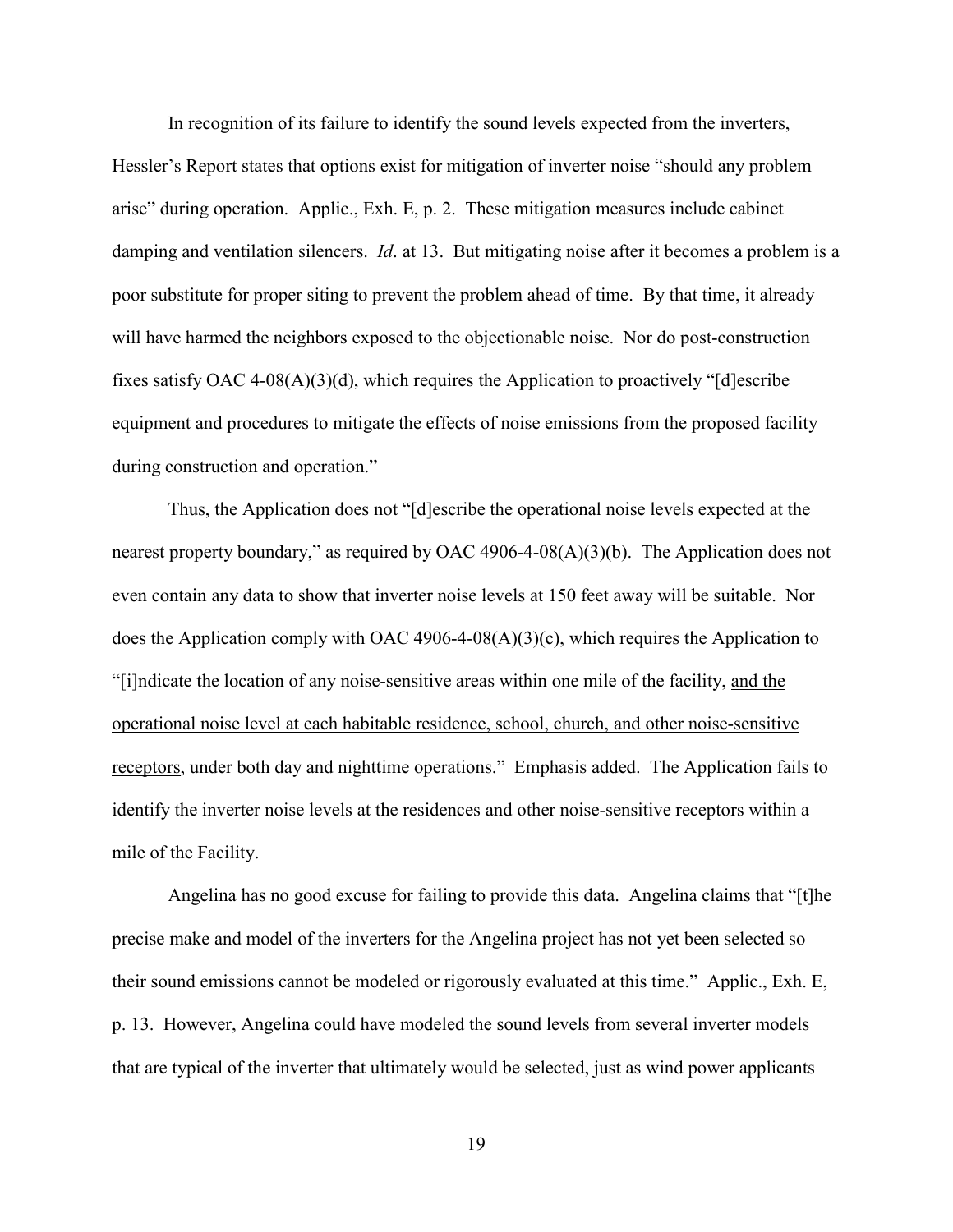for OPSB certificates typically do for wind turbine models. Without this information, OPSB cannot issue a certificate for the Angelina project.

# **D. The Application Lacks Effective Measures To Minimize Disagreeable Noise From Construction Required by OAC 4906-4-08(3)(d).**

OAC 4906-4-08(A)(3) requires the Application to contain the following information

about noise levels expected to occur during construction of the Facility:

(3) Noise. The applicant shall provide information on noise from the construction and operation of the facility.

(a) Describe the construction noise levels expected at the nearest property boundary. The description shall address:

(i) Blasting activities.

(ii) Operation of earth moving equipment.

(iii) Driving of piles, rock breaking or hammering, and horizontal directional drilling.

(iv) Erection of structures.

(v) Truck traffic.

(vi) Installation of equipment.

\*\*\*\*

(d) Describe equipment and procedures to mitigate the effects of noise emissions from the proposed facility during construction and operation, including limits on the time of day at which construction activities may occur.

Emphasis added.

The Application predicts that "numerous piles" will be driven into the ground to serve as

posts for the solar panels. Applic., p. 57. The posts for the solar panels will be pounded by a

pile driver or screwed by a drill rig truck into the ground. Herling, Tr. 258:5-24; Herling, Tr.

62:10 to 63:. The posts and pile driver are composed of metal, resulting in metal pounding on

metal during post installation by pile driver. Herling, Tr. 62:19 to 63:10.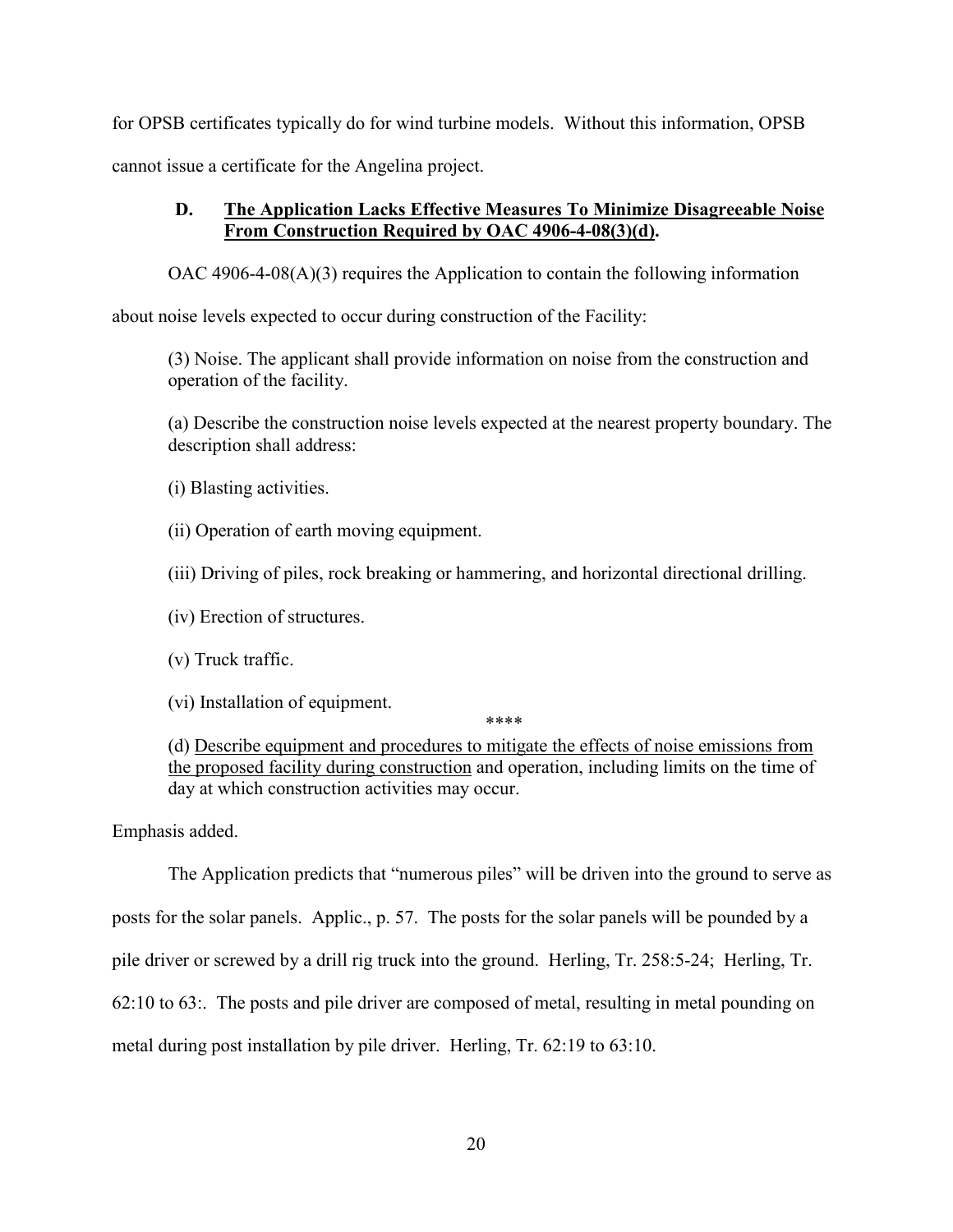The Application admits that the pile driver and/or drill rig truck used to drive the posts into the ground will produce a noise that is 84 dBA or 85 dBA at a distance of 50 feet, which the Application represents to be "conservatively interpreted" as the distance to the project's boundary. Applic., p. 57; Hessler, Tr. 253:6-18. This is equivalent to the noise from a bulldozer. Applic., Exh. E, p. 14, Table 6.0.1; Hessler, Tr. 257:16-24. "There's no question that construction noise is going to be audible." Hessler, Tr. 259:23-25. This grating noise will be repeated about 45,300 times during construction, as about 45,300 posts will be installed. Applic., Exh. G, p. 7-4.

The Application states that the pile driving noise will be "temporarily produced." Applic., p. 57. Hessler's Report asserts that this activity will be "fairly short-lived in any particular location." Applic., Exh. E, p. 2. However, this assertion is wrong. Mr. Herling acknowledged that post installation will take three to four months. Herling, Tr. 63:14-20. He could not say how long post installation would occur near a particular neighbor's home, such as the 8000 posts that will be placed in the 120-acre field bordering one neighbor's house on three sides. Herling, Tr. 64:11 to 70:18.

Simply requiring Angelina to stop pounding the metal posts at dusk, as suggested by proposed Condition 10 of the Stipulation, will not provide the Facility's neighbors with adequate relief from this noise. Warning the neighbors in advance that the loud noises are about to start, as required by the same condition, also does nothing to relieve the neighbors of the sound. Pursuant to OAC 4906-4-08(A)(3)(d), OPSB should not issue a certificate without first instructing Angelina to devise more effective mitigation measures to address this noise.

## **E. The Application Lacks The Procedures Necessary To Comply With The Requirements In OAC 4906-4-08(E)(2) For Avoiding And Repairing Damage To Field Drainage Tiles.**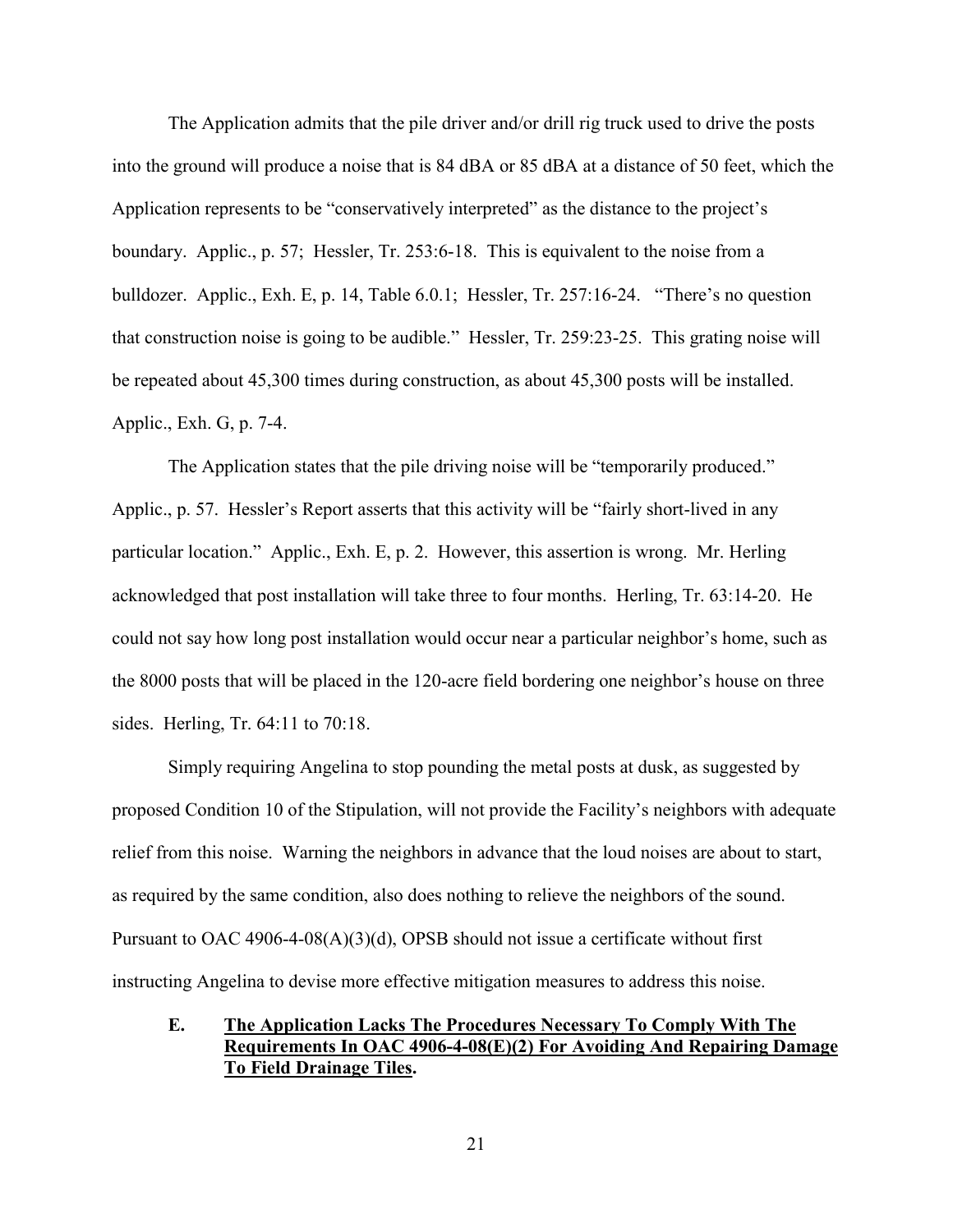OAC 4906-4-08(E)(2) provides:

(2) Agricultural information. The applicant shall provide, for all agricultural land, and separately for agricultural uses and agricultural districts identified under paragraph  $(E)(1)$  of this rule, the following: \*\*\*\*

(b) An evaluation of the impact of the construction, operation, and maintenance of the proposed facility on the land and the following agricultural facilities and practices within the project area:

\*\*\*\*

(iii) Field drainage systems.

\*\*\*\*

(c) A description of mitigation procedures to be utilized by the applicant during construction, operation, and maintenance to reduce impacts to agricultural land, structures, and practices. The description shall illustrate how avoidance and mitigation procedures will achieve the following:

(i) Avoidance or minimization to the maximum extent practicable of any damage to field tile drainage systems and soils in agricultural areas.

(ii) Timely repair of damaged field tile systems to at least original conditions, at the applicant's expense.

Emphasis added.

The vigilant monitoring, maintenance, and repairs of field drainage tiles are of utmost importance to a crop farmer. Oversaturated soil in the spring can delay planting of crop fields, which decreases crop yields. Vonderhaar Direct Testimony, p. 9, A.23. After planting, flooding can kill or damage growing crops. *Id*. Planted corn seeds or small corn plants will die if they are flooded for 24 to 48 hours. Vonderhaar Suppl. Testimony, p. 4, A.6. The seeds rot and the young plants suffocate under this condition. Vonderhaar, Tr. 410:19 to 411:5. Surface water flow can also damage downgradient fields with erosion. Vonderhaar Direct Testimony, p. 9, A.23.

Well-functioning tiles are critical for crop farming, because otherwise the fields will flood and will stay wet longer after precipitation. *Id*., p. 10, A.25. For example, a damaged tile must be replaced immediately to prevent damage to a newly planted corn crop. Vonderhaar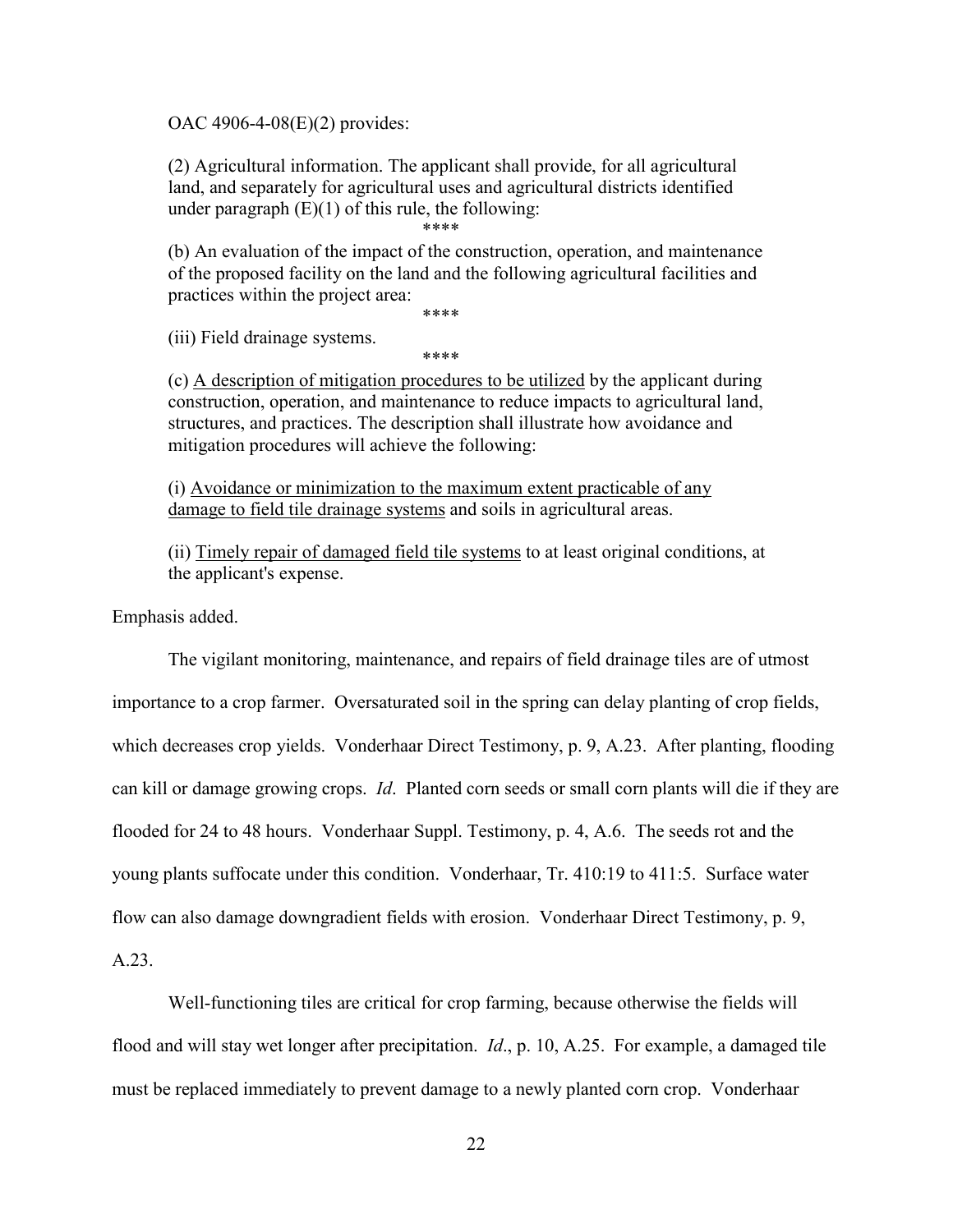Suppl. Testimony, p. 4, A.6.Because much of the land in the Project Area slopes to the southeast, the tiles in this area drain to the southeast so that the water can flow downgradient to Four Mile Creek. Vonderhaar Direct Testimony, p. 10, A.25. Some tiles in the Project Area flow southeast into tiles on land owned by the Concerned Citizens. *Id*. This includes two main trunk tiles that flow into tiles on land owned by Vonderhaar Family ARC, LLC and Campbell Brandly Farms, LLC (which is land farmed by Vonderhaar Farms, Inc). *Id*.

The latter main tile is located in a low area of Campbell Brandly Farm's field north of Marja Brandly's house. Brandly Direct Testimony, p. 4, A.17. This tile is connected to a tile in the 79.494 acre parcel owned by Gary Stahlheber, which is part of the Project Area. *Id*. If the solar panels on that parcel increase the rate of runoff from rainfall into Mr. Stahlheber's tile, it would increase the amount of flow in Brandly Farm's tile and may keep Brandly Farm's land wet for a longer period of time. *Id*. This may decrease the crop yields on part of this field. *Id*.

Some of the Project Area slopes to the west and its tiles flow to the southwest and west into tiles on land owned by Kevin and Tina Jackson. *Id*. Their land drains to the Little Four Mile Creek that also flows to Acton Lake in Hueston Woods State Park. *Id*., p. 11, A.25. The tiles' function is to quickly move water from the surface and upper soil of the fields, in order to prevent flooding and soil oversaturation. *Id*. Without properly functioning tiles in the Project Area, the surface water flow from the Project Area onto the Concerned Citizens' downgradient fields would increase and flood and erode the Citizens' fields. *Id*.

Notwithstanding the tiles' importance, the Application does not comply with the mandate in OAC 4906-4-08(E)(2)(c)(ii) to provide for the "[t]imely repair of damaged field tile systems to at least original conditions." The Application states only that Angelina will "use commercially reasonable efforts" to repair tiles. Applic., p. 92. This implies that Angelina will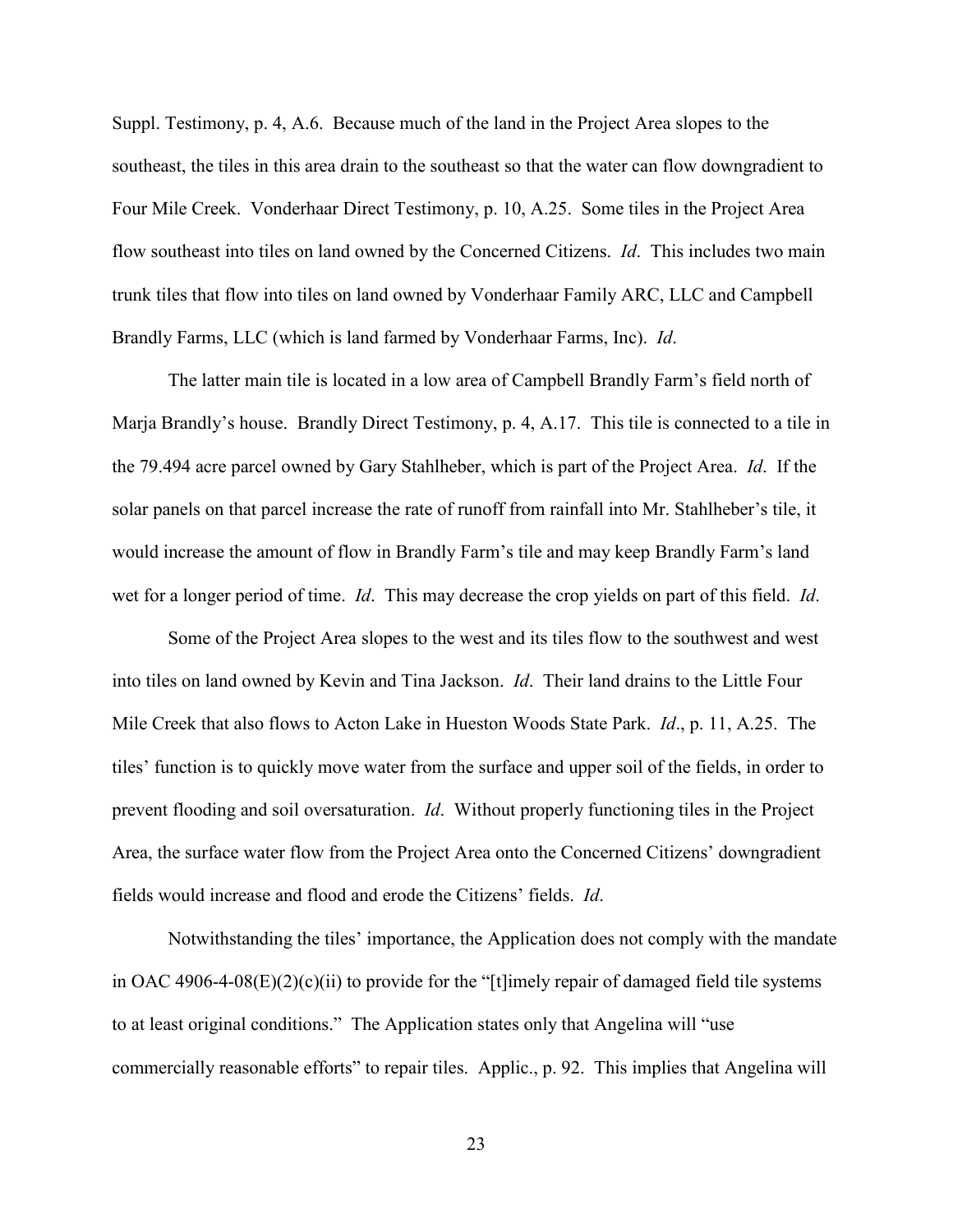not repair damaged tiles if it deems the repairs to be too costly or difficult. Although Angelina may disclaim any such intent, there is a potential that Angelina, or whoever owns the Facility after Angelina builds it, may interpret this ambiguous term in the future to excuse the company from making repairs in the future. This does not satisfy the rule's mandate to repair all damaged tiles. A certificate should not be issued as long as the Application contains this vague language.

The timing of repairs also is a problem. The Application states that repairs will be made "promptly." Applic., p. 92. Proposed Stipulation Condition 16 muddles the meaning of this commitment by requiring tiles to be "promptly repaired no later than 30 days after such damage is discovered." Jt. Exh. 1, p. 8. The witnesses had various interpretations as to the meaning of this requirement. Ms. Vonderhaar believed that the stipulated condition would allow up to 30 days of flooding to occur, even if immediate repairs were necessary to save a flooded crop that otherwise would perish in 24 to 48 hours. Vonderhaar Suppl. Testimony, p. 3, A.6. Doug Herling opined that the allowance for up to 30 days does not define "promptly." Herling, Tr. 134:9-17.

If a certificate is issued, Condition 16 badly needs repair. The Citizens recommend the following sentence to express the condition's actual intent: "Damaged field tile systems shall be replaced as quickly as feasible, but in no event later than 30 days after the damage is discovered." Making this change is necessary to satisfy the edict in OAC 4906-4-08(E)(2)(c)(ii) for the "[t]imely repair of damaged field tile systems." If broken tiles are not replaced early enough to prevent damage, the certificate should require the Applicant to reimburse the damaged landowner for the resulting loss based on an estimate of loss provided by a Certified Crop Advisor.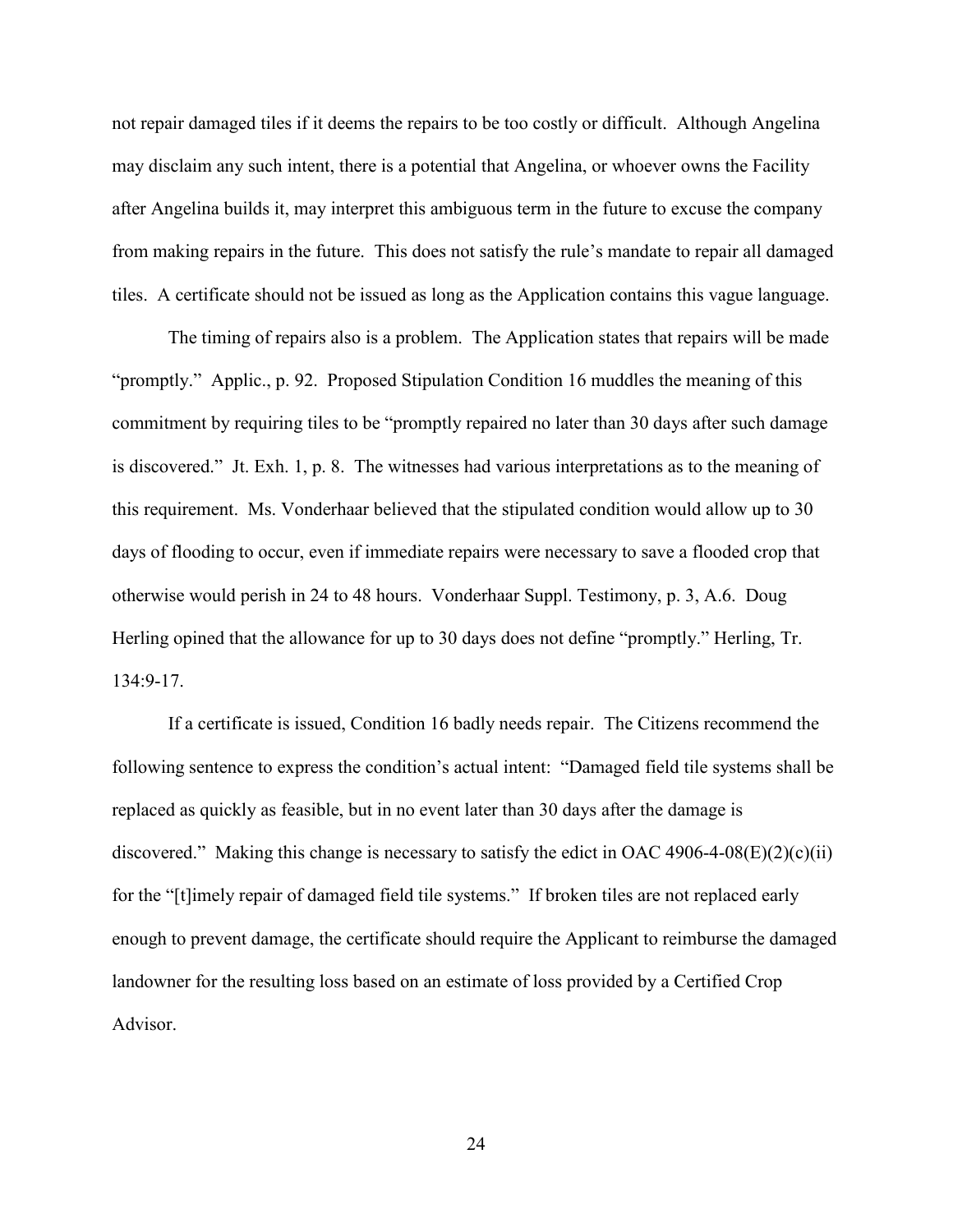The Application does not satisfy the requirement in OAC 4906-4-08 $(E)(2)(c)$  to provide procedures for avoiding and mitigating damage to field tiles. Some of the tiles in the Project Area have reached or are close to reaching their life expectancy and will need to be replaced completely when they fail. Vonderhaar Suppl. Testimony, p. 4, A.6. Although Angelina contends it could use a mini-excavator or even a hand shovel to dig out malfunctioning tiles between solar panels, a sizeable replacement of deteriorated tiles would require heavy equipment. Vonderhaar, Tr. 407:13 to 410:10. Procedures for these replacement activities will necessitate the temporary removal of solar panels to provide room for the equipment used to replace the tiles, but no such procedures are provided. Vonderhaar Suppl. Testimony, p. 4, A.6. The Application does not identify any procedures that will be used to determine whether tiles have been broken, damaged, or deteriorated during project operation, even though tiles reach the end of their usable lives over time. Applic., p. 91-92. Neither does the Stipulation.

In addition, the Application must provide a procedure for detecting tile damage caused by construction. A construction crew will not be able to tell that a tile has been broken if the posts for the panels are driven into the ground. Vonderhaar Direct Testimony, p. 11, A.26. Clay or plastic tiles offer little resistance to heavy pressure. *Id*. In fact, Ms. Vonderhaar has seen people crush plastic tiles with their feet. *Id*. The construction workers will not be able to hear the tiles break over the noise resulting from pounding the metal posts into the ground. *Id*. The Application must be amended to provide a procedure for detecting this tile damage at the time it occurs, rather than waiting for flooding to occur to look for the damage. Without such a provision, the Application does not comply with the mandate in OAC 4906-4-08 $(E)(2)(c)(i)$  to avoid damage to tiles "to the maximum extent practicable."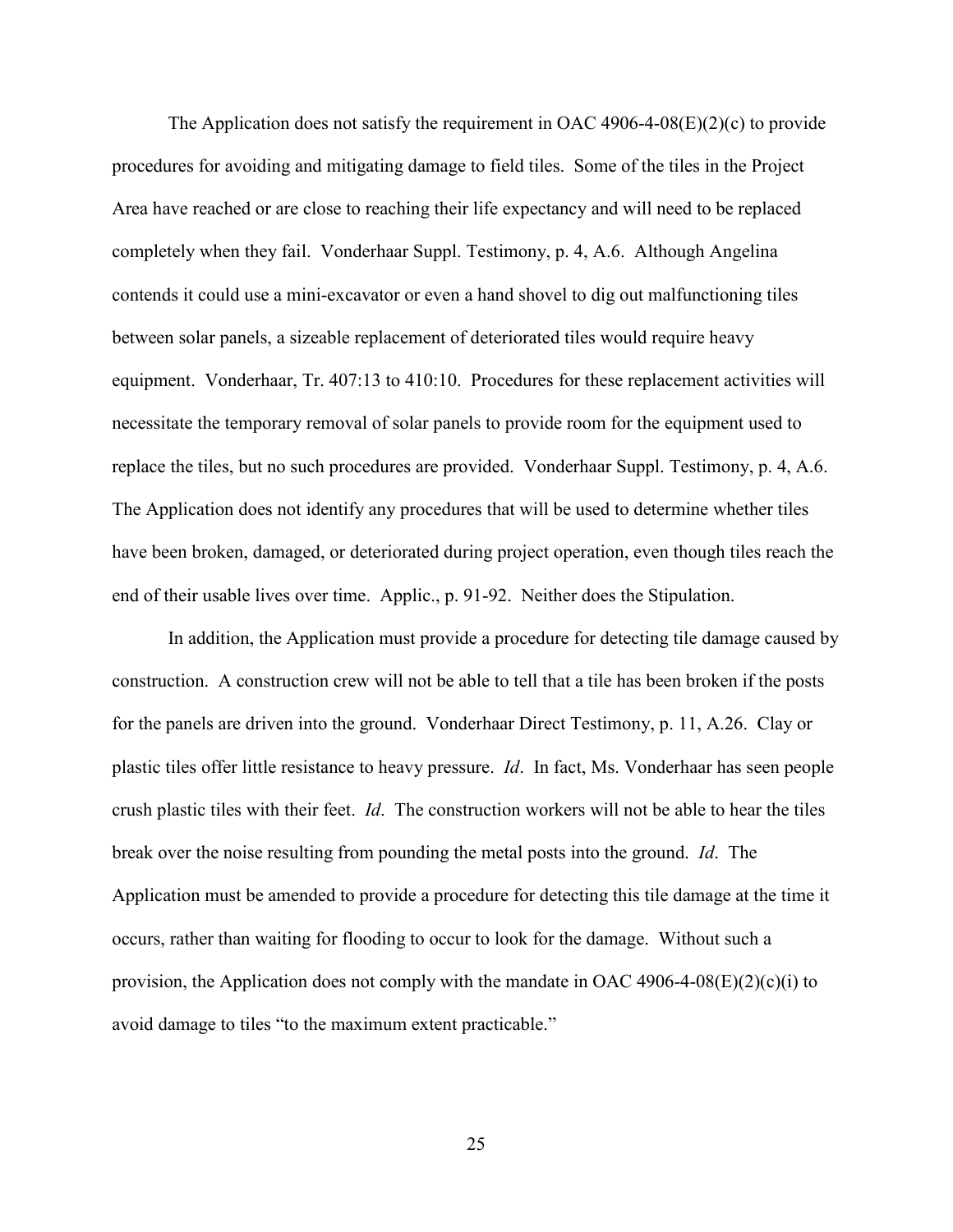The Application also fails in another way to satisfy the requirement in OAC 4906-4-  $08(E)(2)(c)(ii)$  to provide procedures for the "[a]voidance or minimization to the maximum extent practicable of any damage to field tile drainage systems." Emphasis added. In order to avoid or minimize damage to the maximum extent practicable, Angelina must obtain the most accurate available information about the tiles' locations. Not all of the tile locations in the area are documented on available maps. Waterhouse, Tr. 145:10-20.To establish accurate and complete benchmark conditions for the existing drainage systems, Angelina must consult with all landowners (whether or not they are adjacent to the Project Area) whose land drains into the Project Area and all landowners whose land receives drainage from the Project Area to make sure all underground tiles and surface drainage ways are found. Vonderhaar Suppl. Testimony, p. 2, A.6. The upstream and downstream landowners may be aware of tiles in existence about which the Applicant and the owner of the land in the Project Area are not aware. *Id*. In situations where Angelina damages or blocks a tile, Angelina must consult with landowners whose land may be affected by the tile damage or blockage. *Id*. p. 3, A.6. Consultation with all potentially affected upstream and downstream landowners (both adjacent and non-adjacent to the Project Area) is essential to make sure that the Applicant and County Engineer have all of the information they need to address the problem. *Id*. This consultation also is necessary to make sure the tile repairs or replacement are effective to correct any drainage problem on the affected landowners' land. *Id*.

Remarkably, Angelina has been resistant to working with its neighbors to obtain the most accurate tile information. Angelina's tile consultant, Noah Waterhouse, is in the process of collecting information on the tiles' locations. Waterhouse, Tr. 138:21 to 139:13. He has not talked to adjacent landowners. Waterhouse, Tr. 139:20-24. He said that he would most likely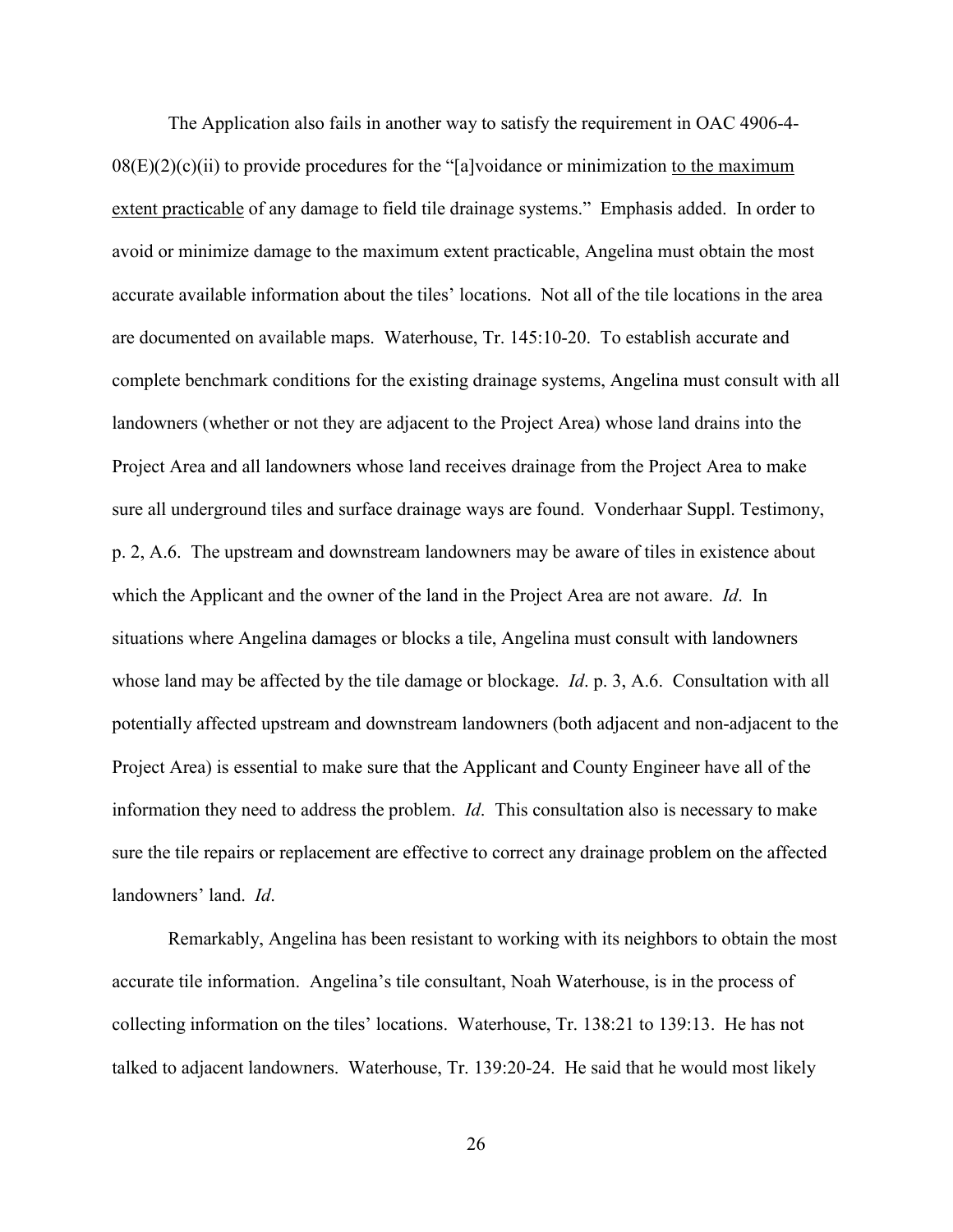talk only to adjacent upgradient landowners about tile locations and then only if it looked like their tiles may extend into the Project Area. Waterhouse, Tr. 140:5 to 141:3. He probably will not consult with downgradient landowners. *Id*.

OAC 4906-4-08 $(E)(2)(c)$  requires the Application to provide procedures to avoid or minimize damage "to the maximum extent practicable," and meaningful consultation with affected neighbors is one such procedure. The certificate cannot be issued without first adding to the Application a consultation process with all upgradient and downgradient landowners to identify tile locations and a consultation process with all affected neighbors for tile replacements.

In sum, the Application is noncompliant with OAC 4906-4-08( $E$ )(2)(c) for six reasons: (1) the Application states only that Angelina will "use commercially reasonable efforts" to repair tiles, instead of providing for the "[t]imely repair of damaged field tile systems to at least original conditions;" (2) while the Application states that repairs will be made "promptly," proposed Stipulation Condition 16 conflates "promptly" with 30 days even where immediate repairs are essential to prevent crop damage; (3) the Application does not identify any procedures that will be used to determine whether tiles are broken, damaged, or deteriorated due to old age or other causes during project operation; (4) the Application does not identify any procedures for replacing damaged tiles, especially where a long segment has deteriorated due to old age; (5) the Application provide no procedure for detecting tile damage caused by construction, which cannot be heard over the loud noise of post driving; and (6) the Application does not require Angelina to consult with affected non-participating landowners to find and repair tiles.

## **F. The Application Does Not Describe Or Evaluate The Reliability Of The Project's Equipment For Preventing Criminal Access To The Facility As Required By OAC 4906-4-08(A).**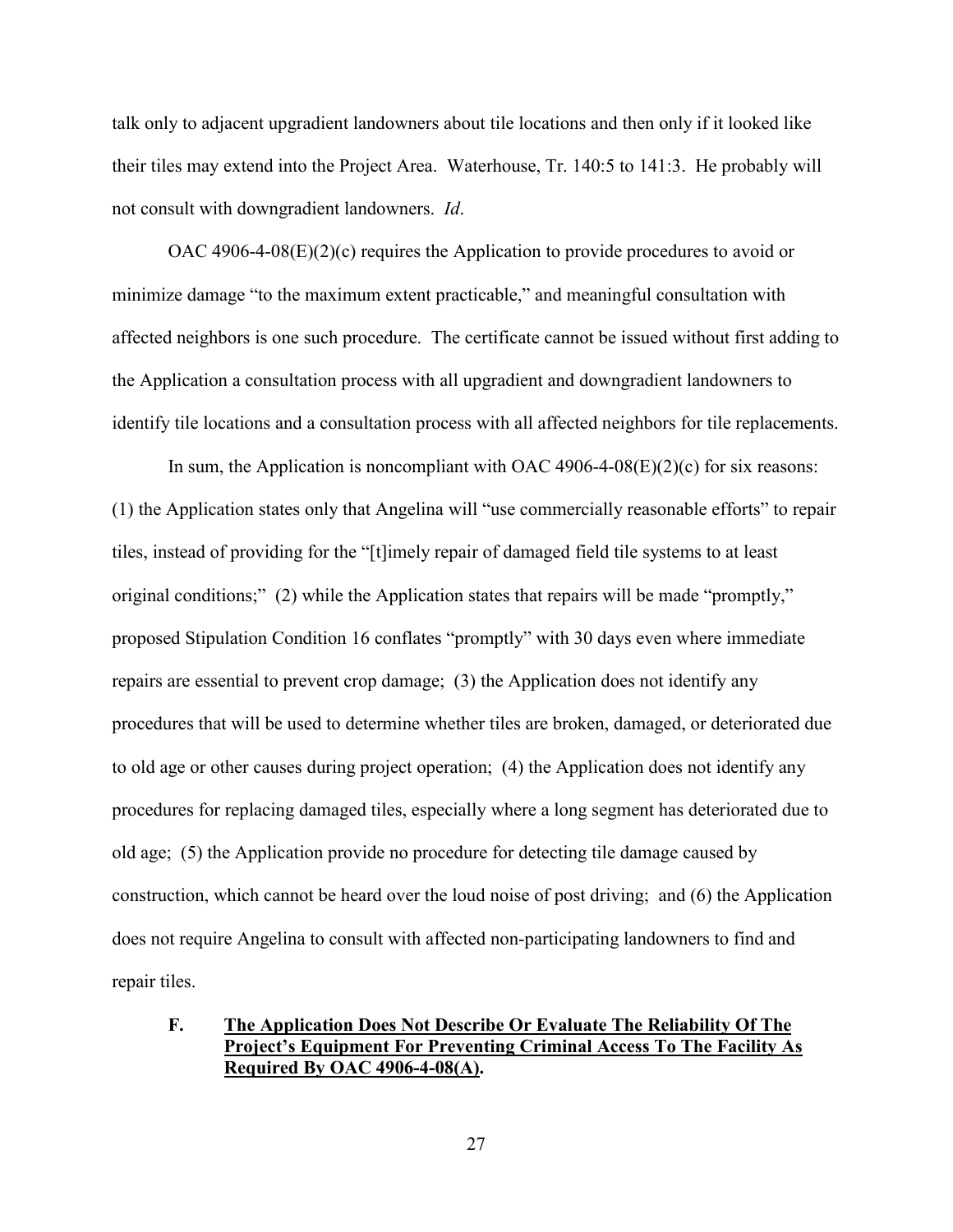OAC 4906-4-08(A) provides:

(A) The applicant shall provide information on health and safety.

(1) Equipment safety. The applicant shall provide information on the safety and reliability of all equipment.

(a) Describe all proposed major public safety equipment.

(b) Describe the reliability of the equipment.

\*\*\*\*

(d) Describe the measures that will be taken to restrict public access to the facility.

Emphasis added. The Application contains little provision for security to prevent criminals from stealing wire and other recyclable components at the Facility. This makes the Facility an easy target that could attract criminals to the community where they might also harm the Citizens.

While this rule requires the Application to describe all proposed major public safety equipment, its reliability, and measures to prevent public access, the Application only identifies "fences with locked gates" and "warning signage." Applic., p. 55. These generic descriptions do little to satisfy the rule's objective for public safety.

Mr. Herling testified that each solar field will be fenced with locked gates. Herling, Tr. 90:8-18. The type of locks has not been decided. Herling Tr. 90:12-24. They typically have a keypad or padlock. Herling, Tr. 90:21-24. A thief can cut off padlocks with a bolt cutter. Herling, Tr. 90:25 to 91:5; Brandly, Tr. 428:8-9.

Mr. Herling thought the solar fields would be surrounded by chain link fence. Herling, Tr. 91:6-9. The Application states that "[f]encing is expected largely to be standard, chain-link material." Applic., p. 13. Thieves can cut through a chain link fence with a blowtorch. Herling, Tr. 91:14-21. In fact, Mr. Herling has seen chain link fences that have been cut. Herling, Tr. 91:20-21. "Padlocks and chain link fence are meaningless to them." Brandly, Tr. 428:8-9.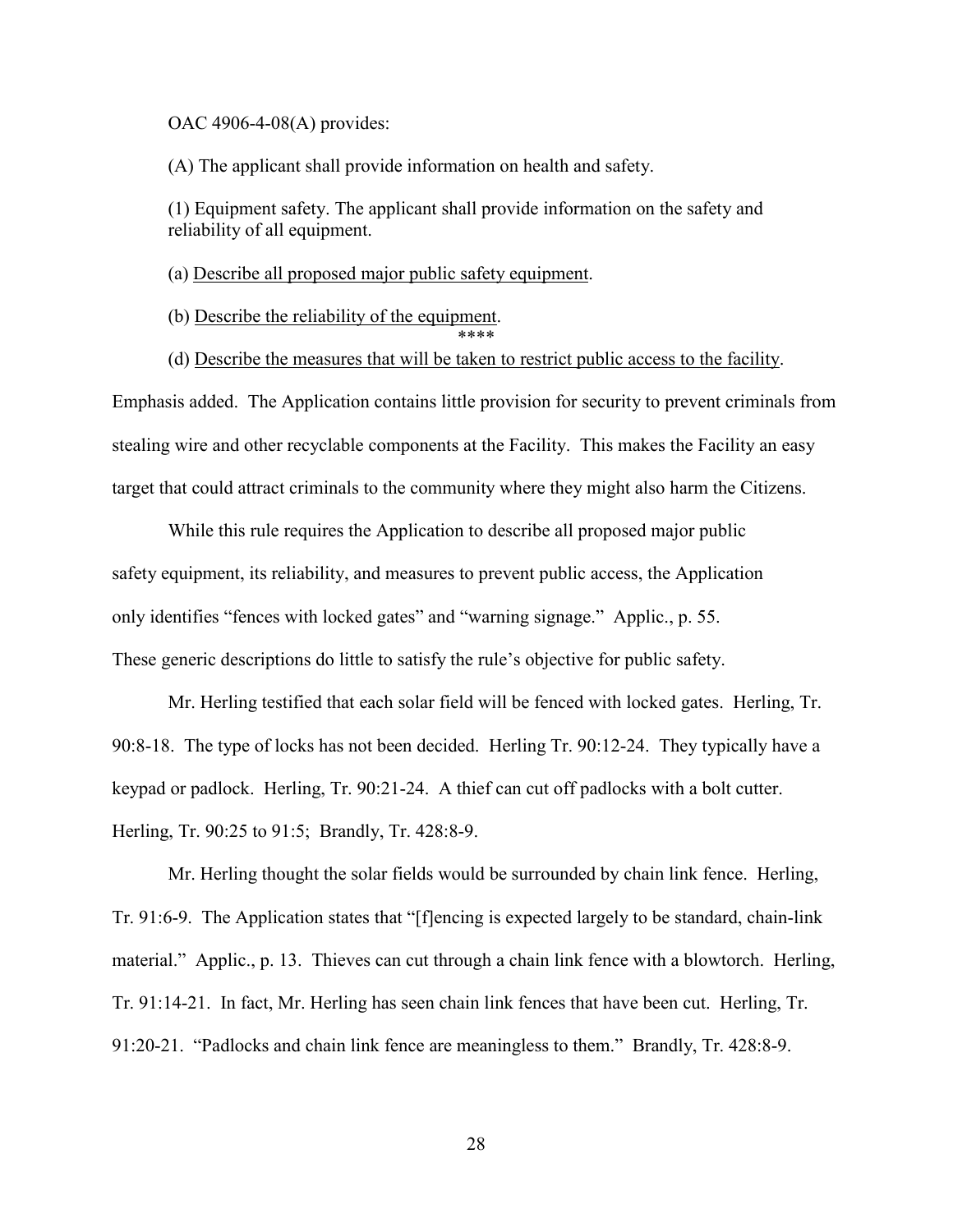The solar Facility will be largely isolated. Mr. Herling testified that Angelina's personnel will conduct "periodic" security checks of the Facility. Herling Direct Testimony, p. 13, A.22. The Application does not specify the frequency of these security checks, and Mr. Herling could not say how frequently the security checks would occur. Herling, Tr. 91:22 to 92:2, 94:3-7. Most disturbingly, Angelina does not know whether it will have any security personnel in the Project Area at night to deter crime. Herling, Tr. 92:9-19, 94:8-10.

Based on the Application, these periodic safety checks will be rare. The Application states that "[o]nly a few operational personnel will be needed for the Project, and they will be present at any given location in the Project only occasionally." Applic., p. 75. "On most days, at any particular location at the Project, no operating personnel will be present." Applic., p. 75.

Solar facilities use copper wire in their construction. Herling, Tr. 94:18 to 95:1. Thieves steal copper wire to sell it. Herling, Tr. 95:2-4. While Mr. Herling has not heard of thieves stealing copper wire from operating solar facilities, he has never sited a solar facility near the Village of Fairhaven. Herling, 95:2-8. The Project's solar collectors and all other metal (electric wiring, structural supports, etc.) will all be located within a four-mile radius of Fairhaven. CCOPC Exh. 5, Mast Direct Testimony, p. 9, A.18.

Crime runs rampant in Fairhaven. The sheriff's reports over the past 5 years report that the township has experienced 30 grand thefts, 52 petty thefts, 30 property damage incidents, and 178 suspicious events. *Id*., p. 6, A.16, Lines 19-20. Drug transactions are constant. *Id*., p. 10, A.20; Mast, Tr. 460:19-25. The direct testimony of Walter Mast, the co-leader of the Neighborhood Watch Team, recounts a number of these crimes near his home, including a neighbor who was burglarized five times, a neighbor who had been murdered and burglarized, another nearby house that was mysteriously destroyed by fire, two other neighbors who were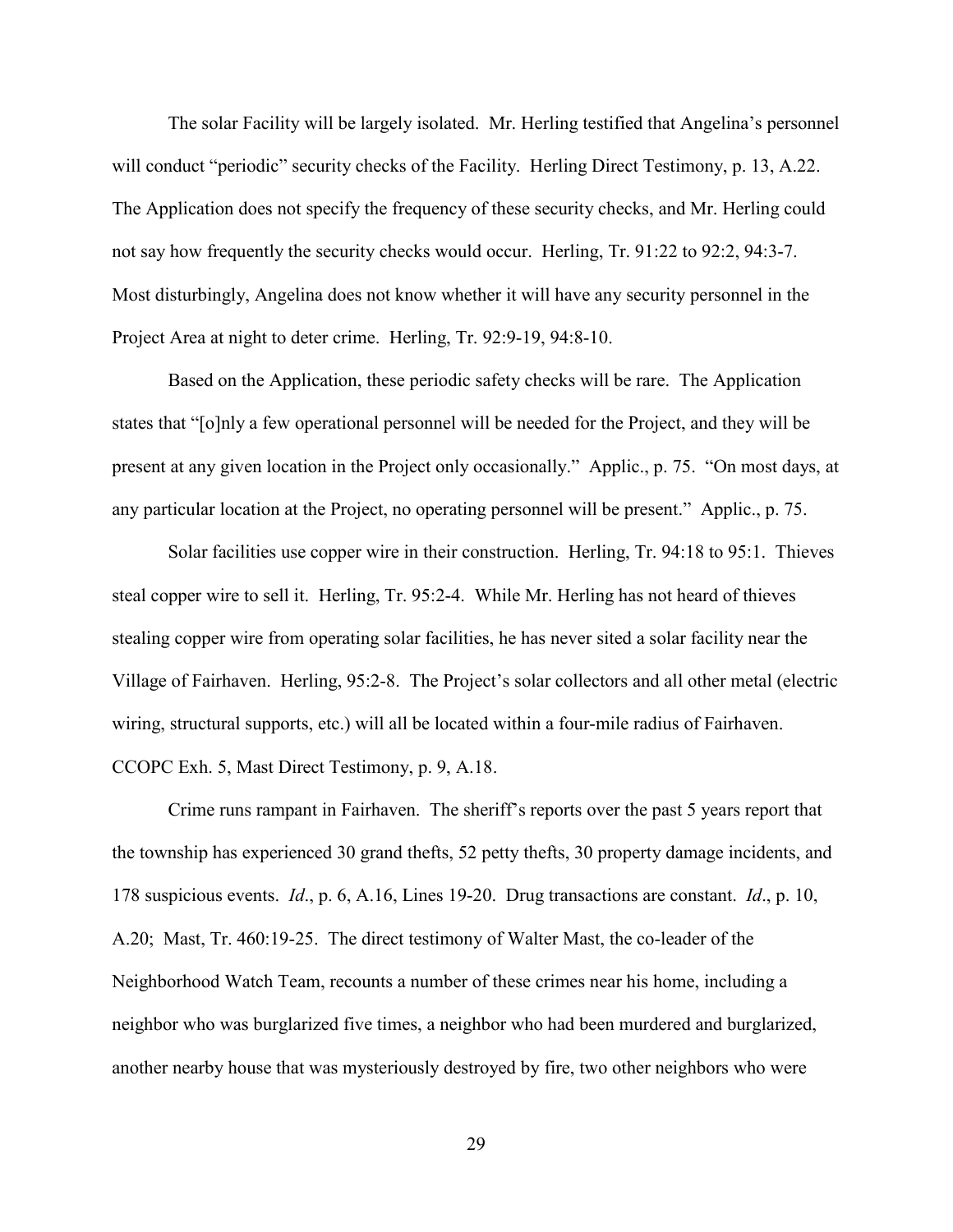burglarized, and a burglary and arson in one of Mr. Mast's own buildings. Mast Direct Testimony, pp. 5-9, A.14, A.15, A.16.

Many rural properties in the area have seen numerous thefts, as well. A home west of Fairhaven was recently robbed, a barn south of Fairhaven was broken into multiple times with \$7,000 of tools missing, a farmer a mile to the east lost an electric generator, and a kind soul who gave several stranded Fairhaven residents a ride had \$500 stolen during the short trip. *Id*., p. 9, A.16. Vehicles, lawn equipment, and metal objects simply and rapidly disappear. *Id*.

These criminals are opportunists, seeking vulnerable targets such as lightly guarded properties. *Id*., p. 7, A.16, Lines 3-5. They use bolt cutters to quickly dispatch with locks and fencing, windows and doors are kicked in or pried open with crow bars, and security cameras and security lighting have been shot out and/or stolen. *Id*., p. 9, A.17, p. 10, A.19. They use cutting torches to cut some items into undistinguishable forms for recycling. *Id*., p. 9, A.17. If a recyclable possession is stored inside a structure and an opportunity presents itself, ever so briefly, they steal it. *Id*. They use their trucks to take their stolen items to a recycling center less than 20 miles away. *Id*.

Walter Mast is not the only Concerned Citizen in the area to experience burglary firsthand. In 2016, a historic house at Campbell Brandly Farms was burglarized and burned down. CCOPC Exh. 4, Brandly Direct Testimony, p. 3, A.15. This historic farm is located about 1 ½ miles from Fairhaven. *Id*., p. 1, A.4 & p. 3, A.16. The Project Area is adjacent to this farm on three sides, so the Facility is within the zone that Fairhaven's criminals are known to visit. *Id*., p. 3, A.12.

Despite this existing criminal activity, Angelina has given little thought to how it will prevent criminal access to its Facility. Certainly, the Application lacks the detail necessary to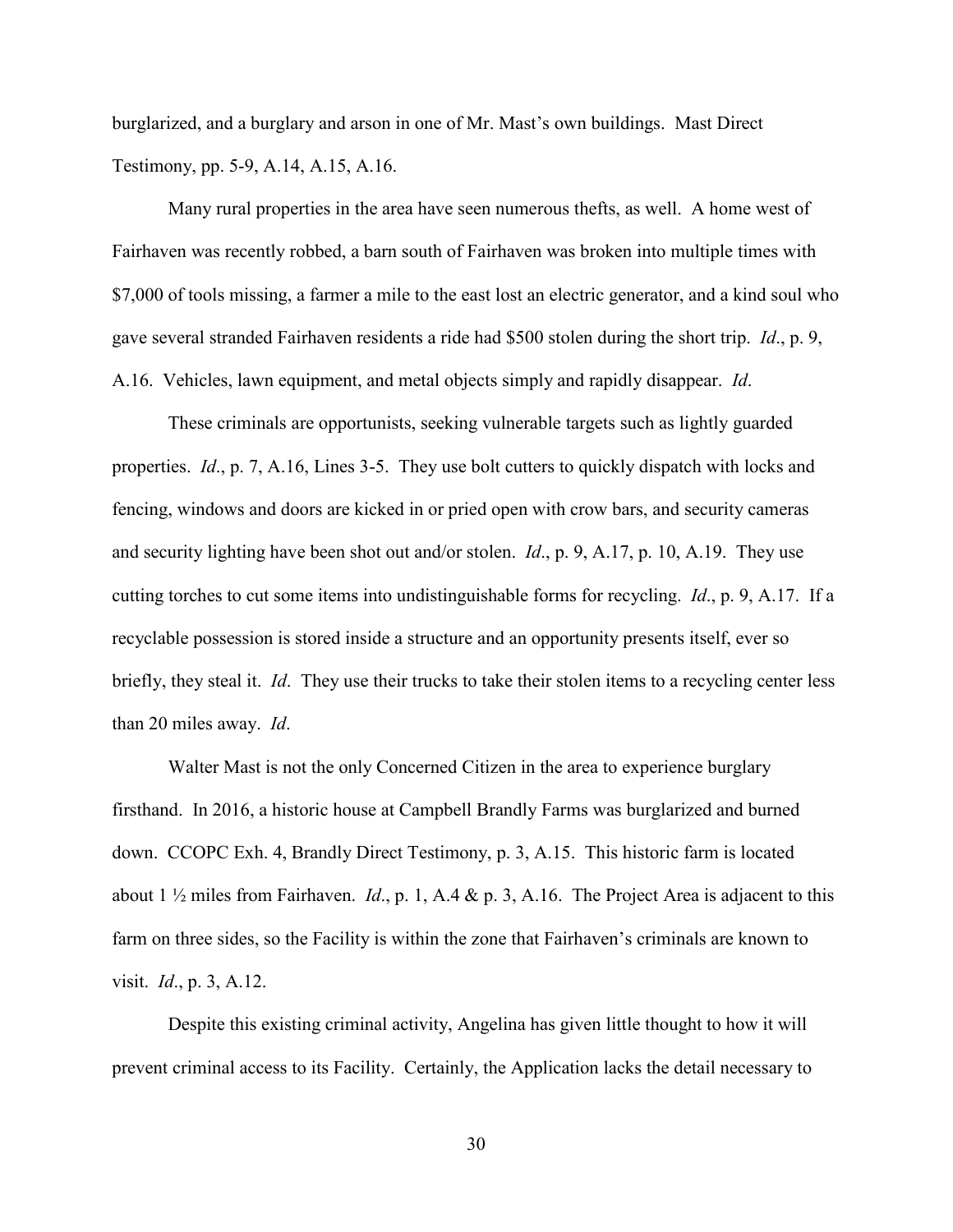assure the public that the Facility will be designed and operated to prevent an increase in neighborhood crime. The Application provides no analysis of crime threats to its Facility, nor does it identify design features or operational practices to reduce criminal threats. As with many other potential problems for this Facility, the Application deprives the Board and the public of the information necessary to determine whether and/or to what degree the Facility will harm the public and what measures should be taken to address these threats. A certificate should not be issued without adding a thorough evaluation of this issue in the Application.

# **G. The Application Fails to Evaluate The Impact To Groundwater From Contaminants That Might Be Released From Solar Panels By Vandals And Disasters As Required By OAC 4906-4-08(A)(4).**

OAC 4906-4-08(A)(4) provides:

(4) Water impacts. The applicant shall provide information regarding water impacts.

(a) Provide an evaluation of the impact to public and private water supplies due to construction and operation of the proposed facility. \*\*\*\*

(c) Provide existing maps of aquifers, water wells, and drinking water source protection areas that may be directly affected by the proposed facility.

The Application does not adequately evaluate the impact to underground water supplies from contaminants that could be released from the solar panels by natural disasters or human destruction. The area wells are relatively shallow, so pollutants contaminating the wells, the adjacent creek, and Hueston Woods lake could occur quickly. CCOPC Exh. 5, Mast Direct Testimony, p. 10, A. 18.

The Application states that the "[s]uppliers of most solar panel[s] have demonstrated that their products pass U.S. EPA's 'Toxic Leaching Characteristic Procedure' qualifying them as routine waste" instead of hazardous waste. Applic., p. 38. A TCLP test is used to evaluate the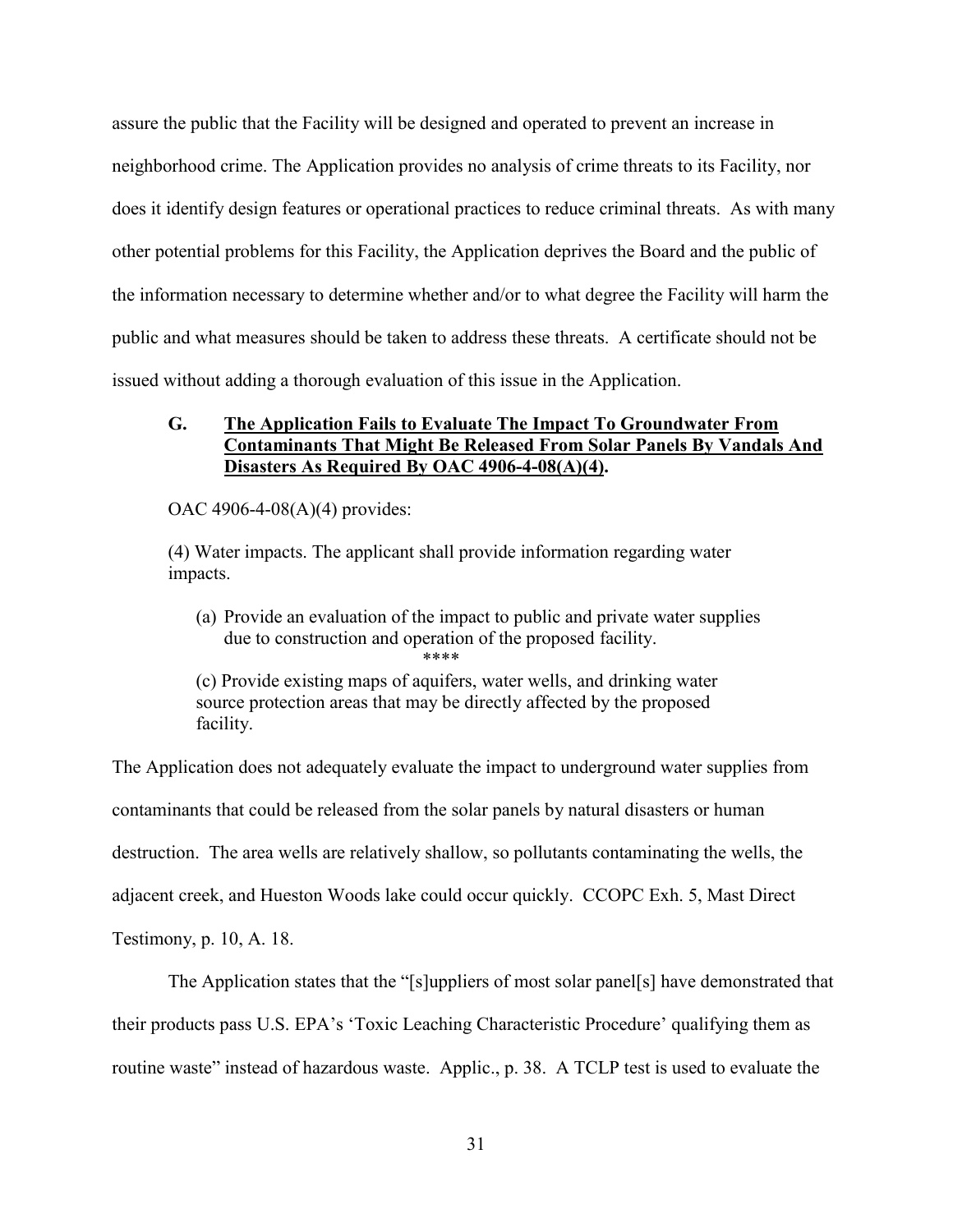tendency of toxic metal contaminants to leach from the material into the soil or water. 40 C.F.R. § 261.24. Mr. Herling acknowledged that some solar panels on the market are not TCLP tested, so it is unknown whether they would pass the test. Herling, Tr. 99:11- to 100:24. Mr. Herling promised that Angelina would use solar panels that pass the TCLP test. Herling Direct Testimony, p. 16, A.28, Lines 11-13. However, the Application makes no such commitment. Herling, Tr. 100:25 to 101:5; Applic., pp. 38-39. Nor does the Stipulation require Angelina to use TCLP-compliant panels. Like so many of Angelina's promises in the hearing, this promise is unenforceable and meaningless without being included in the Application or Stipulation.

Consequently, the Citizens request that the Board require Angelina to perform a complete risk assessment (chemicals, weather, fire, theft, etc.) and review of the solar company's risk mitigation plans including training of fire and emergency personnel, etc. to ensure the risk mitigation plans adequately address all of the risks. CCOPC Exh. 6, Mast Suppl. Testimony, A.11. Angelina also should conduct an analysis of what wind speeds the solar panels can withstand including an assessment of how the panels are attached to the pilings. *Id*. These studies should be performed before the Board acts on the Application, so that the certificate, if issued, can include any protective conditions found by the studies to be necessary. *Id*. Drafts of the consultant(s)' studies should be made available for public comment prior to finalization. *Id*.

The Citizens are concerned that the Stipulation does not adequately protect soil and water from contamination that could occur if severe weather arises such as high winds, hail, and the recent tornadoes that hit Preble County and Montgomery County, a fire starts in the solar field, lightning strikes the field, or thieves break or damage the solar panels. CCOPC Exh. 6, Mast Suppl. Testimony, A.8. All of these events can release contaminants onto the ground and consequently into the ground water and into the surface water run-off. *Id*. Since literature from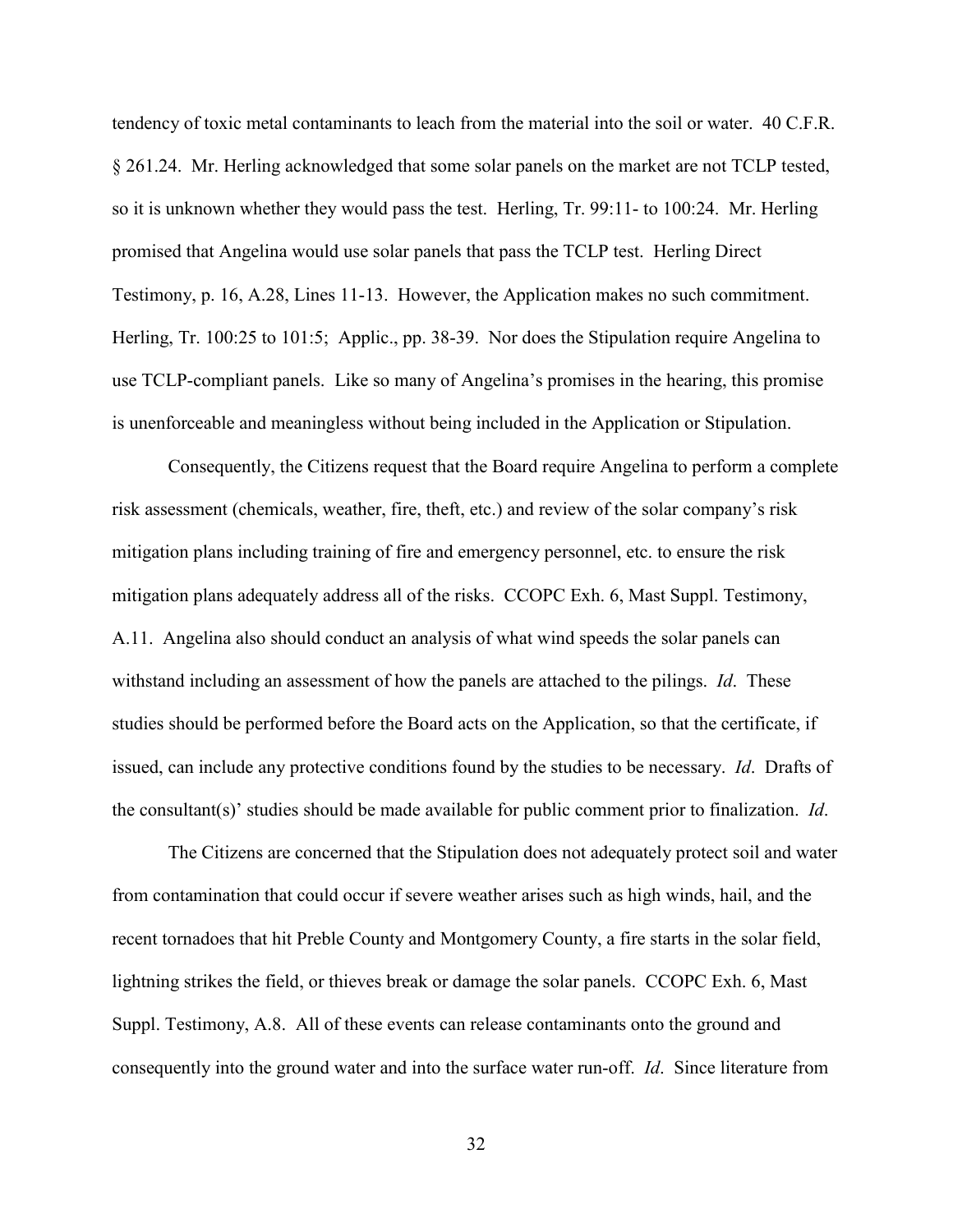Open Road Renewables states the solar panels contain "some chemicals," water and soil contamination are a major concern. *Id*. To ensure a safe water quality throughout the entire project duration, the Citizens request that the company managing the solar facility fund and jointly select with the Citizens an independent, third party company to analyze the entire chemical composition of the well water on farms adjacent to the solar farm and in Gasper and Washington Townships. *Id*. The testing should be conducted (1) prior to the start of any construction, (2) annually during every year of facility operation, (3) annually during decommissioning, site clearance, and the return of the land to productive farm use, and (4) at the end of all activity on the site. *Id*. The Stipulation should require the facility to immediate remediate any abnormalities in the chemical composition of the water and to supply replacement water to all impacted individuals so long as the water quality is impacted. *Id*. The Board also should require the Applicant to provide an accurate and complete listing of all water wells and their locations in the vicinity of the Project Area as part of the Application. *Id*.

## **H. The Application Does Not Provide Adequate Assurance Of Funding For Decommissioning.**

The Citizens believe that the Stipulation does not adequately guarantee that enough funds will be available to decommission the solar project, clear all solar equipment from the Project Area, and return the land to farming. CCOPC Exh. 6, Mast Suppl. Testimony, A.9. While proposed Condition 29 requires Angelina to post financial security, it allows Angelina to select the means of financial security. *Id*. This lack of specificity could result in the selection of a security mechanism that may fail. *Id*. This issue would be resolved if Angelina were required to enter into an agreement with the State of Ohio in which the State would guarantee to fund any shortfall and return the land to farm production if Angelina fails to do so. *Id*.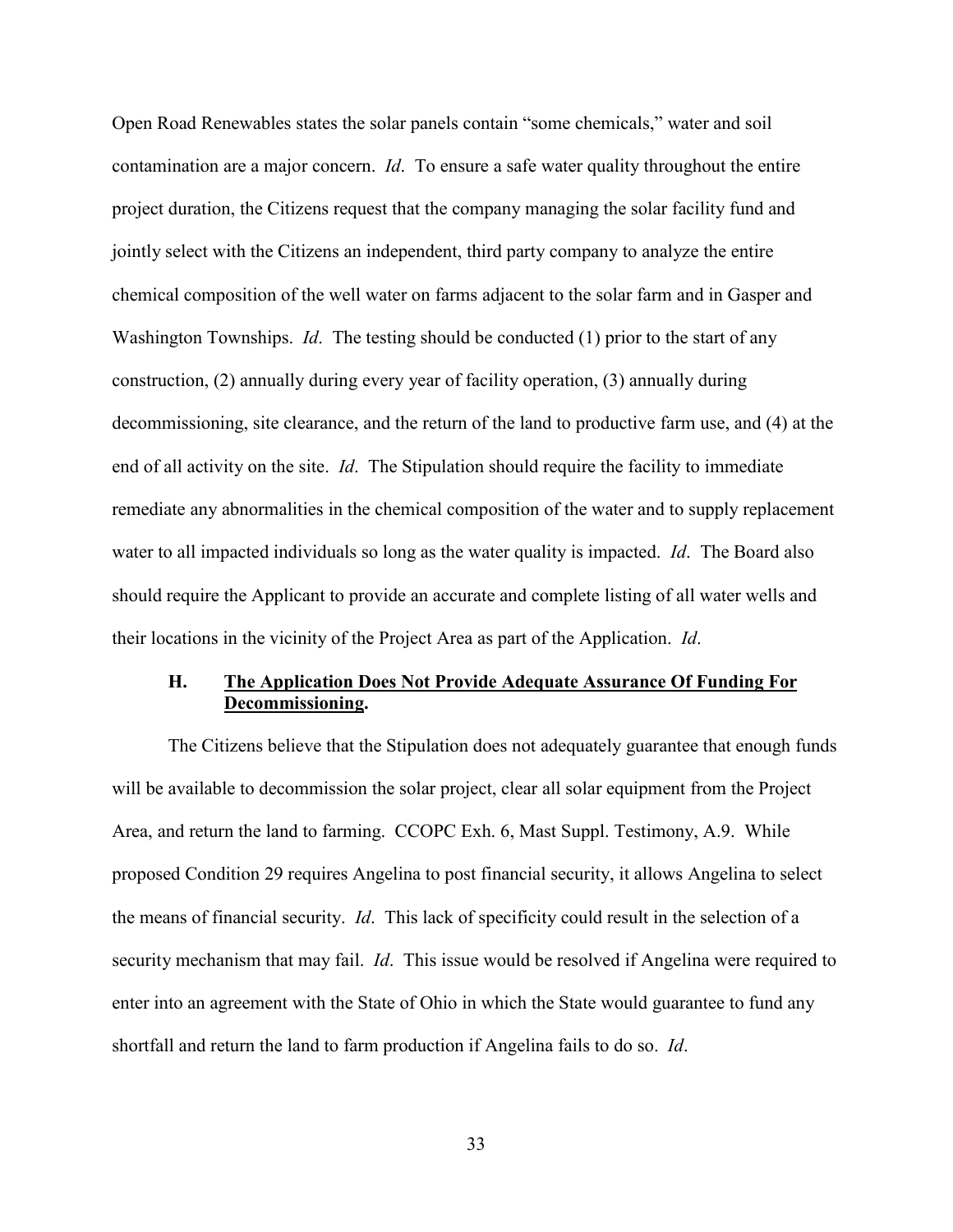The Citizens request that the Stipulation provide a deadline for decommissioning and restoring the Project Area to farming use. *Id*. The Citizens also request a deadline of one year after electrical production ends. *Id*. Unless adequate financial assurance for decommissioning is provided, the solar facility could become a zone of dilapidation just like the abandoned buildings of Fairhaven. Mast Direct Testimony, pp. 11-13, A.21.

### **I. The Application Does Not Contain Adequate Provision For Emergency Services As Required by OAC 4906-4-08(A)(1)(e).**

OAC 4906-4-08(A)(1)(e) provides:

(e) Describe the fire protection, safety, and medical emergency plan(s) to be used during construction and operation of the facility, and how such plan(s) will be developed in consultation with local emergency responders.

The Application contains only a three-sentence statement that Angelina will develop an emergency response plan for law enforcement, fire, medical and ambulance, with a brief list of the types of information that the plan will contain. Applic., p. 55. This is insufficient to safeguard the neighbors from crime, fires, and other emergencies. The Stipulation attempts to fill some of the gaps in the Application, but the Stipulation also fails to adequately protect the public.

Solar facilities use copper wire in their construction, and thieves steal copper wire. Herling, Tr. 94:18 to 95:4. Nevertheless, the Application fails to provide for protection against criminals who will be attracted to steal the Facility's recyclable materials. The county sheriff's department is already too understaffed to address the existing crime in Fairhaven. CCOPC Exh. 5, Mast Direct Testimony, p. 11, A.20. There are typically only two deputies on duty each shift to cover the entire county including the I-70 corridor, and their responses to potential thefts or break-ins at the Project could detract from the deputies' needed presence in other areas of the township and county. *Id*.; Vonderhaar Direct Testimony, p. 12, A.27. While the county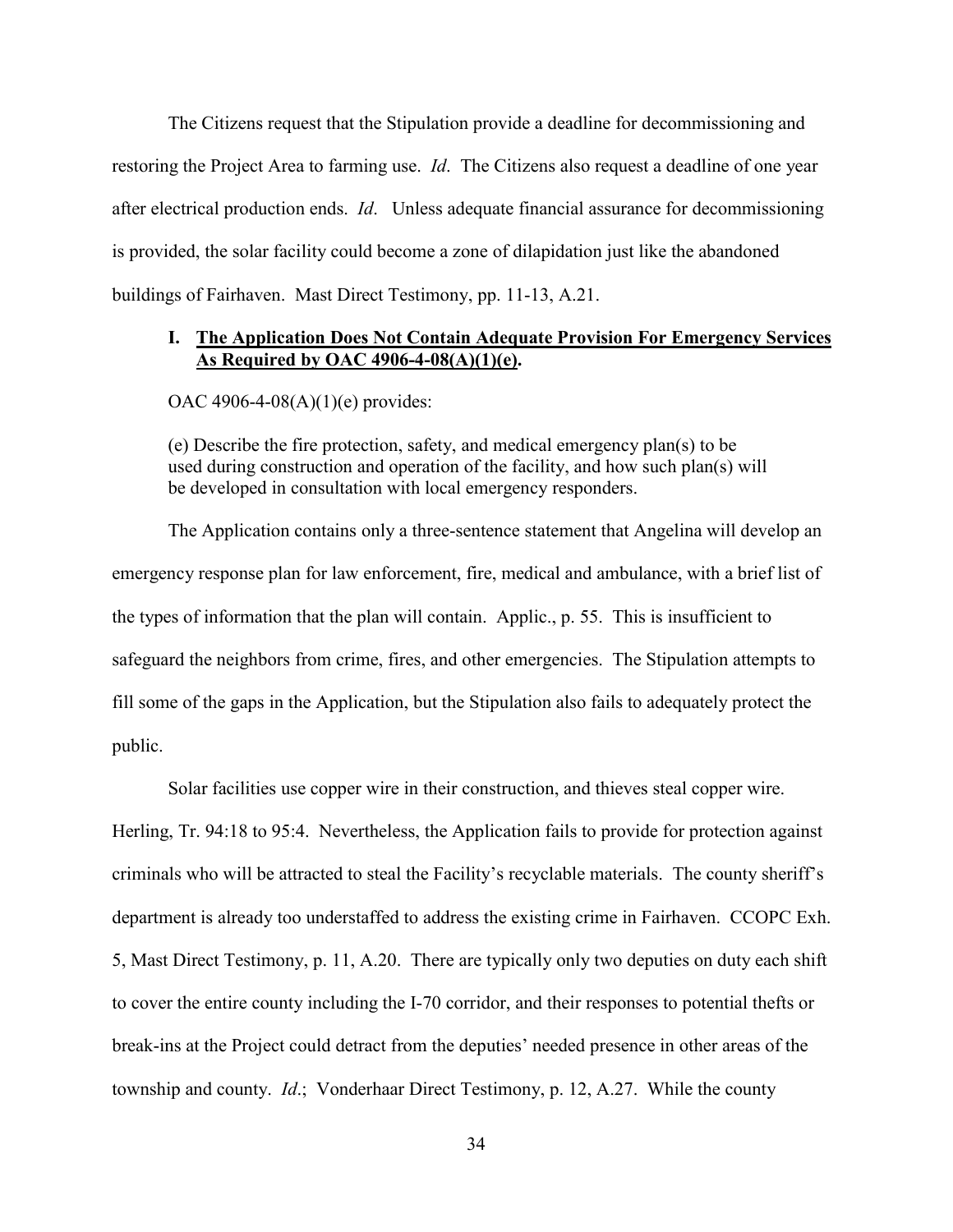recently hired two additional deputies, this will not increase law enforcement's presence near the Project Area because one is a corrections officer and the other probably will just cover overtime work. Mast, Tr. 461:11-24, 464:22 to 465:2.

The deputies' responses to potential thefts or break-ins at the Project could detract from the deputies' needed presence in other areas of the township and county. Mast Direct Testimony, p. 11, A.20. Angelina has the burden of proof to demonstrate that its Facility will not increase the area's crime or exceed law enforcement's capacity to control the crime, and the company included no information on this issue in its Application.

Proposed Stipulation Condition 28 requires Angelina to pay for any specialized equipment necessary to fight fires or respond to emergencies at the Facility. The application does not provide for any funding of emergency services to compensate for the Project's potential demands.

The Application contains no analysis of the personnel needs that will result from the presence of the Facility, and without this information, the Application provides no assurance of the Facility's safety. Emergency services in Israel Township are already stretched thin. Vonderhaar Direct Testimony, p. 12, A.27. Israel Township does not have the financial resources to fund its own fire department, so it contracts with the Village of College Corner and the Village of Camden for fire fighting services. *Id*. Therefore, the Application also should commit to funding any additional fire and/or emergency response personnel necessary to adequately service the Facility.

The proposed condition also fails to provide sufficient training for fire and emergency response personnel on how to deal with the particular hazards for the Facility. Angelina should be required to prepare an emergency management plan prior to the Board's action on the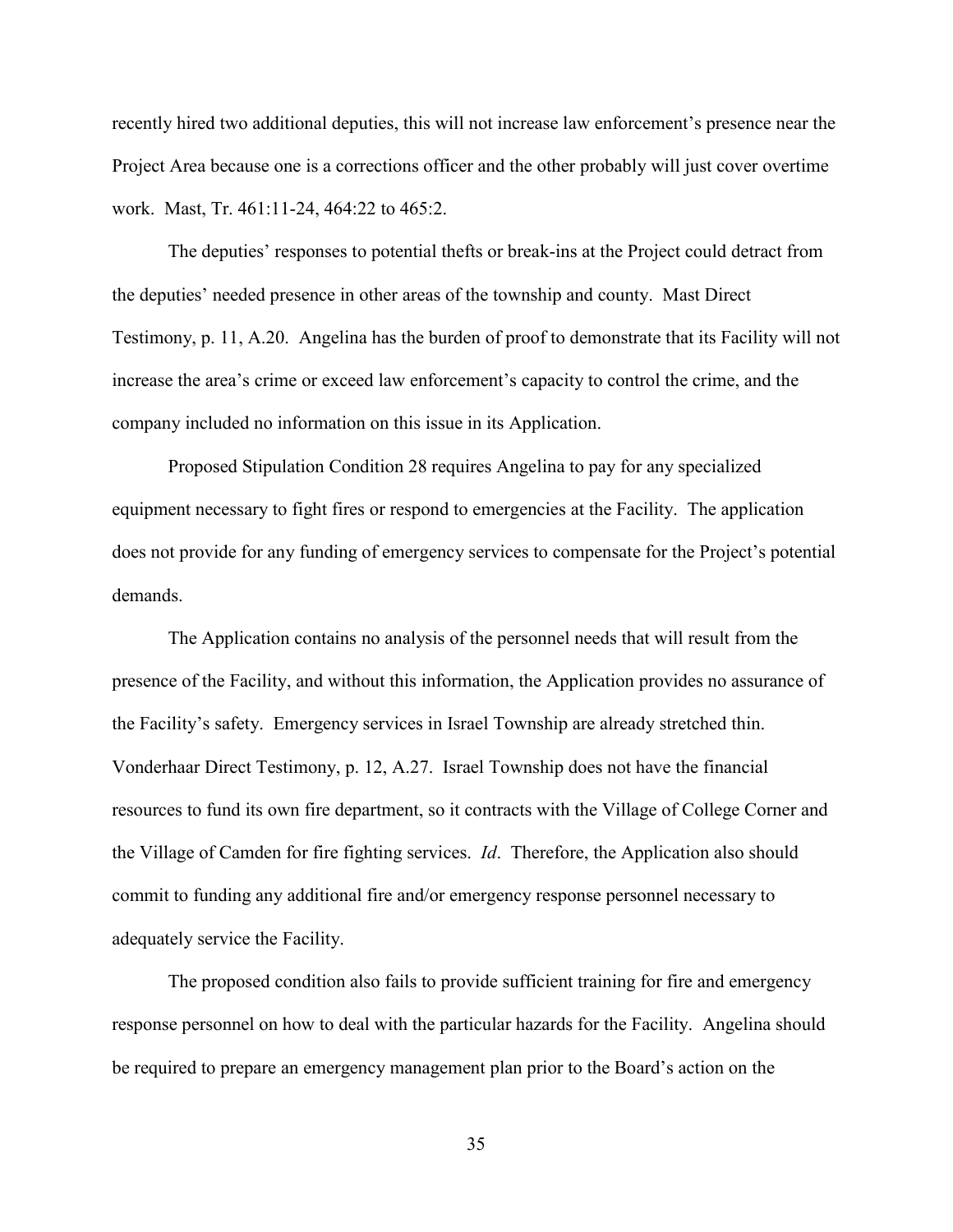certificate, so that Angelina and emergency response personnel understand their responsibilities in an emergency and so that any necessary protective measures can be incorporated into the certificate. Vonderhaar Suppl. Testimony, pp. 4-5, A.7. In addition, although the condition provides for training sessions prior to Facility construction, it requires only periodic safety meetings thereafter. Jt. Exh. 1, p. 11, Condition 28. This arrangement fails to provide for adequate training. The volunteer firefighters and emergency responders serving the township have a high turnover rate. Vonderhaar Suppl. Testimony, p. 4, A.7. Mr. Herling, based on his own experience in a volunteer EMS, acknowledged that "[w]hether it's volunteer or otherwise, there's always turnover" in fire departments and EMS. Herling, Tr. 123:23-24. So the new personnel would not receive the safety training, but would only hear the information by word-ofmouth through safety meetings. Therefore, emergency training for local fire and EMS service providers should be held annually during the Project's construction and operation. Vonderhaar Suppl. Testimony, p. 4, A.7.

### **J. The Application Fails To Determine Whether Solar Fences And Other Equipment Will Obstruct Motorist Visibility at Intersections.**

The Facility's obstruction of motorists' views of cross-traffic at road intersections could be a problem at any intersection at which solar panels or fences are so close to the intersections that they obstruct motorists' views. CCOPC Exh. 2, Vonderhaar Direct Testimony, p. 9, A.21. It could be a particular problem at two intersections at which visibility already is challenging. *Id*. These locations are the intersection of State Route 725 and Fairhaven College Corner Road, and at the intersection of State Route 177 and Toney Lybrook Road. *Id*. The latter intersection is especially dangerous, because State Route 177 has a 55 mile per hour speed limit. *Id*.; Vonderhaar, Tr. 372:10-22.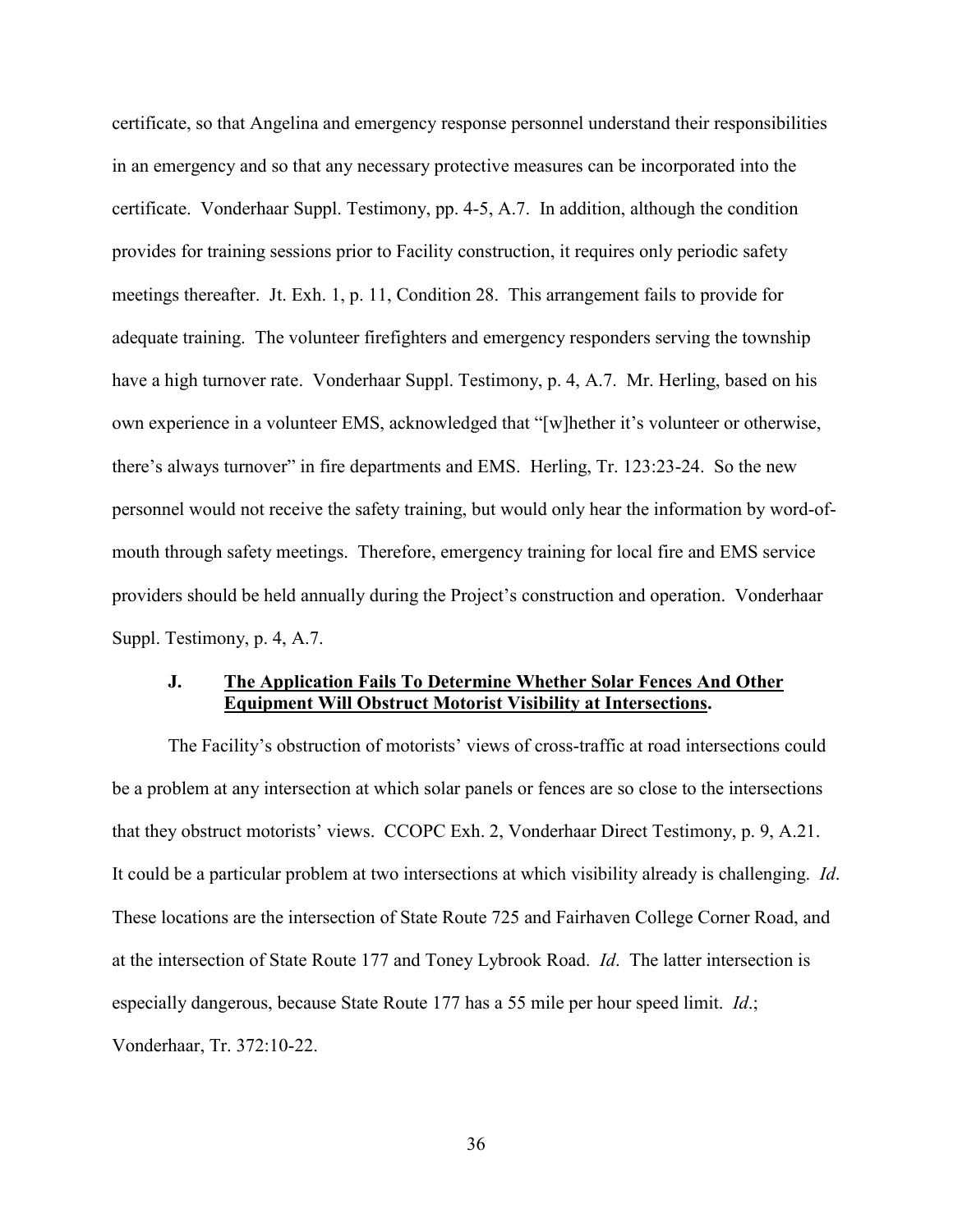The application provides for a 25-foot setback between the project perimeter and the public roads. Herling, Tr. 16-18; Applic., p. 54. The Stipulation would expand the setback by applying it to the rights-of-way instead of the edges of the roads. 132:21 to 133:1. Even though Angelina has the burden to prove that its Project will represent the minimum adverse impact, Angelina failed to introduce any evidence about how much this term expands the setback. Without that information, the Board lacks the information necessary to determine whether the Facility's fences and other equipment will obstruct motorists' views of dangerous cross-traffic at road intersections. The Application must be supplemented to supply this information.

# **K. The Application Does Not Provide For The Control Of Noxious and Invasive Weeds, Contrary To OAC 4906-4-08(E).**

OAC 4906-4-08(E) provides:

(E) The applicant shall provide information regarding agricultural districts and potential impacts to agricultural land.

\*\*\*\*

(1) Agricultural information. The applicant shall provide, for all agricultural land, and separately for agricultural uses and agricultural districts identified under paragraph (E)(1) of this rule, the following:

\*\*\*\*

(c) A description of mitigation procedures to be utilized by the applicant during construction, operation, and maintenance to reduce impacts to agricultural land, structures, and practices.

Although OAC 4906-4-08(E)(2)(c) requires the Application to contain mitigation procedures to

prevent damage to agricultural land, the Application contains no procedures for preventing

noxious or invasive weed species from spreading from the Facility to the neighbors' farmland.

Crop farmers continually have to fight against weeds that damage their crops by

competing with the crops for water, nutrients, and space. CCOPC Exh. 2, Vonderhaar Direct

Testimony, p. 7, A.15. Invasive plant species, if allowed to grow on the Project Area, will

spread to their land, damage their crops, and increase their work to eliminate these weeds. *Id*.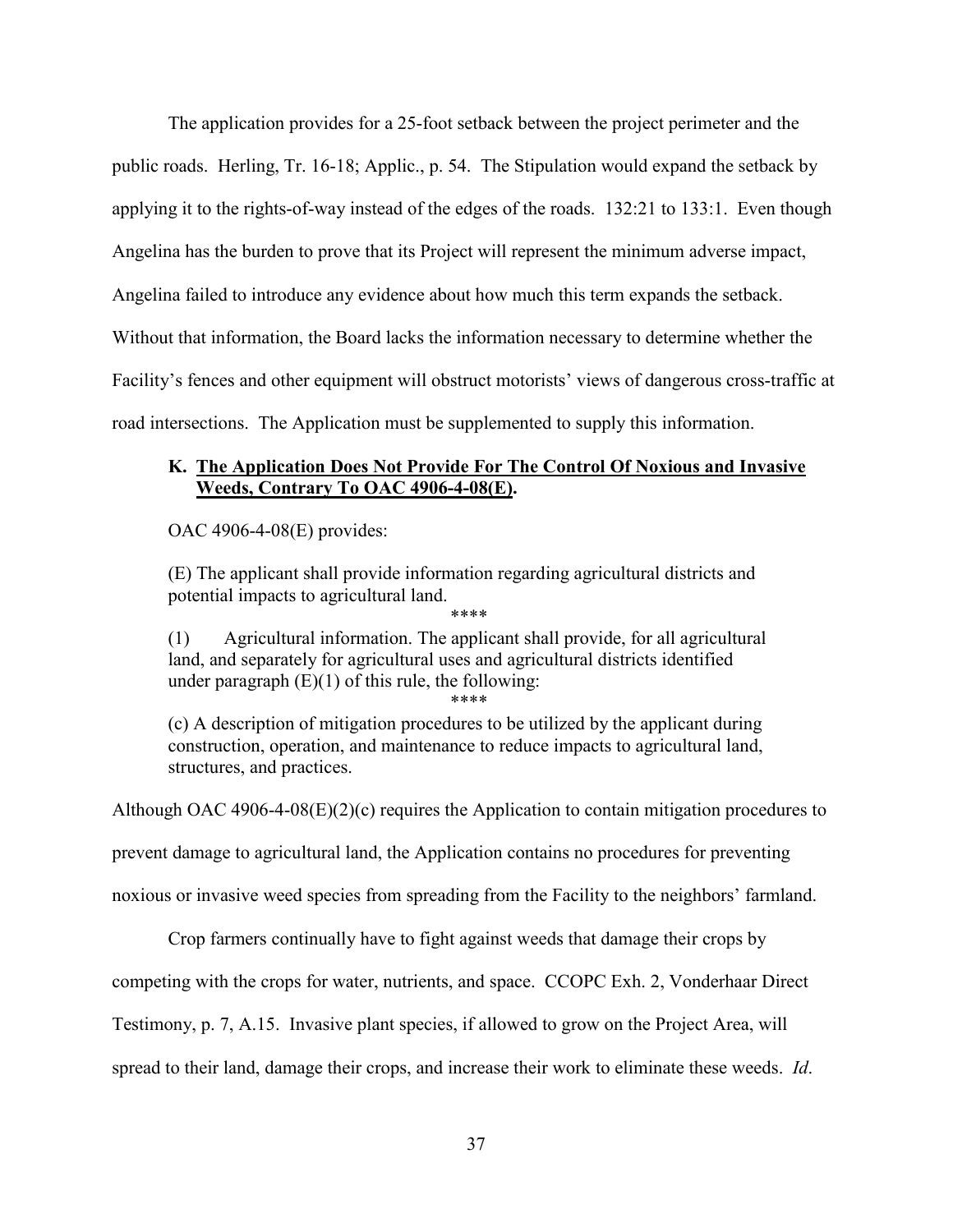The Concerned Citizens' farmers near the Project Area already experience these problems with noxious plant species: thistle, johnson grass, honeysuckle and especially pig weed. *Id*. The Project should be required to use only native seeds and plants that are certified to be free of noxious and invasive plant species and should be required to promptly eliminate any noxious and or invasive plants that appear in the Project Area so that they do not spread to nearby farm land. *Id*. Angelina also should not be allowed to plant any species whose roots can clog drainage tiles. *Id*., p. 7, A.16.

The Application states that Angelina plans to plant vegetation inside and outside of the solar fields. Applic., pp. 12, 75. However, the Application provides no procedures for ensuring that its plant seeds do not include weeds that can invade surrounding farm fields and natural areas. Nor does it provide for eradicating honeysuckle and other invasive or noxious plant species that may sprout in the Facility. Instead, it only states that operating personnel "may" use herbicides to control noxious weeds, without any enforceable commitment to do so. Applic., p. 75. Thus, the Application is deficient under OAC 4906-4-08(E)(2)(c).

Proposed Stipulation Condition 18 attempts to compensate for the Application's deficiency, but the proposed condition itself is deficient. The proposed condition would require Angelina to consult with the Ohio Seed Improvement Association to identify vendors who sell seeds certified to be free of seeds of noxious or invasive weeds. But Angelina has to plant seeds from these certified vendors only if "practicable", *i.e*., if this seed is available for the type of ground cover Angelina wants to plant. This weak condition gives Angelina a loophole whenever it wishes to use an alternative source of seed, even if it contains noxious and/or invasive weeds.

The Stipulation contains no procedures for controlling invasive and noxious weeds at the Facility. Proposed Condition 18 only requires Angelina to submit a post-certificate vegetation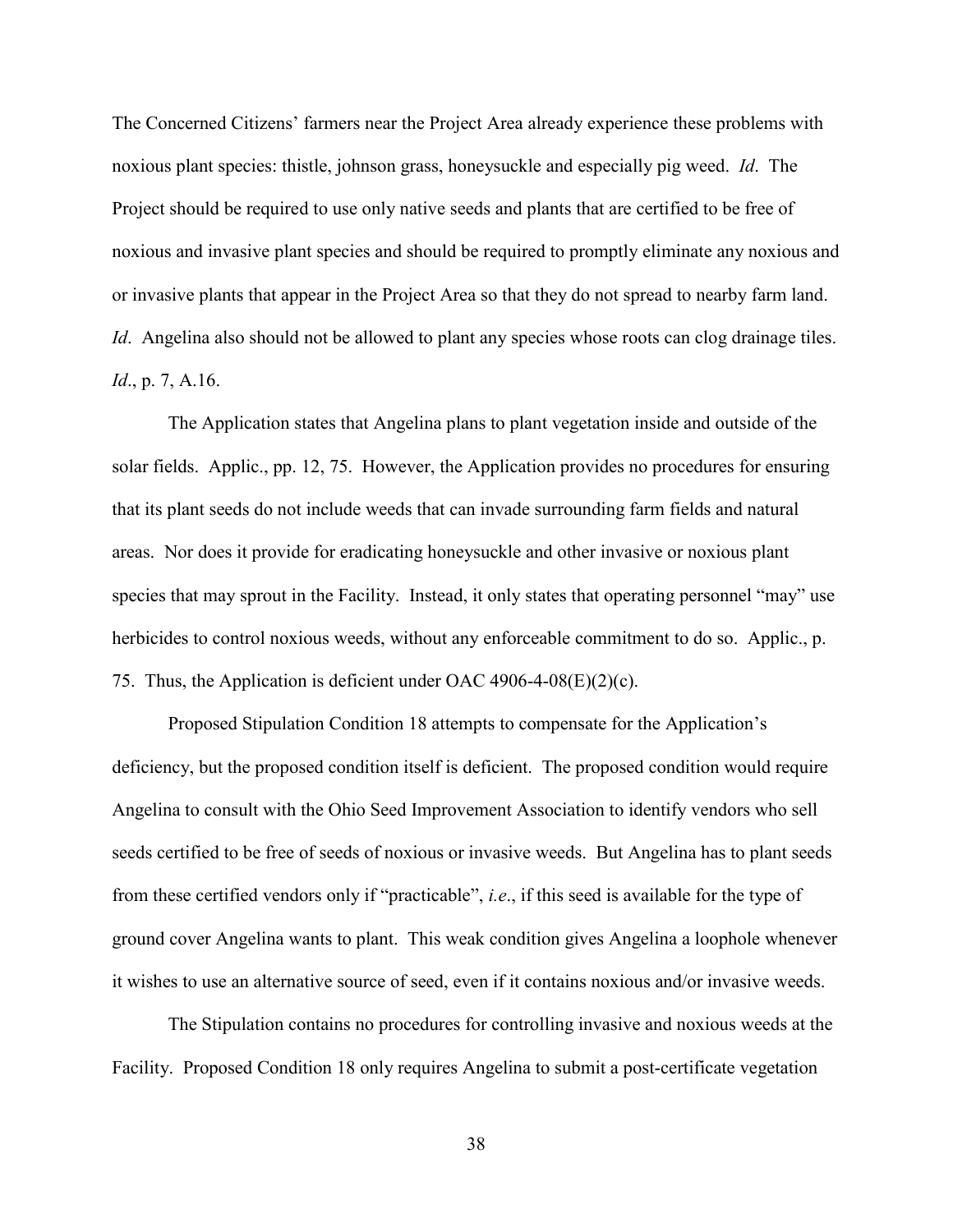plan outlining "the steps to be taken to prevent establishment and/or further propagation of noxious weed identified in OAC 901:5-37 during implementation of pollinator-friendly plantings." Jt. Exh. 1, p. 9. This approach has two failings. First, the weed controls required in the vegetation plan appear to be limited to the area in which pollinators are planted. Second, submitting a post-certificate vegetation plan to the Staff without scrutiny and public comment during the Application process does not satisfy Angelina's responsibility to include these procedures in the Application as mandated in OAC 4906-4-08(E)(2)(c).

## **L. The Application Does Not Provide The Data Required By OAC 4906-4- 08(B)(1) To Evaluate The Project's Potential Adverse Impacts on Wildlife.**

OAC 4906-4-08(B) provides:

- (B) The applicant shall provide information on ecological resources.
- (1) Ecological information. The applicant shall provide information regarding ecological resources in the project area.

\*\*\*\*

(c) Provide the results of a literature survey of the plant and animal life within at least one-fourth mile of the project area boundary. The literature survey shall include aquatic and terrestrial plant and animal species that are of commercial or recreational value, or species designated as endangered or threatened.

(d) Conduct and provide the results of field surveys of the plant and animal species identified in the literature survey.

Emphasis added. Angelina performed only a partial literature search for animal life in the

vicinity of the Project Area as required by OAC 4906-4-08(B)(1)(c), and did not conduct and

provide the results of any field surveys for the animal species identified in the literature survey

as mandated by OAC 4906-4-08(B)(1)(d). Performing a literature search is not a burdensome

process; it simply entails a paper search for lists of species recorded to be existing in the general

area and copying the lists into the Application.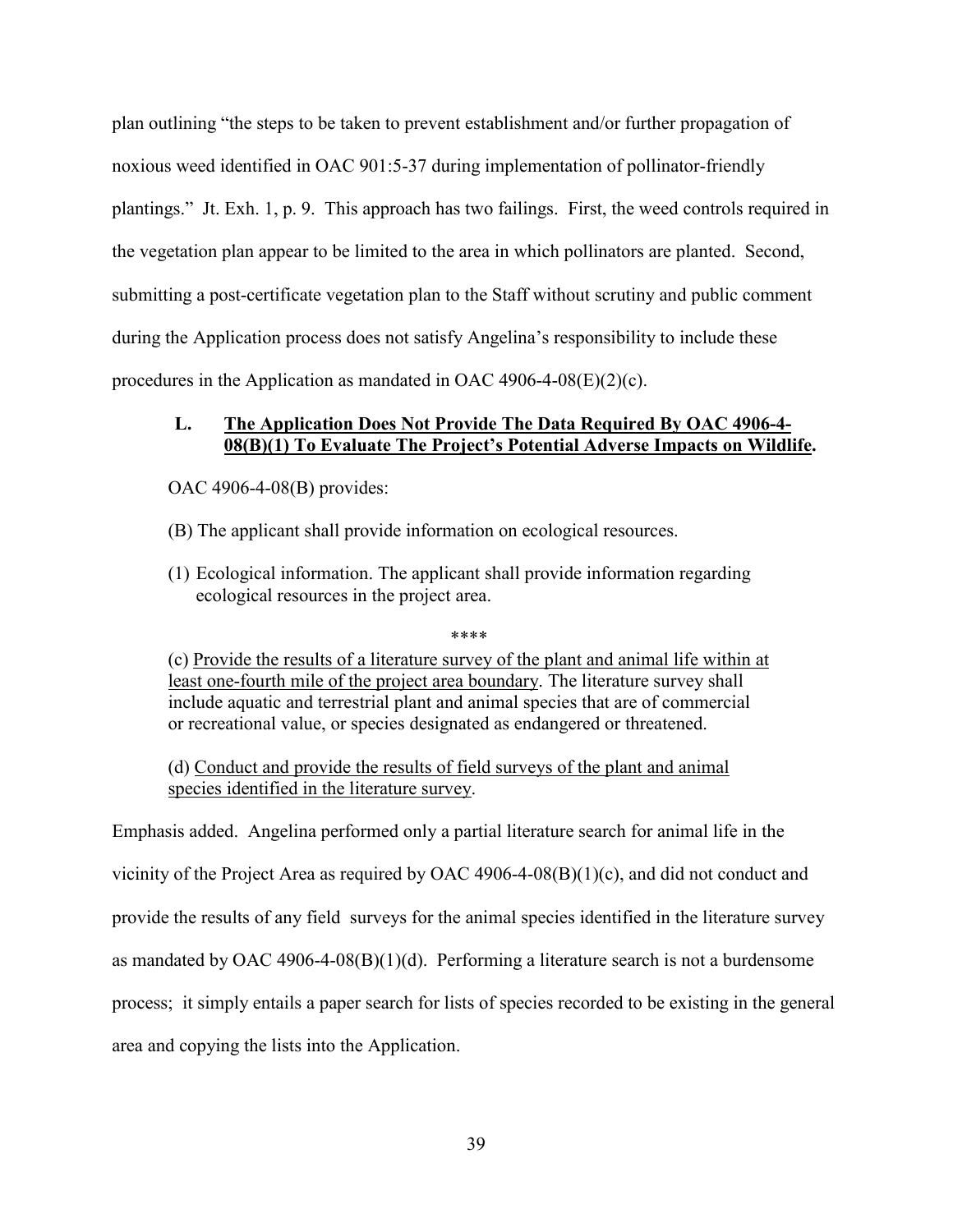Angelina provided a literature survey for only plant and animal species that are endangered, threatened, of concern, or of special interest. Applic., Exh. G, Appx. C. Cardno's summary of its "desktop" review of species reveals that Cardno did a literature search only for "[m]ajor species, including Federal and State-listed threatened and endangered species." Applic., Exh. G, p. 1-1. It did not provide a literature survey for all plant and animal life within at least one-fourth mile of the Project Area as required by the first sentence of OAC 4906-4-  $08(B)(1)(c)$ . The second sentence of this provision, requiring species of commercial and recreational value and endangered or threatened species to be included in the literature survey, does not limit the scope of the first sentence. The failure to catalogue and evaluate all other species in the area would leave a huge gap in the Application's "information regarding ecological resources in the project area" contrary to OAC 4906-4-08(B)(1).

Angelina also failed to conduct the required field survey for animal species in accordance with OAC 4906-4-08(B)(1)(d). The Angelina representations on Pages 69 and 71 of the Application that it conducted these field surveys are false. Applic., pp. 69, 71. Cardno's summary of its field studies reveals that Cardno did a field survey only for "sensitive species assessment." Applic., Exh. G, p. 1-1. And those field studies were conducted during the month of November, after most birds have migrated south for the winter. *Id.*

Cardno's employees visited the Project Area only to conduct surface water delineation surveys and habitat evaluations. Rupprecht, Tr. 211:12-18, 212:3-9. Ryan Ruppecht, the Cardno witness who testified for Angelina, admitted that Cardno performed no bird, bat, or mammal surveys. Rupprecht, Tr. 214:2-10, 217:20-24.

Accordingly, the Application does not contain the complete literature survey on plant and animal species required by OAC 4906-4-08 $(B)(1)(c)$ . It fails to include any of the field surveys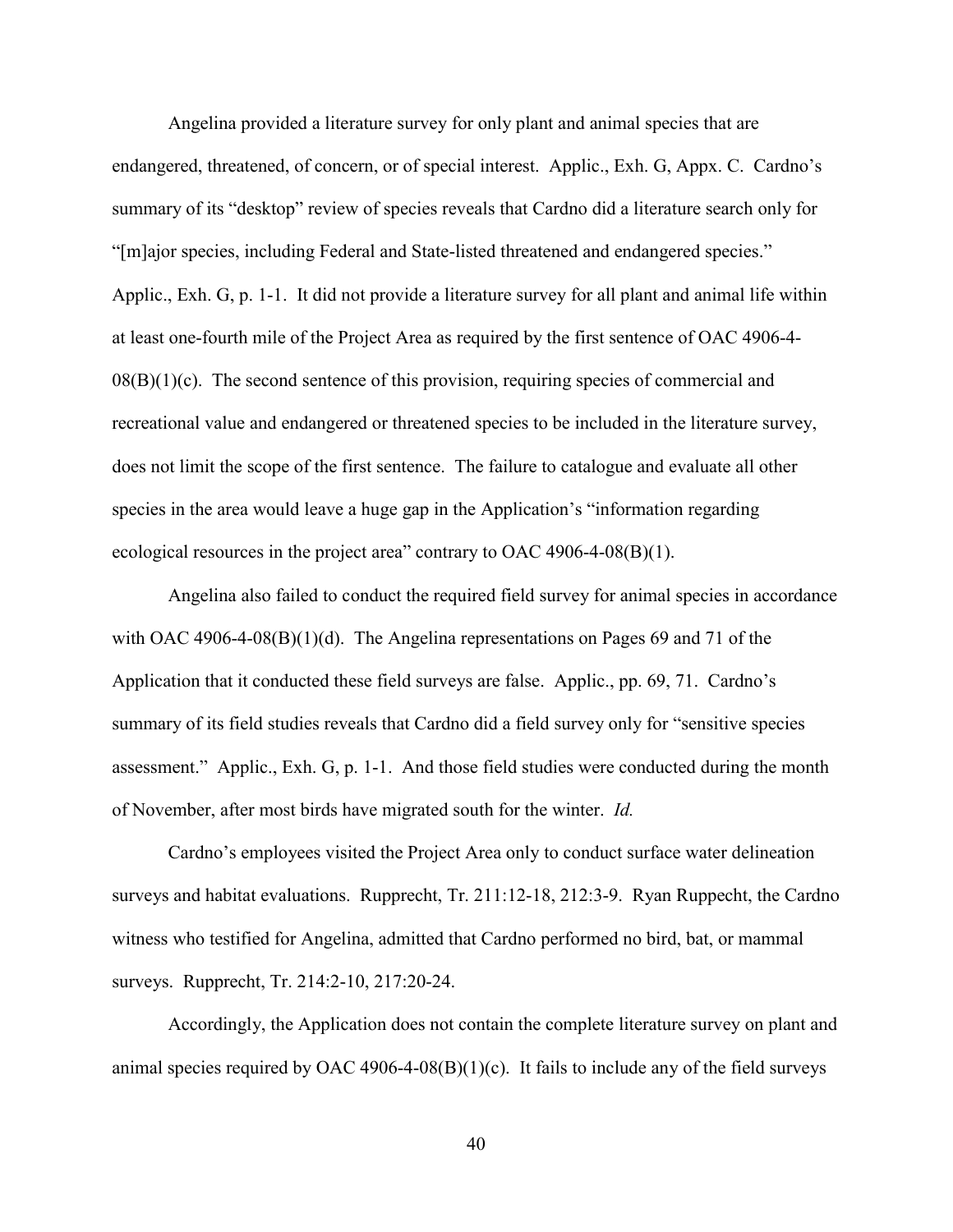required by OAC 4906-4-08(B)(1)(d). While Angelina contends its Facility will not seriously harm wildlife, it has no data to support that claim. A certificate cannot be granted without the information necessary to determine the Facility's effects on wildlife and to identify mitigation measures necessary to address those effects.

## **M. The Application Fails To Provide Information Required By OAC 4906-4- 08(B)(3) To Assess, Avoid, And Mitigate Impacts On Wildlife That Will Result In Crop And Livestock Damage On Nearby Farms.**

OAC 4906-4-08(B)(3) provides:

Operational ecological impacts. The applicant shall provide information regarding potential impacts to ecological resources during operation and maintenance of the facility. \*\*\*\*

(b) Describe the procedures to be utilized to avoid, minimize, and mitigate both the short- and long-term impacts of operation and maintenance.…

(c) Describe any plans for post-construction monitoring of wildlife impacts.

Emphasis added. Because Angelina did not conduct the literature search and fields surveys necessary to identify the plant and animal species in the area, the Application also fails to evaluate the Facility's potential impacts on these species during operation and the mitigation measures necessary to minimize that harm. These failures violate OAC 4906-4-08(B)(3).

In addition, the Application fails to evaluate the potential impacts on deer and coyote populations excluded from the Project Area by fencing the solar fields. Deer, coyotes, and other wildlife frequent the farm fields in and near the Project Area. CCOPC Exh. 2, Vonderhaar Direct Testimony, p. 8, A.18. Ms. Vonderhaar testified that she often sees deer, coyotes, and other animals in these fields, including the fields in the Project Area. *Id*., p. 8, A.18 & A.19. Marja Brandly and Michael Irwin have seen herds of up to 30 deer traveling through the area's farm fields, including the Project Area. CCOPC Exh. 4, Brandly Direct Testimony, p. 4, A.18. Deer walk through Campbell Brandly Farm's crop fields just about every day. *Id*.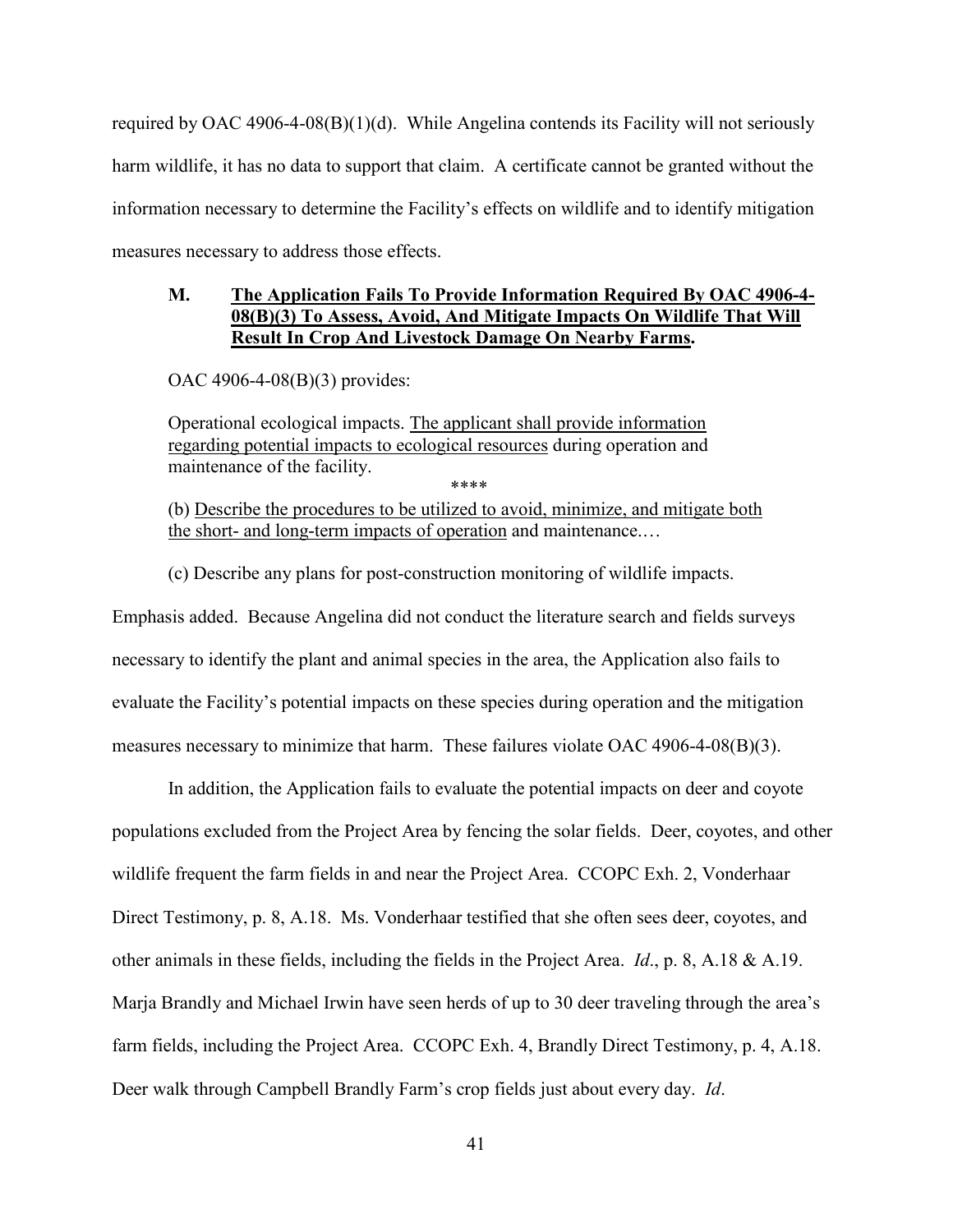The Project will be surrounded by fences that keep deer, coyotes, and other animals out of the Project Area. Vonderhaar Direct Testimony, p. 8, A.18. This will reduce the area available for these animals to roam and forage, which will force them to roam on surrounding lands where they will eat the Citizens' crops and calves, and on public roads, where they will be prone to vehicle collisions. *Id*., p. 8, A.18 & A.19. The deer already consume a great deal of corn in the farmers' fields there. Brandy, Tr. 427:19 to 428:1. The Vonderhaars in the past have lost calves to coyote predation, so this is a real concern for them and other residents. Vonderhaar Direct Testimony, p. 8, A.19.

The reduction of space for deer to occupy will pack them closer together, making the spread of disease easier among them. *Id*., p. 9, A.20. Lepto and Tuberculosis are two diseases common in deer that also infects cattle. *Id*.

Angelina's wildlife witness, Ryan Rupprecht, did not dispute that deer and coyotes may be present in and around the Project Area. Rupprecht, Tr. 225:16-18, 231:5 to 232:8.He testified that deer will not be able to use the Project Area for foraging once the project is fenced. Rupprecht, Tr. 223:1-7.

The Application contains no data on the size of the deer and coyote populations that use the Project Area for foraging and hunting. Consequently, the Application lacks the data necessary to determine whether wildlife displacement from the Project Area will damage the Citizens' crops or endanger their calves. Lacking this data, the Application also fails to determine what mitigation may be necessary to address this problem pursuant to OAC 4906-4-  $08(B)(3)(b)$ . The Application also fails to provide for the post-construction monitoring of wildlife impacts to determine what damage the displaced animals are wreaking on the neighbors'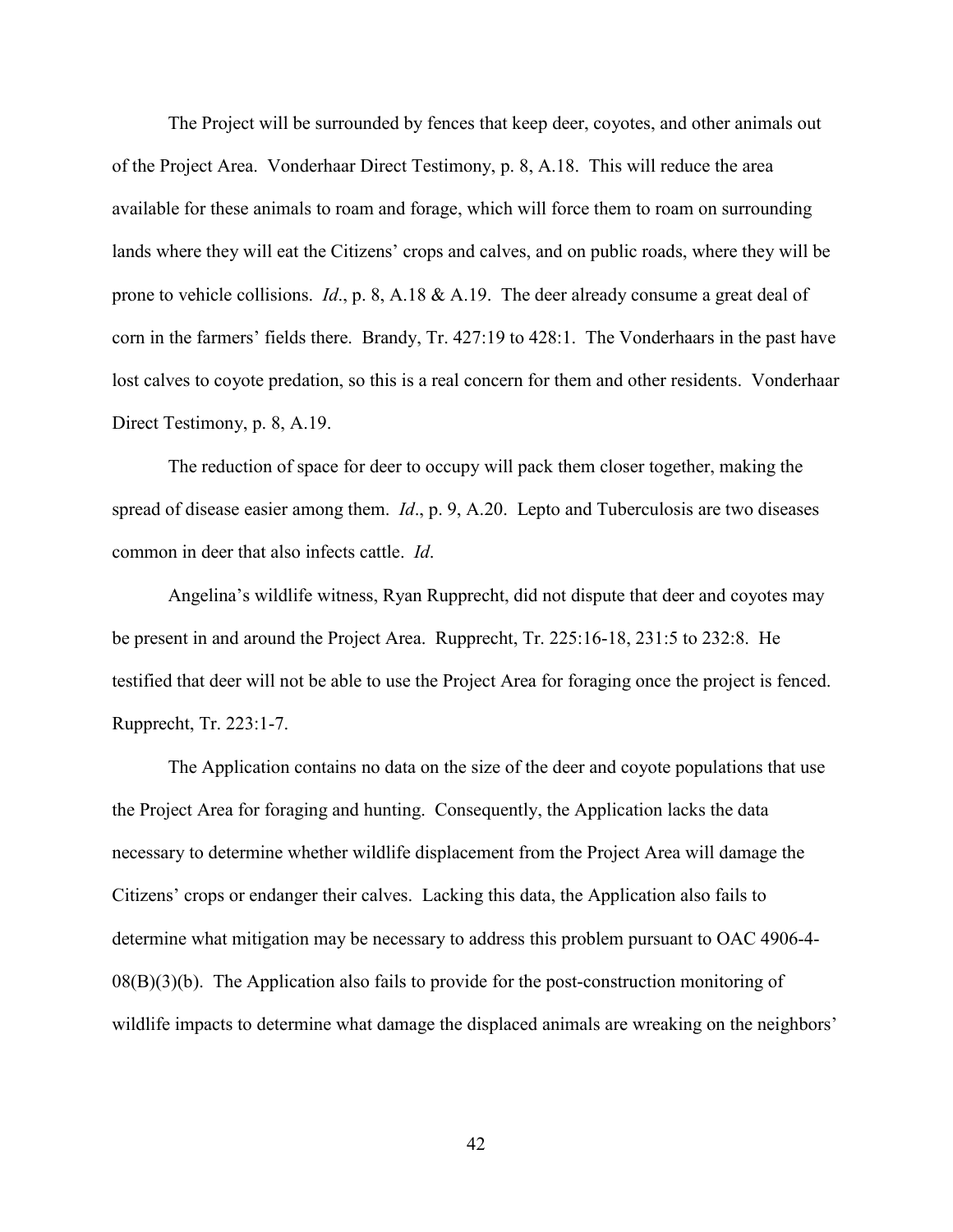crops and calves as required by OAC 4906-4-08 $(B)(3)(c)$ . No certificate can be issued until these corrections are made to the Application to comply with OAC 4906-4-08(B)(3).

# **N. The Application Provides No Data On The Quantity Of And Mitigation Measures For The Surface Water Draining From The Facility, Thus Violating OAC 4906-4-07(C).**

OAC 4906-4-07(C) provides:

(C) The applicant shall provide information on compliance with water quality regulations.

\*\*\*\*

(2) The applicant shall provide information regarding water quality during construction.

(a) Indicate, on a map of at least 1:24,000 scale, the location of the water monitoring and gauging stations to be utilized during construction.

(b) Provide an estimate of the quality and quantity of aquatic discharges from the site clearing and construction operations, including runoff and siltation from dredging, filling, and construction of shoreside facilities.

(c) Describe any plans to mitigate the above effects in accordance with current federal and Ohio regulations.

(d) Describe any changes in flow patterns and erosion due to site clearing and grading operations.

\*\*\*\*

(3) The applicant shall provide information on water quality during operation of the facility.

\*\*\*\*

(d) Provide a quantitative flow diagram or description for water and water-borne wastes through the proposed facility, showing the following potential sources of pollution, including:

\*\*\*\*

(vii) Run-off from soil and other surfaces.

Emphasis added. The underlined language requires the Application to quantify the

amount of water that will flow off the Project Area during construction and operation. The

Application contains none of this information. Angelina has not calculated the amount of water

that will flow from the Project Area. Waterhouse, Tr. 149:23 to 150:12; Marquis Rebuttal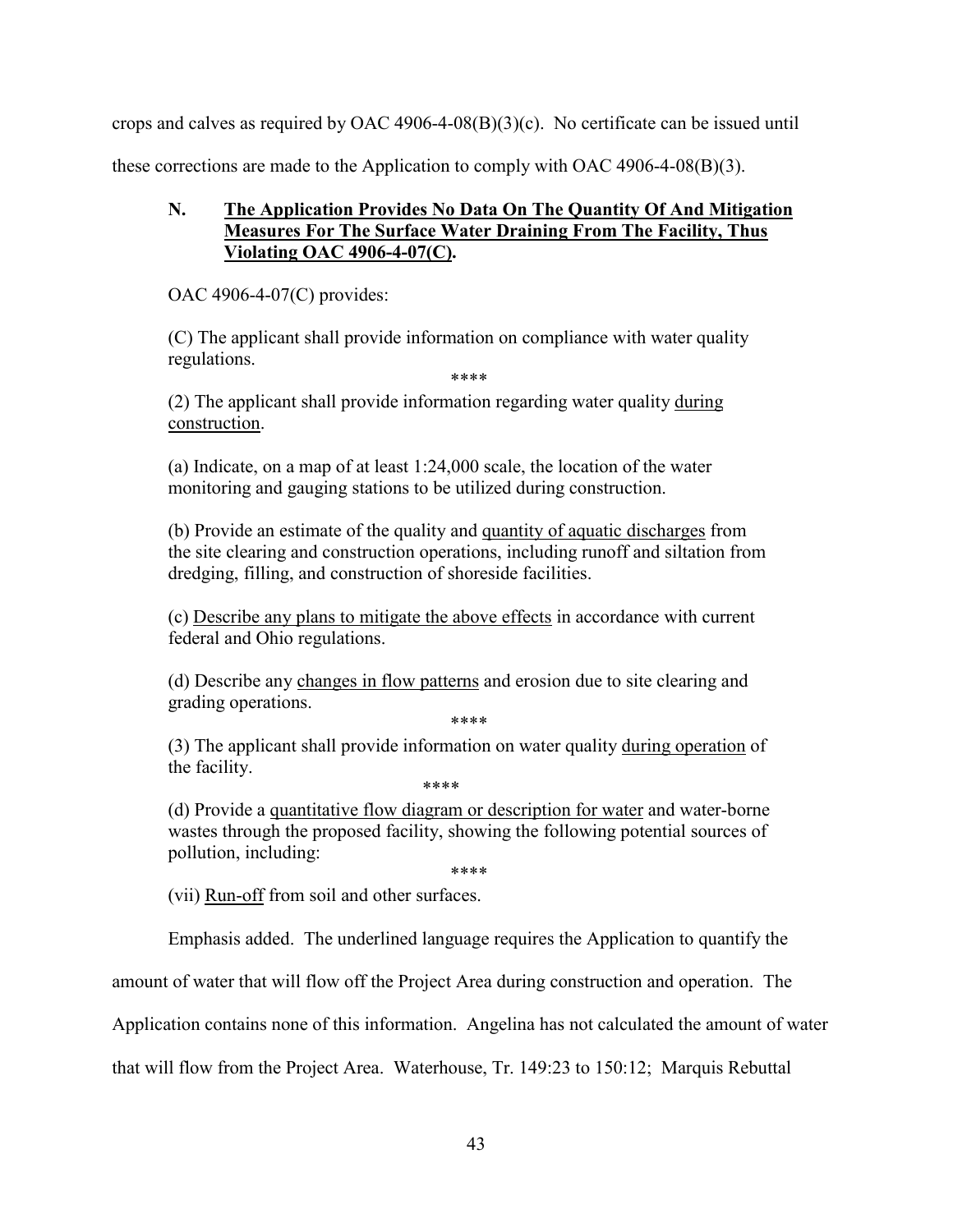Testimony, p. 5, A.9; Marquis, Tr. 512:16-20. A hydrology study would identify the peak flows coming from the Project Area. Marquis, Tr. 517:5-10, 20-22.

Instead, Angelina shrugs off these requirements. The Application claims, without support from any data, that Angelina does not have to comply with this rule because Angelina does not anticipate "changes in flow patterns and erosion." Applic., p. 46. The Application asserts that the Project Area "already is level and very little, if any, grading will be needed." Applic., p. 46. That is, Angelina asserts that its activities will not increase the amount of stormwater flow from the Project Area.

The Application presents no evidence that its activities will not increase the flows from the site. While Angelina contends that it will plant vegetation in the solar fields to absorb more precipitation and decrease runoff, this does not address potentially increased flows during construction before vegetation is planted. Angelina's Route Evaluation Study reveals that construction will require the use of construction equipment such as "excavators, bull dozers, and wheel tractor-scrapers" that need to be transported to the site. Applic., Exh. D, p. 2, § 1.4. Since these machines are used to move dirt, their planned use appears to contradict Angelina's representation that little or no grading will occur. So the Application lacks the information necessary to ascertain how much grading actually occur. The Application does not contain a grading plan to show where grading will occur.

Angelina's Application also reveals that Angelina will likely increase the amount and speed of surface water flows during construction and operation. This information is contained in a report by Angelina's contractor, Hull & Associates, Inc., that is included in the Application. Applic., Exh. F. The report makes the following recommendations:

Adequate surface water run-off drainage should be established at each solar array, access road, and the switchyard location to minimize any increase in the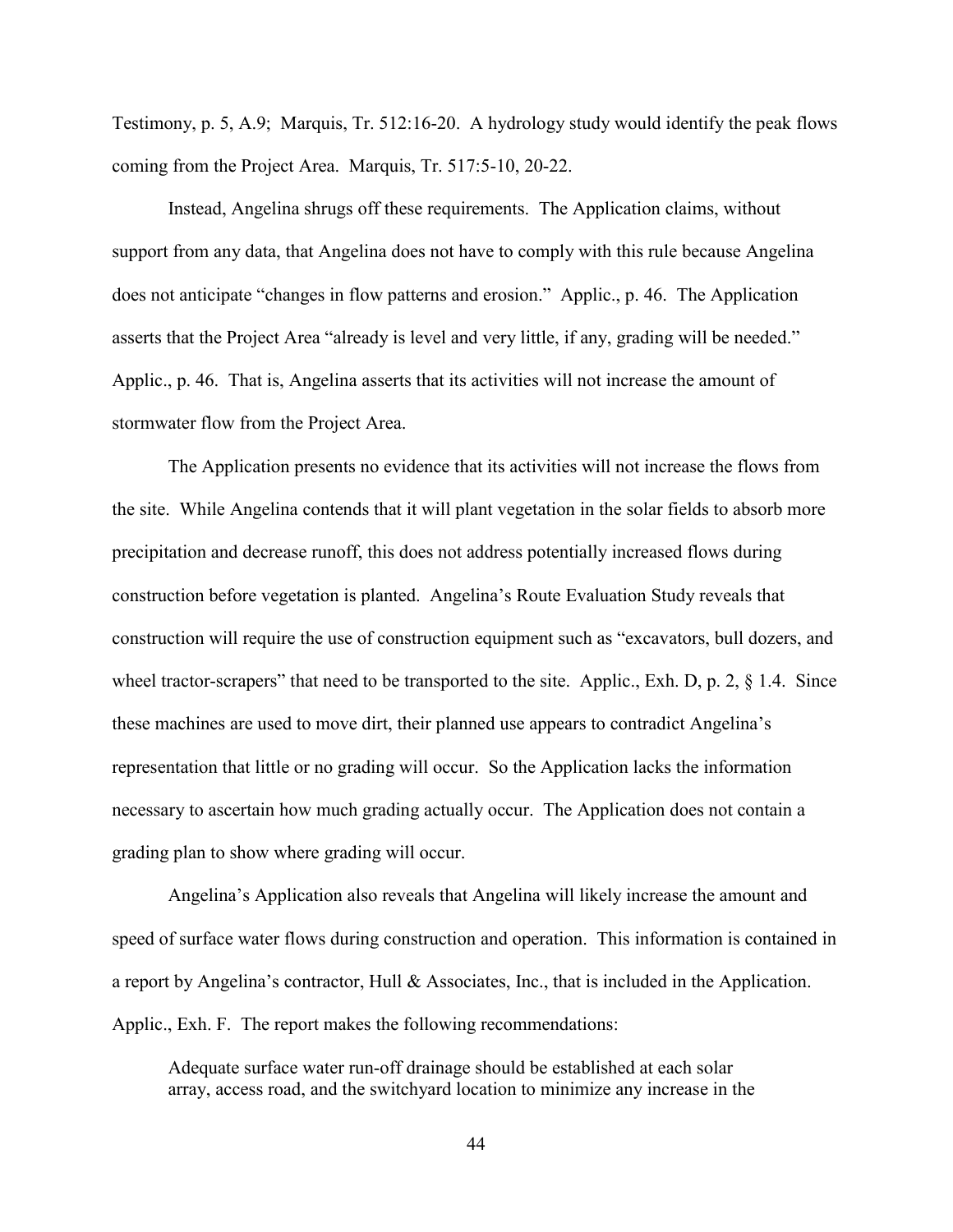moisture content of the subgrade material. Positive drainage of each solar array site and access road location should be created by gently sloping the surface toward existing or proposed drainage swales. Surface water runoff should be properly controlled and drained away from the work area.

*Id.*, p. 6. These recommendations indicate that Angelina will alter the Project Area's terrain to more quickly and thoroughly drain the land. This could increase the water burden on downgradient landowners. Certainly, Angelina has not conducted the study necessary to determine whether flows will increase.

Any increase in the amount or speed of stormwater flows from the Project would aggravate an already existing drainage problem. Much of the land in the Project Area slopes to the southeast, and this causes surface water to drain from the Project Area onto farm fields owned by Concerned Citizens including Vonderhaar Family ARC, LLC and Campbell Brandly Farms, LLC before reaching Four Mile Creek. *Id*., Vonderhaar Direct Testimony, pp. 9-10, A.23. Other Project Area land slopes to the west and drains onto farm fields owned/farmed by Kevin and Tina Jackson, and the water then flows into the Little Four Mile Creek *Id*., p. 10, A.23. The existing flows are already a problem, since the surface water flow that travels from the Project Area and through intervening land into Four Mile Creek is so great that storm water retention ponds were built by the Soil and Water Conservation District to intercept sedimentladen water to reduce the sediment filling Acton Lake in Hueston Woods State Park. Vonderhaar Direct Testimony, p. 10, A.24. If the Project causes more surface water to flow offsite or increases the rate of flow, this will erode the Concerned Citizens' fields, make them wetter, and damage their crops. *Id*.

Any increase in flow or flow velocity from the Project Area would also exacerbate the drainage problem in the Village of Fairhaven. The portion of Fairhaven along Four Mile Creek and all of Mr. Mast's property are within a 100-year floodplain. Marquis Testimony, p. 4, A.8;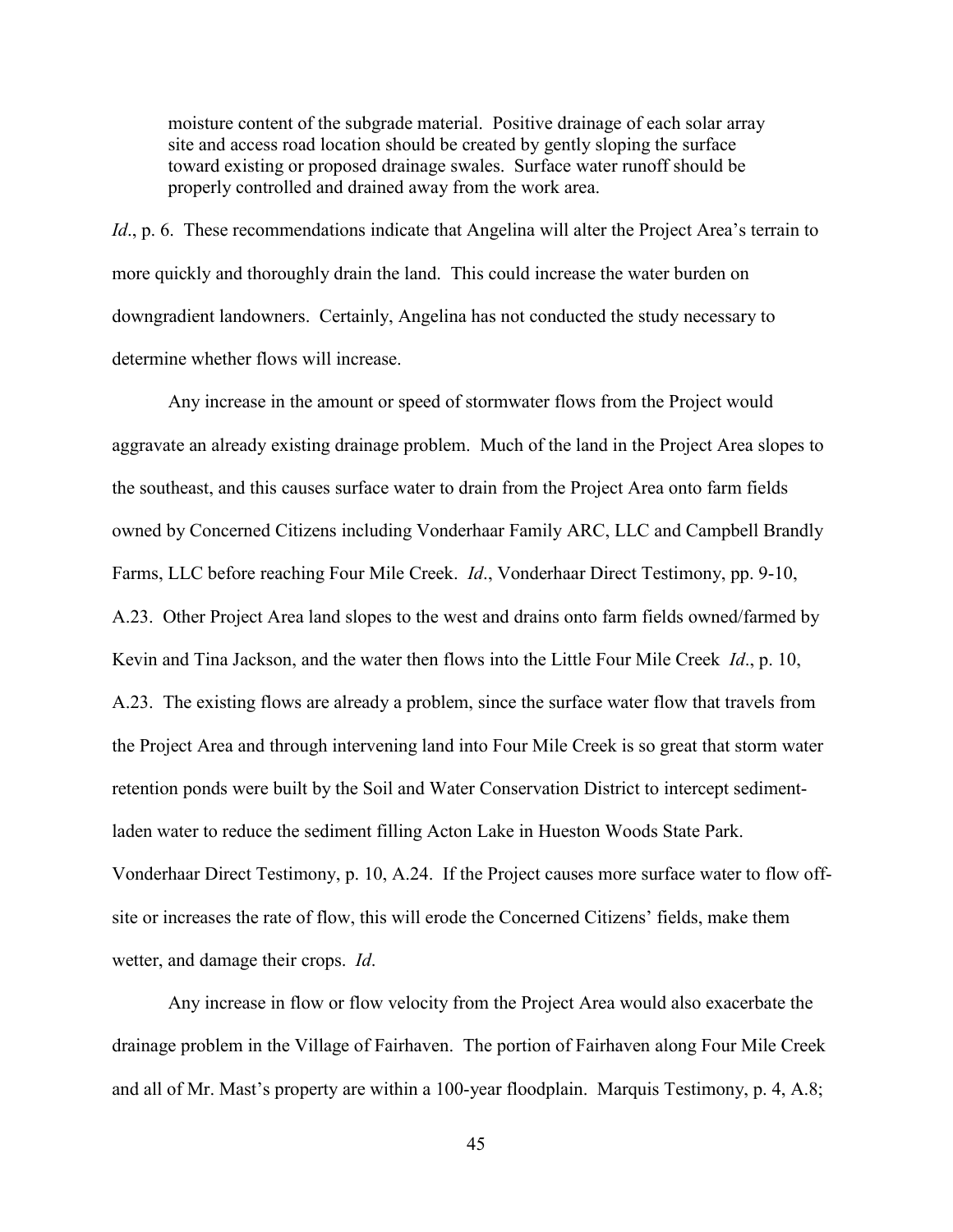Marquis, Tr. 518:11 to 519:2. This means that these areas are already prone to flooding. Marquis, Tr. 518:24 to 519:5.

Four Mile Creek, about 100 feet west of Mr. Mast's house (a historic inn), overflows its banks every year. CCOPC Exh. 5, Mast Direct Testimony, p. 3, A.11. Flooding occurs both during very heavy rains for short periods as well as during three to seven day periods of fairly steady rain. *Id*. During heavy rains, the area floods within hours. *Id*. During the periods of steady rain, it rises continuously until cresting near the end of the rain. *Id*. The flooding is terrifying with huge full-grown trees, roots and all, rushing downstream in a mighty roar. *Id*. During Mr. Mast's ownership, a deluge caused an almost immediate increase in water level until it was a half inch below the door thresholds. *Id*. Had it risen another inch, the whole first floor would have been inundated. *Id*., pp. 3-4, A.11. The entire crawl space and cellar were completely filled with water. *Id*., p. 4, A.11. On other occasions, the water level rises steadily and methodically. *Id*. This year so far, flood waters from prolonged rains have caused the creek to significantly overflow its banks twice. *Id*. Historically, floodwaters have been 10 inches and 20 inches above the floor on separate occasions. *Id*.

Even the highest elevation land in the northeast section of the village floods regularly. *Id*. Mr. Mast has seen water over the road at the inn, so both sides of the road at the south end of the village flood. *Id*. In the areas farther north, where there is higher land, the creek does not cross the road but it blocks the water from flowing effectively through the culverts under the road. *Id*. The road, which is higher than the surrounding yards, acts as a dam and the rain fills much of eastern section of the village with water. *Id*. Often, after a storm, a portion of the northeast section of the village looks like a lake. *Id*.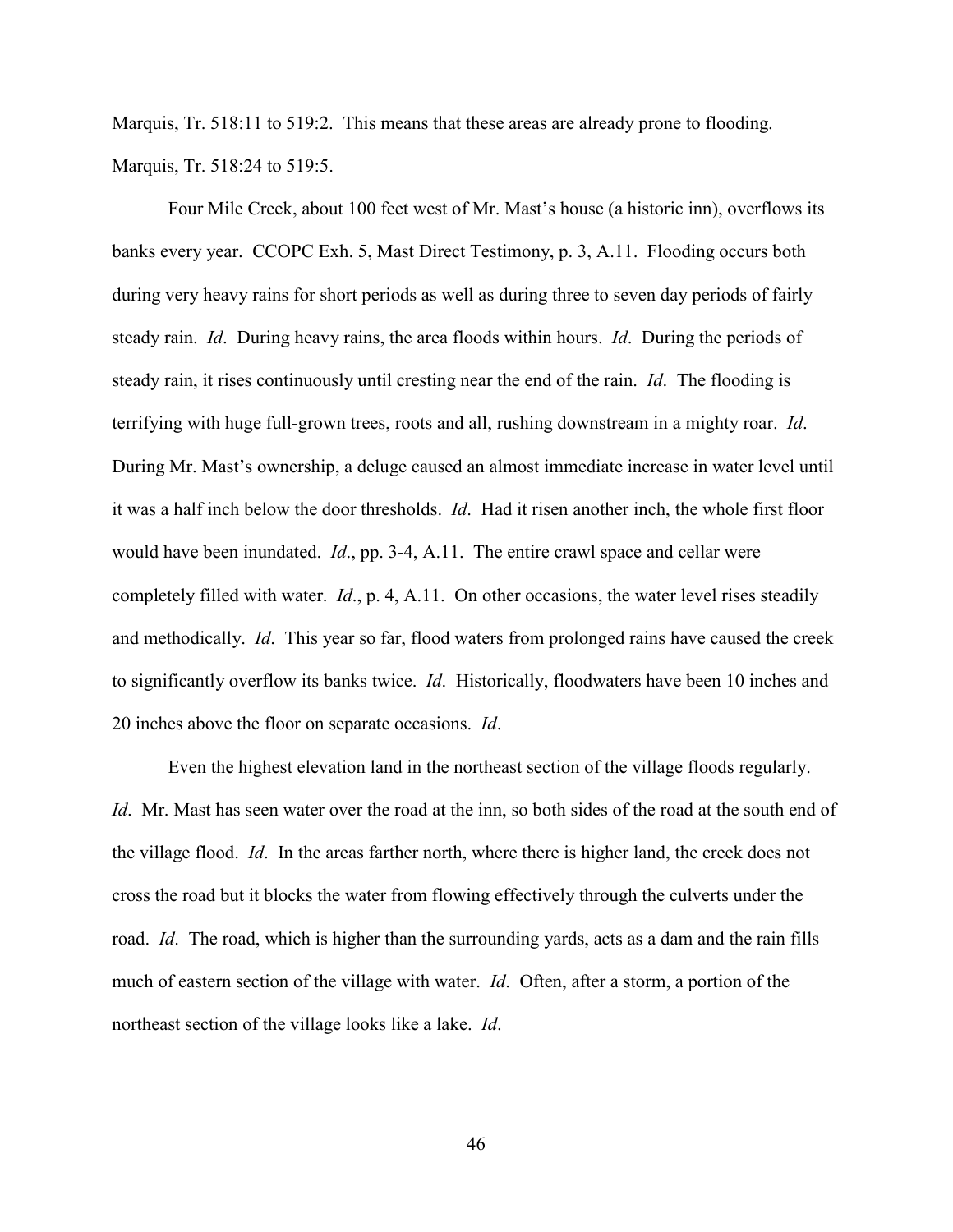Mr. Marquis contended that the Angelina Project Area contributes only 2% of the watershed flowing into Mr. Mast's land and Fairhaven. Co. Exh. 21, Marquis Rebuttal Testimony, p. 5, A.9. He said that this means the Project will not increase the flood risk to these areas. *Id*. He noted that water from the Project Area enters Four Mile Creek both upstream and downstream of Fairhaven, including Acton Lake. Marquis, Tr. 510:1-7. Mr. Mast agreed that water flowing off the Project would enter the Four Mile Creek both upstream and downstream of Fairhaven. CCOPC Exh. 5, Mast Direct Testimony, p. 4, A.11. In fact, he identified concerns about the Project increasing flooding in all of these areas, not just upstream of his house in Fairhaven. *Id*., p. 3, A.11, Lines 14-16. Rachael Vonderhaar testified that these flows are already a problem, since the surface water flow that travels from the Project Area and through intervening land into Four Mile Creek is so great that storm water retention ponds were built by the Soil and Water Conservation District to intercept sediment-laden water to reduce the sediment filling Acton Lake in Hueston Woods State Park. Vonderhaar Direct Testimony, p. 10, A.24. Thus, Mr. Marquis' opinion that most of the Project Area's flow enters the creek downstream of Fairhaven, including Acton Lake, is no comfort at all.

With respect to flooding in Fairhaven and his home, Mr. Mast noted that any increase in the amount and speed of water flow prior to Fairhaven would cause increased flooding in Fairhaven, since there is no safety margin. *Id*. The farmland upstream of Fairhaven must absorb every drop of water possible, or the entire Village of Fairhaven is in peril. *Id*. This reality is illustrated by the incident in which one more inch in the water level would have flooded the entire first floor of Mr. Mast's home. *Id*., pp. 3-4, A.11. Consequently, even if only a small part of the Project Area feeds the water level upstream of Fairhaven, it will harm Mr. Mast and other Fairhaven residents if it increases flood levels by any amount.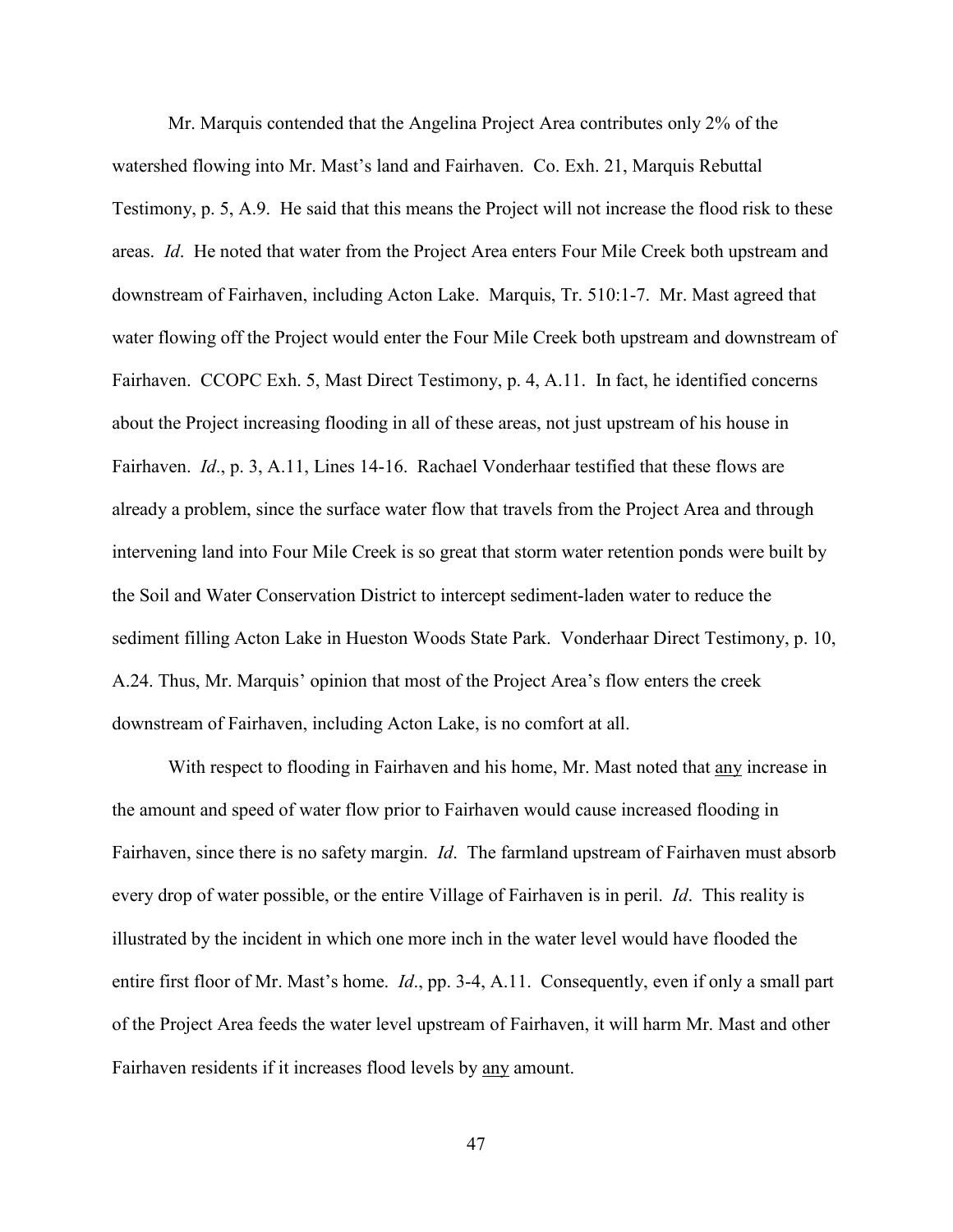Mr. Marquis asserted that vegetation and other characteristics of the solar facility will prevent any increase in surface water runoff from the Project Area. Marquis, Tr. 522:14 to 523:22. However, Mr. Mast, an engineer with a Masters Degree in Engineering and 31 years of experience including construction management, farming, and surface water issues, disagreed with that position. CCOPC Exh. 5, Mast Direct Testimony, p. 1, A.2; CCOPC Exh. 6, Mast Suppl. Testimony, A.6; Mast, Tr. 474:1-3. He observed that the solar fields will increase surface water runoff for the following reasons:

- The solar panels will block rain from contacting the earth directly below the panels. This will reduce the amount of soil that is fully saturated. If you have ever stood in a barn and looked out an open door at the rain, the soil floor on the interior of the barn does not become fully saturated and hardly becomes wet. Neither will the soil under the panels and thus the soil will not absorb as much water as the current farmland where all land is exposed directly to the rain.
- The direction of the wind and rain will also be a variable. A rain from the south will not contact as much of the ground under the panels due to the panel slope as a rain from the north. Hence, less soil will be saturated during a rain from the south.
- Direct solar radiation will not contact the ground and grass under the panels and hence not dry the soil and increase the amount of water the soil can absorb in the future. If you want something to dry quickly, place it in direct sunlight, not in the diffuse light under a tree.
- The solar panels will deflect winds upward when the wind is from the west through the south to the east. Winds help dry the soil and the entire solar field will have less air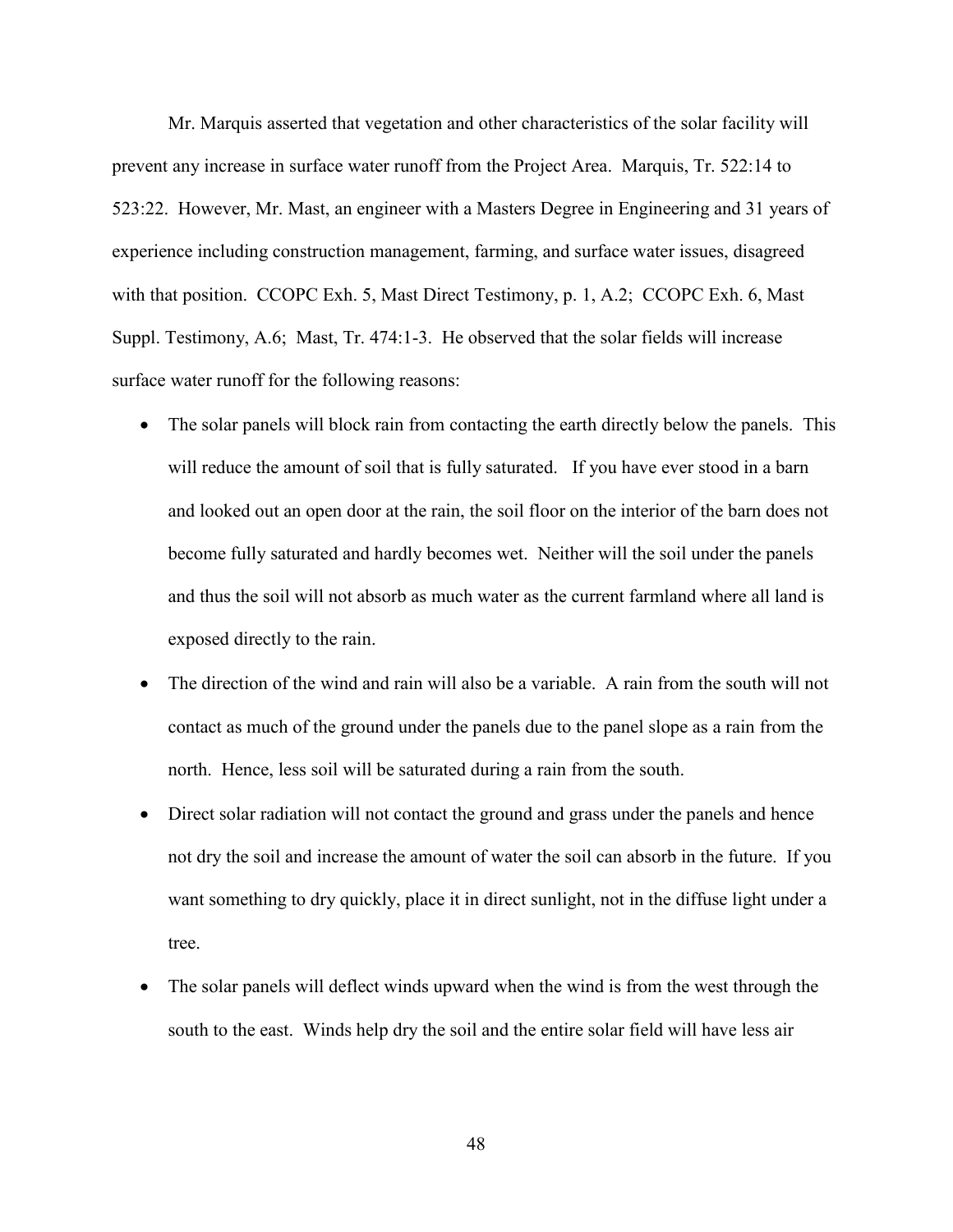motion near the ground to dry the soil. Stand behind a car during a windstorm and you will observe that most of the air goes over the car.

- Dew condenses on cool surfaces. The glass and metal framework of the solar panels will cool more quickly than the surround ground because of their thermal conductivity and cause more dew to condense and thus increase the amount of moisture in the soil. This will reduce the amount of water the soil can absorb in a rainstorm.
- Given the tremendous number of solar panel support piles that will need to be driven or rotated into the ground, it is highly probable that some drainage tiles will be broken during the installation. It will not be possible to even determine when a tile has been broken during the construction. Broken tiles will prevent the field from draining and thus reduce the amount of water that can be absorbed during a heavy rain.
- The 150-acre solar field with waters entering Four Mile Creek north of Fairhaven (acreage provided by Open Road Renewables employee Doug Herling) drains to a culvert under State Route 177 east of the field. The field also slopes to the north and south to a swale that cuts across the field. This sloping surface reduces the potential for water to flow uniformly and evenly under all of the panels and hence reduces the amount of water absorbed by the soil.
- Corn and soybeans require large amounts of water in periods when most grasses tend to become more dormant. I have a farm field with a row of trees along the north edge of the field. The trees do not shade the area farmed since the trees are to the north of the field. The corn and soybeans near the trees have the same amount of fertilizer and sunlight as the rest of the field. Grasses grow fine under the trees, but corn and soybeans wither in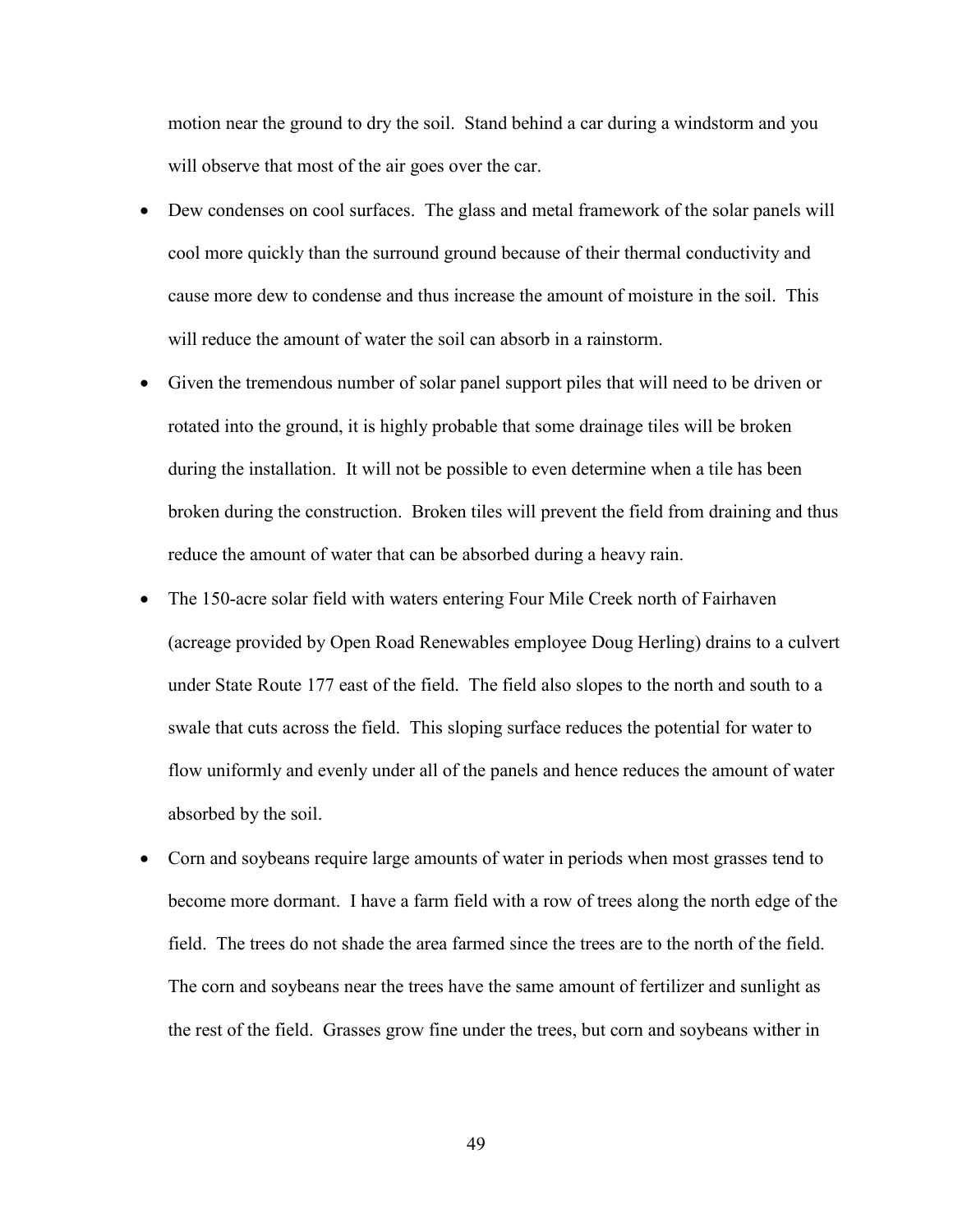the area of the tree root base because they require more water than grass during the critical growing season.

- Tilling the soil in preparation for spring planting and even the slicing of the soil during no till allows more of the soil surface to be exposed to the drying effects of the sun and wind. Grasses around the panels will tend to retain the moisture. Thus, winds dry the soil more when the earth is being farmed so more water can be absorbed during a rain.
- The ground under the lower edge of the panels will experience large amounts of water during heavy rains. Over time, a small channel will form and become a means for rain to runoff more quickly. This fact can be observed under the eaves of any building with no gutters.
- Dew on grass takes longer to dissipate than dew on concrete, asphalt, or bare soil. Faster dew dissipation means less moisture in the soil. More moisture means a higher relative humidity which reduces the amount of moisture air can capture. Consider how long you must wait on mornings of a heavy dew before you can mow the grass.
- Rows of corn and soybeans provide space between the rows for air to flow near the soil surface while grasses tend to be matted to the soil. This air flow tends to dry the soil and increase its potential to absorb more water during a rain.
- Sloping land makes it impossible to predict where the water flowing off the south edge of the solar panels will go. Even in a sloped paved parking lot, most of the area under cars is often dry after a rain.

*Id.*, A.6. For these reasons, Mr. Mast advised that the Project's threat to flood downstream areas was high enough to justify the inclusion of storm water retention basins or ponds and/or other measures in the Stipulation. *Id*.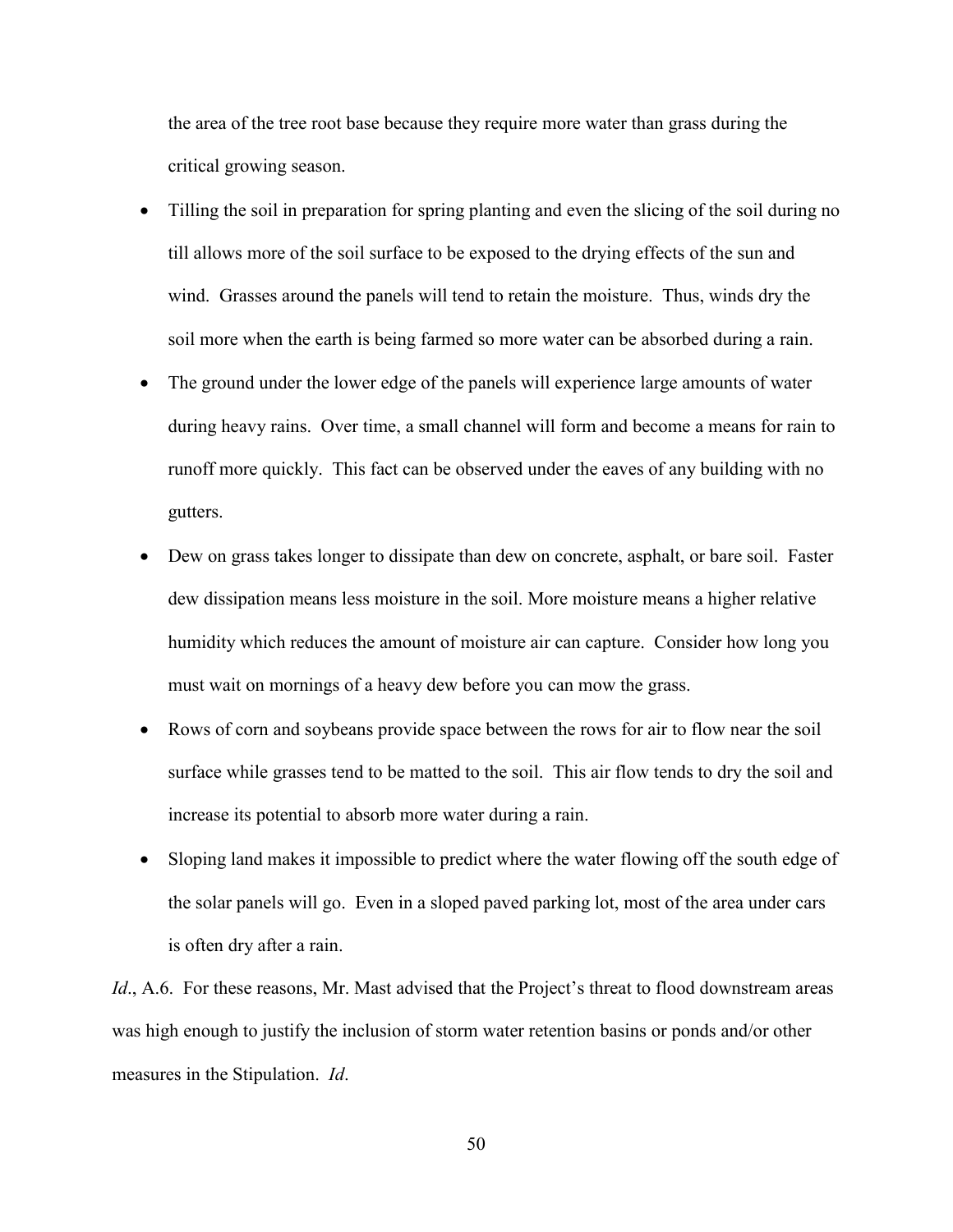The disagreement between Mr. Mast and Mr. Marquis illustrates why it is important for Angelina to comply with the requirements of OAC 4906-4-07(C). The Board should not, and does have to, resolve such a dispute between experts, because Angelina's compliance with this rule would show who is correct. OAC 4906-4-07(C)(2)(b) requires "an estimate of the ... quantity of aquatic discharges from the site clearing and construction operations" in the Application. Emphasis added. OAC 4906-4-07(C)(3)(d)(vii) requires the Application to contain a "quantitative flow diagram or description for water … through the proposed facility … including ... [r]un-off from soil and other surfaces" during facility operation. Emphasis added. The Application's compliance with these requirements would inform the Board as to whether stormwater retention basins or other devices or practices are necessary to protect Fairhaven, Mr. Mast's home, and areas further downstream from increased stormwater flows from the Facility. The Application does not quantify the stormwater flowing from the Project Area during construction or operation, depriving the Board of the information necessary to make judgments about this issue.

To comply with OAC 4906-4-07(C), Angelina needed to perform a hydrology study to quantify the flows from the Project Area. Despite the necessity of this study, Angelina has not done it. Waterhouse, Tr. 149:23 to 150:12; Marquis Rebuttal Testimony, p. 5, A.9; Marquis, Tr. 512:16-20. The Stipulation contains no requirement for a hydrology study, nor would such a requirement cure Angelina's failure to quantify surface water flows in the Application.

Without a hydrology study, OPSB has no way of knowing whether the Facility's construction and/or operation will cause drainage and flooding problems in neighboring properties. Drainage swales are common in fields to be used for solar panels in the Project Area. Applic., Exh. G, p. 6-2.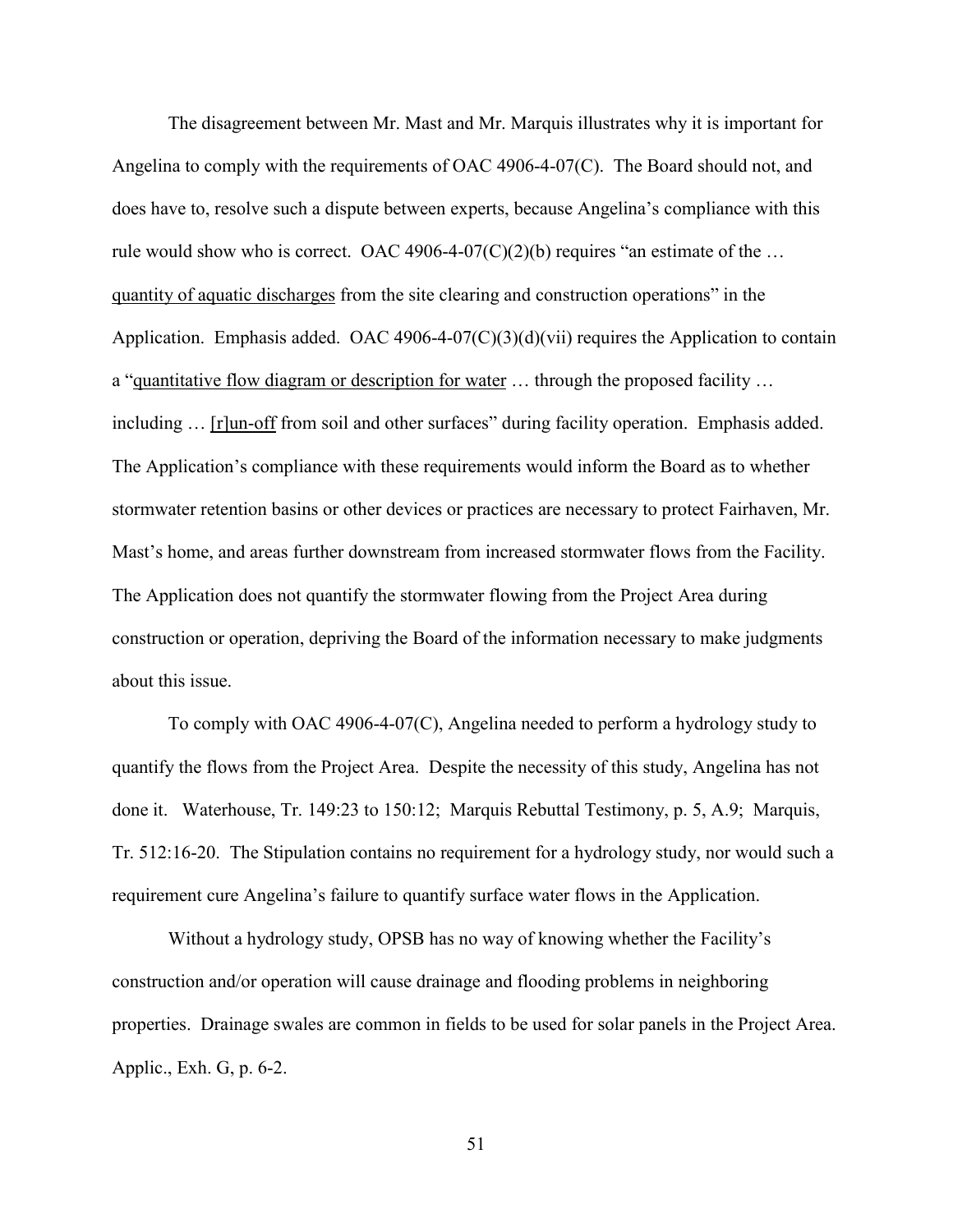Angelina's Application violates OAC 4906-4-07(C)(2)( by failing to quantify surface water flows during construction and operation of the Facility. Angelina plans to conduct a hydrology study and prepare storm water pollution prevention plan ("SWPPP") that will quantify storm water flows and prevent flooding (Waterhouse Direct Testimony, p. 3, A.7; Waterhouse, Tr. 149:10-22), but the SWPPP will not be prepared until after certificate issuance under Stipulation Condition 16. Without this data, the Application does not and cannot identify any mitigation measures that may be necessary to protect neighbors from flooding and drainage problems caused by Angelina's activities as required by OAC 4906-4-07( $C(2)(c)$ ) (requiring the Application to "[d]escribe any plans to mitigate the above effects in accordance with current federal and Ohio regulations"). The Board cannot issue a certificate based on such a deficient application.

## **O. The Application Provides No Data On The Quality Of And Mitigation Measures For The Surface Water Draining From The Facility, Contrary To OAC 4906-4-07(C).**

OAC 4906-4-07(C) provides:

(C) The applicant shall provide information on compliance with water quality regulations.

(1) The applicant shall provide information regarding preconstruction water quality and permits.

(a) Provide a list of all permits required to install and operate the facility, including water pollution control equipment and treatment processes.

\*\*\*\* (d) Describe the existing water quality of the receiving stream based on at least one year of monitoring data, using appropriate Ohio environmental protection agency reporting requirements.

(e) Provide available data necessary for completion of any application required for a water discharge permit from any state or federal agency for this project. Comparable information shall be provided for the proposed site and any proposed alternative site(s).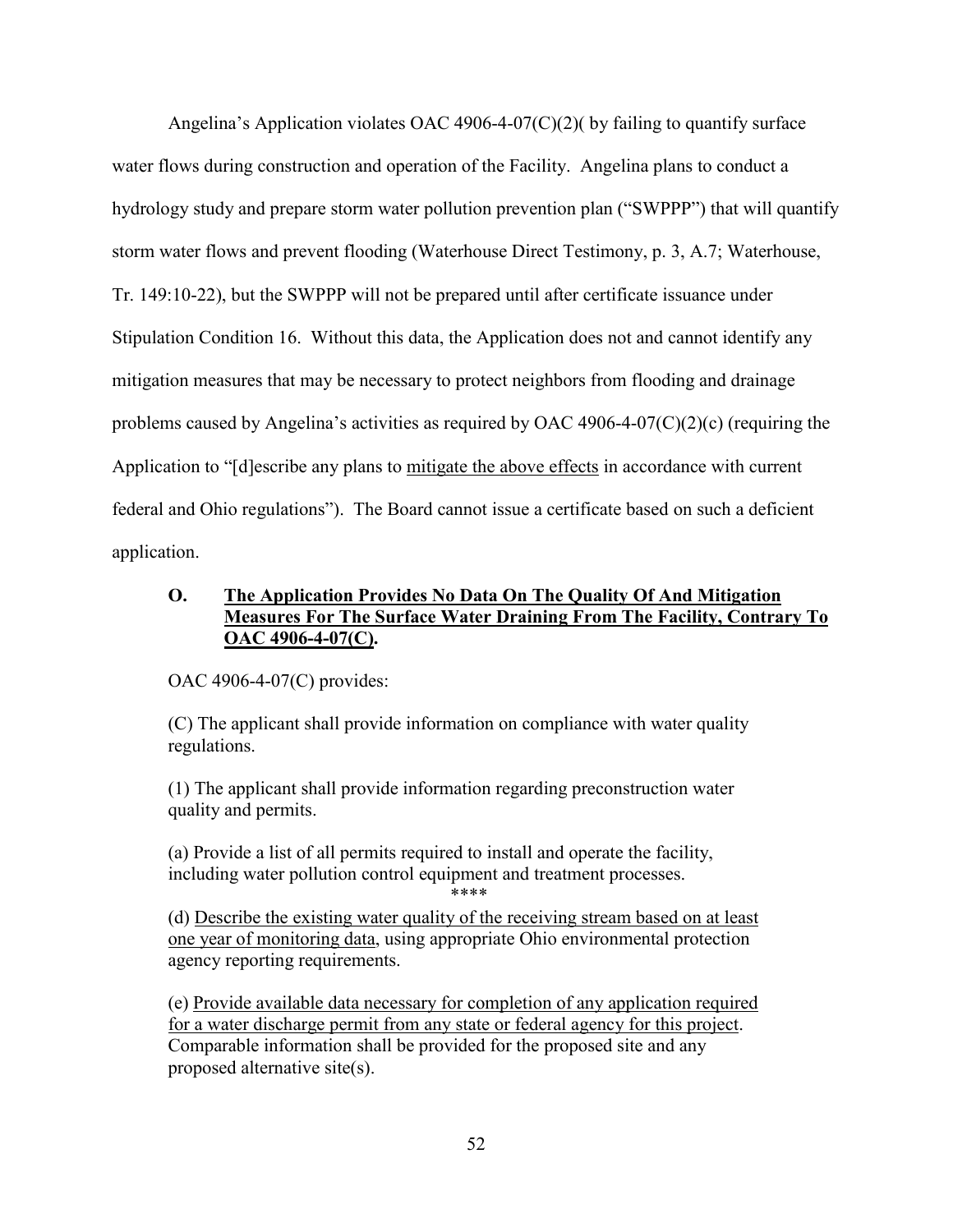(2) The applicant shall provide information regarding water quality during construction.

(a) Indicate, on a map of at least 1:24,000 scale, the location of the water monitoring and gauging stations to be utilized during construction.

(b) Provide an estimate of the quality and quantity of aquatic discharges from the site clearing and construction operations, including runoff and siltation from dredging, filling, and construction of shoreside facilities.

(c) Describe any plans to mitigate the above effects in accordance with current federal and Ohio regulations.

(d) Describe any changes in flow patterns and erosion due to site clearing and grading operations.

(e) Describe the equipment proposed for control of effluents discharged into bodies of water and receiving streams.

Emphasis added. The emphasized language above requires the Application to submit

information about the quality of surface water flows from the Project Area during construction

and operation, such as sediment from erosion carried into the streams. The Application contains

none of this information.

## **1. The Application Does Not Identify The Changes In Flow Patterns And Erosion Due To Site Clearing And Grading Operations As Required By OAC 4906-4-07(C)(2)(d).**

OAC 4906-4-07(C)(2)(d) states that an application must "[d]escribe any changes in flow

patterns and erosion due to site clearing and grading operations") (emphasis added). Rather than

providing the required data, Angelina defies this requirement. The Application claims, without

support from any data, that Angelina does not have to comply with this rule because Angelina

does not anticipate "changes in flow patterns and erosion." Applic., p. 46.

To the contrary, Angelina states that grading will be conducted to create a finished grade slope suitable for the substation, roads, racking installation, and storm water management.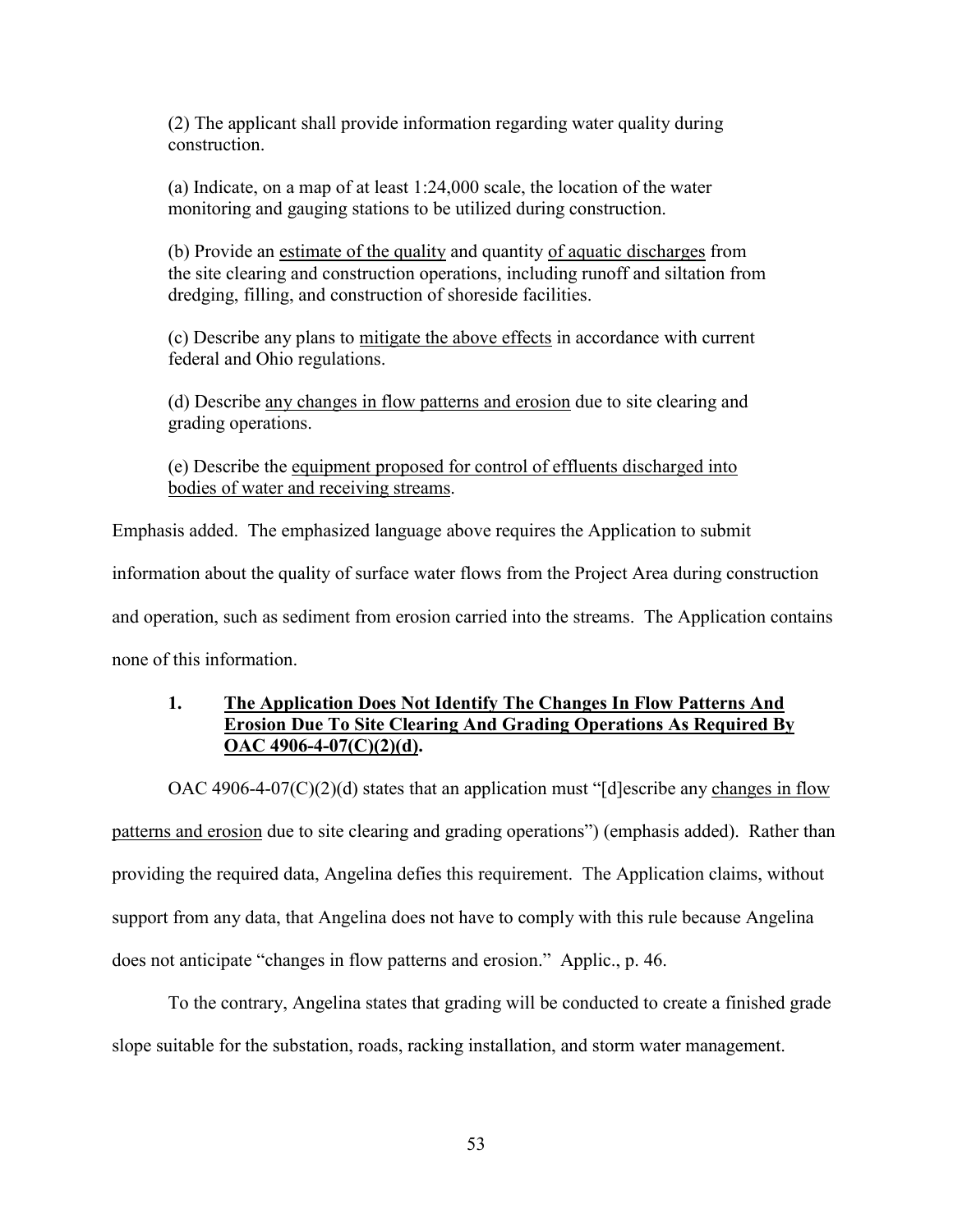Applic., Exh. G, p. 1-5. These modifications in slopes will change the Project Area's flow patterns, none of which are identified in the Application.

Moreover, Angelina advises that "soil erosion and sedimentation control measures will be installed within and along the proposed construction area, equipment laydown areas, access roads, and other work areas, as applicable, in accordance with approved Preble Soil & Water Conservation District's soil erosion and sediment control (SESC) Plans." Applic., Exh. G, pp. 1- 4 to 1-5. The Application further promises to employ best management practices ("BMPs") to minimize sedimentation and erosion. *Id*., p. 1-5. These statements about the necessity for erosion and sedimentation controls betray Angelina's realization that the Project will cause erosion and sedimentation into the vicinity streams. The Application fails to describe these changes in erosion in any fashion.

These erosion and sedimentation controls will be necessary in a substantial area, becasuse Project construction will disturb the soil in a significant area. U.S. Environmental Protection Agency regulations require a storm water discharge permit for any construction project that disturbs one or more acres of soil. 40 C.F.R. § 122.26(b)(14)(x) & (b)(15). EPA's regulation classifies the disturbance of one to five acres of clearing, grading, and excavation as a "small construction activity" that merits the regulation of stormwater dischargers. 40 C.F.R. § 122.26(b)(b)(15). In contrast, Angelina's construction will disturb almost 58 acres of soil, including 6.78 acres for temporary roads, 12.02 acres for permanent roads, 13.58 acres for temporary laydown areas, 5 acres for a permanent laydown area, 15 acres for installing collection lines, 3 acres to build the substation, 1 acre to install the solar panel posts, and 0.35 acre to build the inverter pads. Applic., p. 7-3, Tables 7-2 and 7-3.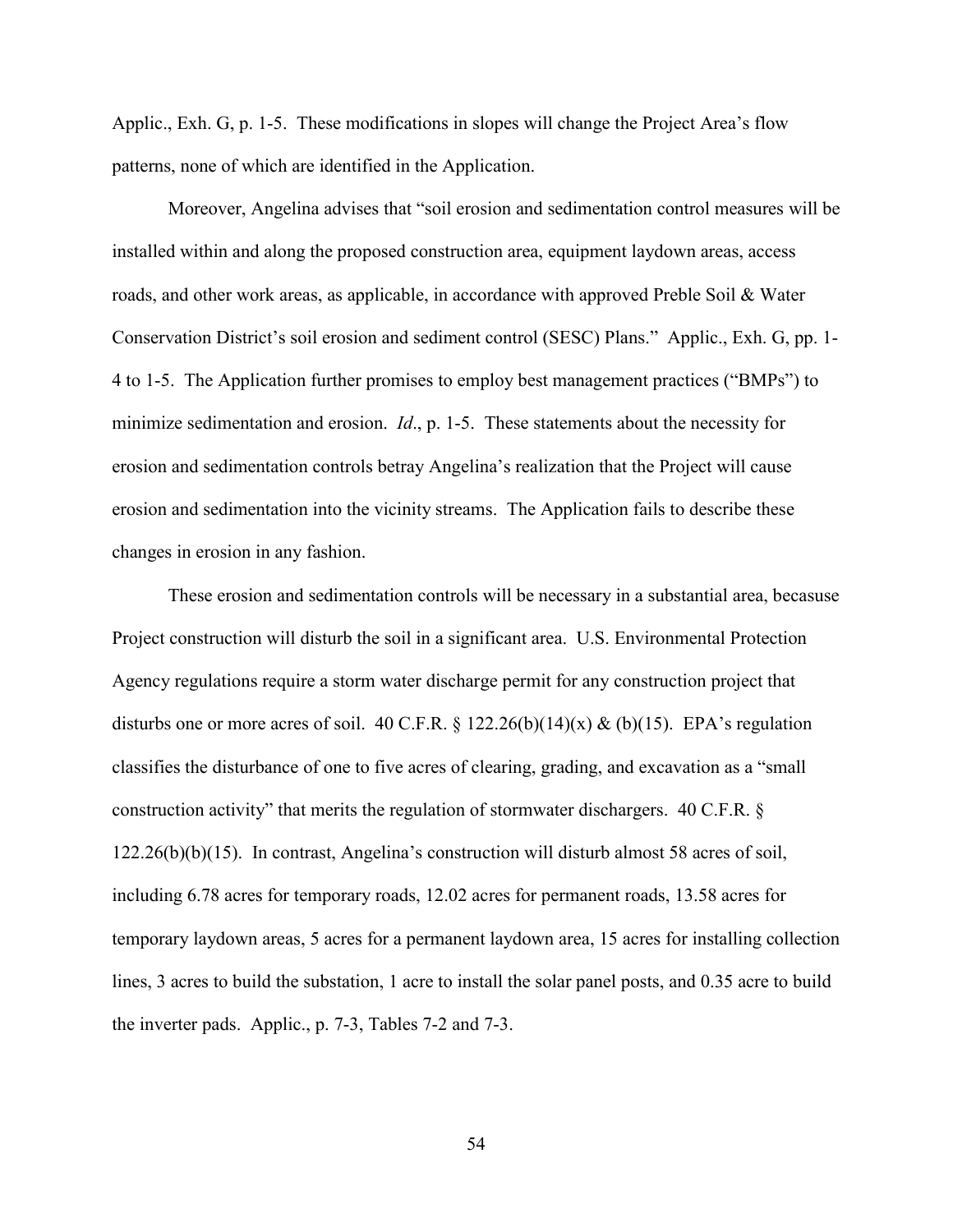Thus, Angelina has failed to describe the changes in flow patterns and erosion due to site clearing, excavation, and grading operations over this substantial acreage. OPSB cannot approve an Application that violates OAC 4906-4-07(C)(2)(d).

## **2. The Application Does Not Provide The Information On Water Quality Required By OAC 4906-4-07(C)(1)(d) & (e) and 4906-4-07(C)(2)(b), (c), (d), & (e).**

OAC 4906-4-07(C)(1)(d) & (e) and 4906-4-07(C)(2)(b), (c), (d), & (e) require applicants to describe the quality of the expected stormwater flow whether or not a flow increase is anticipated. Angelina has not complied with any of these requirements.

As explained in Section II. O. 1. above, the Application reveals that soil disturbance will occur during Project construction on almost 58 acres of soil. The Application acknowledges that soil erosion and sedimentation control measures are necessary for these areas. Applic., Exh. G, p. 1-4. In addition, Angelina acknowledges that its Project construction necessitates an Ohio EPA construction stormwater permit that "requires development of a proposed storm-water pollution prevention plan ('SWPPP') for erosion control and storm-water management." Applic., p. 45. This plan is designed for erosion control and stormwater management to protect surface waters from sediment pollution. Herling, Tr. 109:1-4. So stormwater from the Project Area obviously will flow into nearby streams. OAC 4906-4-07(C)(1)(d)  $\&$  (e) and 4906-4- $07(C)(2)(b)$ , (c), (d),  $&$  (e) require Angelina to provide water quality data so the Board can evaluate the impact of these discharges.

Stipulation Condition 16 requires Angelina to submit the required SWPPP, but only after a certificate is issued. This plan has not yet been prepared. Herling, Tr. 109:2-9. For this reason, the Application is missing much of the information required by OAC 4906-4-07(C).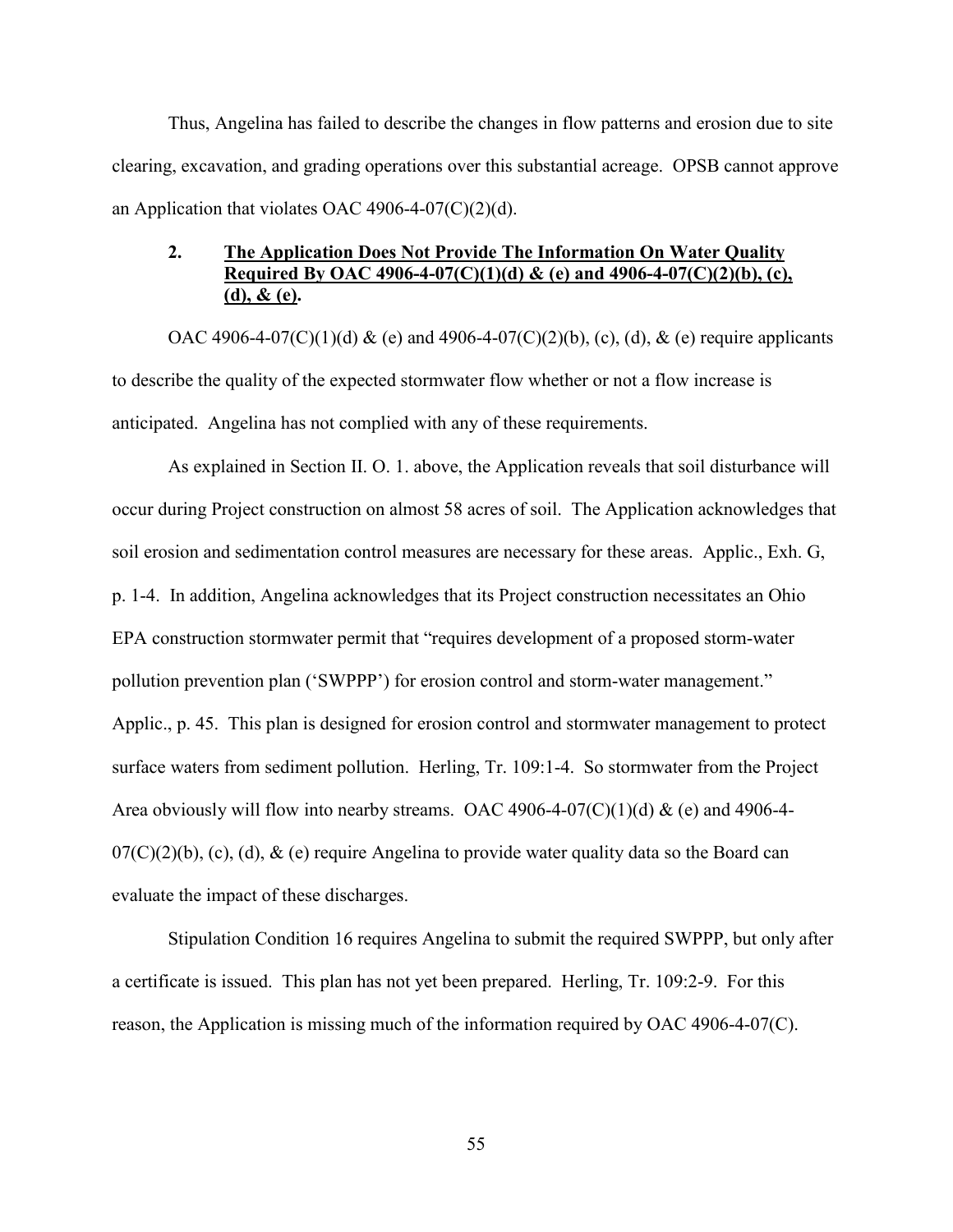A SWPPP describes the practices that will be followed to control erosion and avoid the release of sediment into streams. Waterhouse, Tr. 148:12-18. The BMPs contain BMPs that can include silt fences or retention basins to intercept sediment before it reaches a stream. Waterhouse, Tr. 148:19 to 149:9. However, the Application does not identify the BMPs, equipment, or any other measure that will be taken to mitigate the effects from the quality of aquatic discharges from site clearing and construction operations, in violation of the mandate in OAC 4906-4-07(C)(2)(c) and (e).

According to Mr. Waterhouse, data needs to be collected and included in a SWPPP to design the BMPs. Waterhouse, Tr. 149:10-13. This data includes a hydrology study consisting of a hydrology or hydraulics model to quantify the runoff to size the BMPs. Waterhouse, Tr. 149:14-22. However, the Application contains none of this data, even though OAC 4906-4-  $07(C)(1)(e)$  requires the Application to "[p]rovide available data necessary for completion of any application required for a water discharge permit from any state or federal agency for this project." While Angelina may point out that only the "available" data needs to be provided under OAC 4906-4-07(C)(1)(e), Angelina has not bothered to find out what data is available for that purpose. Not also that the water quality data required by the other provisions of this rule are not limited to "available" data. *See* OAC 4906-4-07(C)(1)(e) and 4906-4-07(C)(2)(b), (c), (d), & (e).

OPSB's rule requires the Application to contain pre-construction data and postconstruction data on water quality so that the water quality effects of the Project's construction on the receiving streams can be assessed. The Application contains neither pre-construction nor post-construction data. The Application does not describe the existing water quality of the receiving streams based on at least one year of monitoring data using appropriate Ohio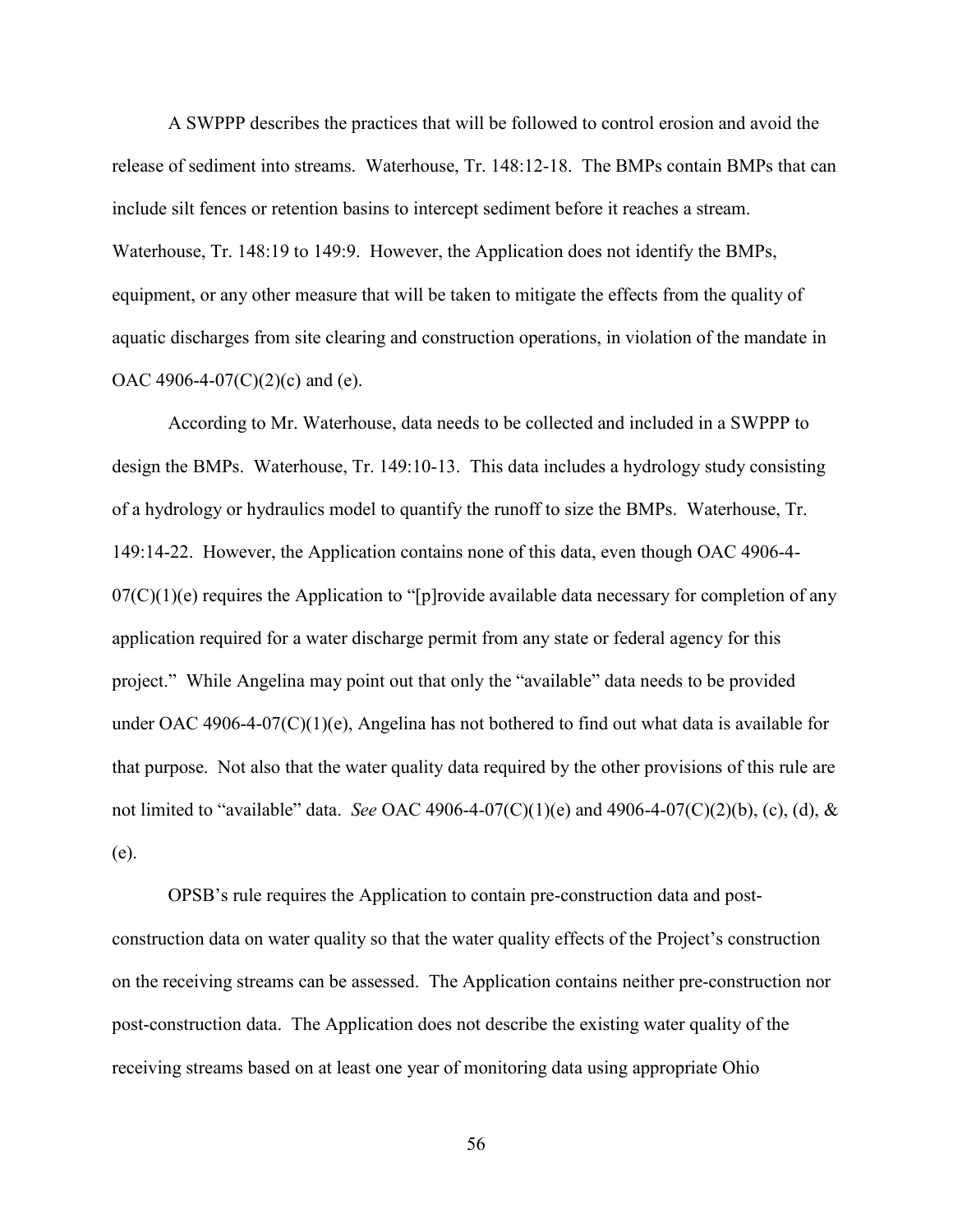environmental protection agency reporting requirements as required by OAC 4906-4-  $07(C)(2)(d)$ . OAC 4906-4-07(C)(1)(e) requires the Application to "[p]rovide an estimate of the quality … of aquatic discharges from the site clearing and construction operations." The Application contains no information about the quality of these discharges.

The Application does not contain the information about how Angelina will prevent harm to the receiving streams from its stormwater discharges. The Application lacks a description of Angelina's plans to mitigate the water quality effects of its discharges as required by OAC 4906- 4-07(C)(2)(c). Contrary to OAC 4906-4-07(C)(2)(a), the Application does not contain a map indicating the locations of water monitoring and gauging stations to be utilized during construction. And the Application does not describe the equipment proposed for control of effluents discharged into bodies of water and receiving streams as required by OAC 4906-4-  $07(C)(2)(e)$ .

Because the Application lacks the information required by rule to evaluate the quality of water from the Facility during construction, OPSB cannot issue the certificate based on this Application. Without this data, the Application does not and cannot identify any mitigation measures that may be necessary to protect neighbors' and the public's surface waters as required by OAC 4906-4-07(C)(1)(d) & (e) and 4906-4-07(C)(2)(b), (c), (d), & (e). The Board cannot issue a certificate based on such a deficient application.

## **P. The Application Contains No Estimate Of The Volume Of Solid Waste And Debris Generated During Construction, Or The Debris' Disposal Destination, As Required By OAC 4906-4-07(D).**

OAC 4906-4-07(D) provides:

The applicant shall provide information on compliance with solid waste regulations.

\*\*\*\*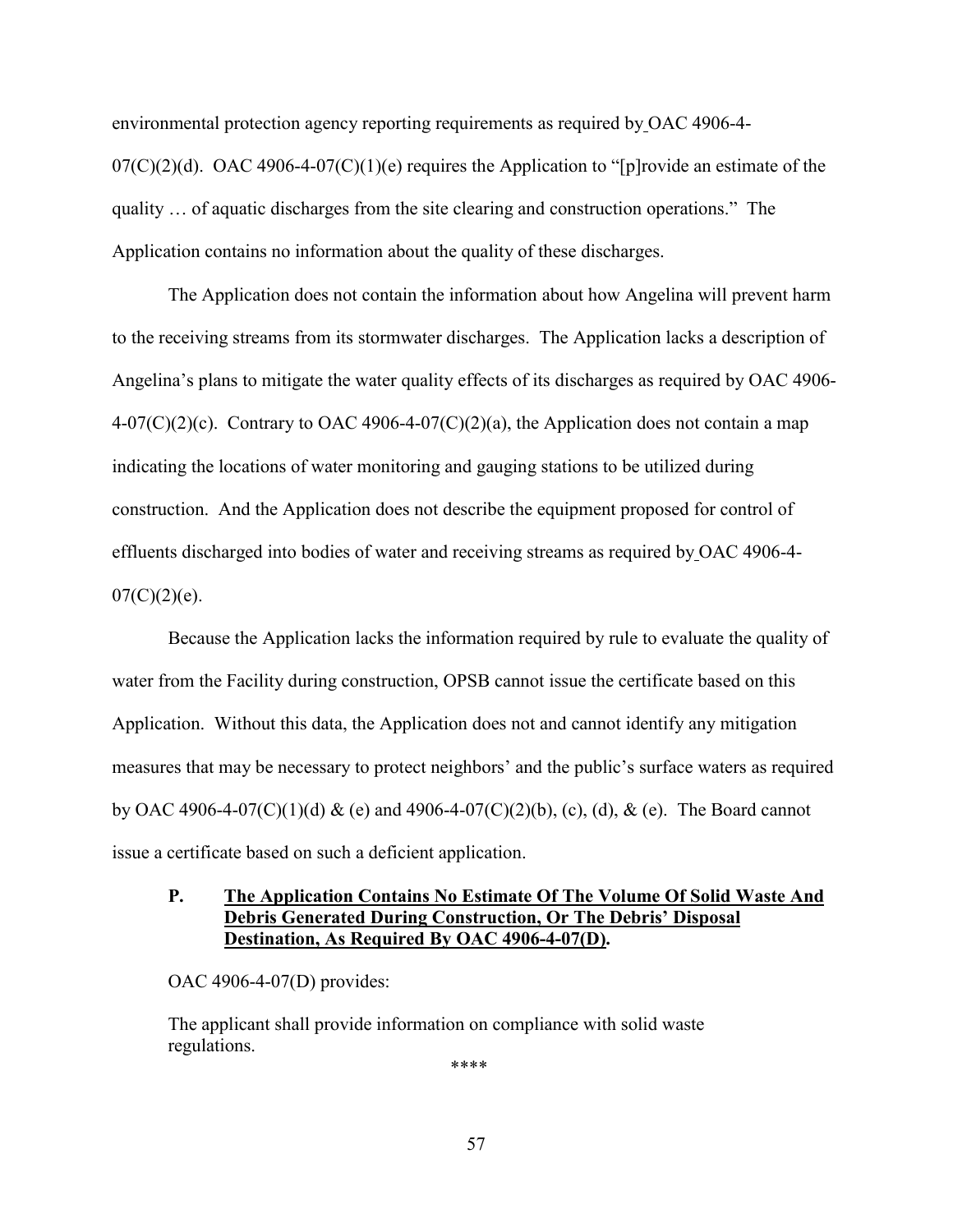(2) The applicant shall provide information regarding solid waste during construction.

(a) Provide an estimate of the nature and amounts of debris and other solid waste generated during construction.

(b) Describe the proposed method of storage and disposal of these wastes.

Emphasis added. The Application does not provide an estimate of the amounts of debris and solid waste that will be generated during construction, or its destination of disposal.

The Application acknowledges that project construction will generate package-related materials, such as crates, nails, boxes, containers, and packing materials, damaged or otherwise unusable parts or materials, and occasional litter and miscellaneous debris generated by workers. Applic., p. 49. These wastes are "solid wastes" as defined by R.C. 3734.01(E) and as contemplated in OAC 4906-4-07(D)(2)(a). The Application also states that one or more old buildings may be demolished. Herling, Tr. 109:18 to 110:8; Applic., p. 78. These wastes are "construction and demolition debris" as defined by R.C. 3714.01 and thus are "debris" as contemplated in OAC 4906-4-07(D)(2)(a).

The Application fails to comply with OAC 4906-4-07(D)(2) in two respects. First, as Mr. Herling admitted, the Application does not estimate the amount of solid waste, including demolition waste, that the Project will generate. Herling, Tr. 109:10-17. Nor does the Application estimate the amount of debris that will be generated by demolishing the old buildings. Herling, Tr. 9-13. Second, although the Application states that the types of solid wastes listed on Page 49 of the Application will be dumped at a municipal landfill, the Application does not explain what will be done with the demolition waste from the old building(s). Applic., p. 78.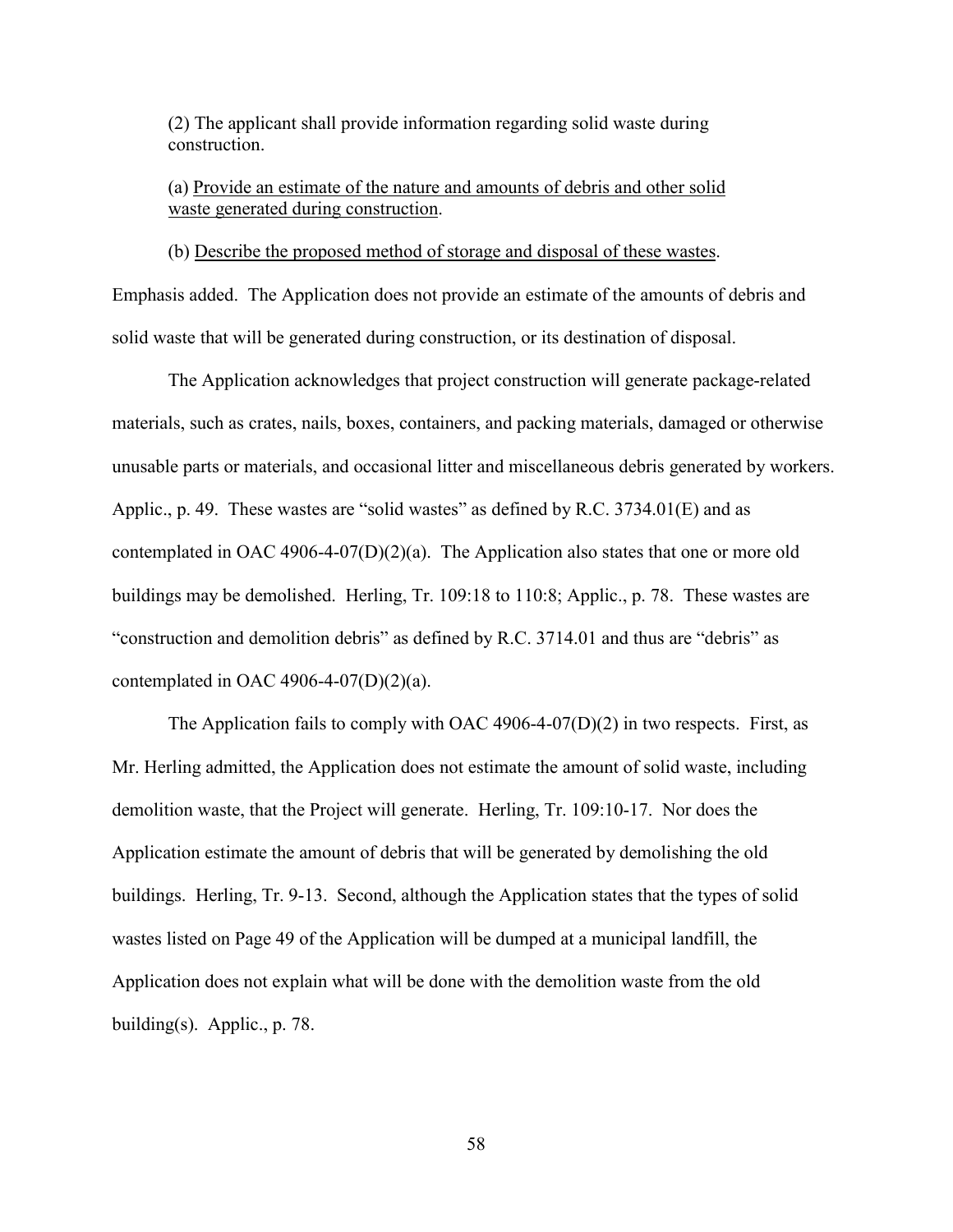## **Q. The Application Contains Inadequate Detail To Explain How Its Construction Traffic Will Avoid Interference With Local Farming Operations, School Buses, And Other Public Road Traffic.**

OAC 4906-4-06(F)(4) provides:

The applicant shall list all transportation permits required for construction and operation of the project, and describe any necessary coordination with appropriate authorities for temporary or permanent road closures, lane closures, road access restrictions, and traffic control necessary for construction and operation of the proposed facility.

Emphasis added. The Applicant has failed to comply with this rule.

The anticipated interference by Angelina's construction traffic with farming activities is a major concern for the Citizens. Angelina seeks to site its solar fields in the midst of a rural farming community. The area's farmers have to move large combines, sprayers, and planters on county roads. CCOPC Exh. 4, Brandly Direct Testimony, p. 5, A.19. There are no superhighways in Israel Township, just narrow two-lane roads, that make passing another vehicle risky if not impossible. *Id*. The residents of Israel Township are courteous and always cede the right of way to itsfarmers. *Id*. The large equipment used to construct the Project could create unsafe conditions when it encounters large farm equipment on the narrow roads. *Id*. The construction of Angelina Solar will imp eril the farmers' safety. *Id*.

Angelina will construct the access roads inside the Project Area to be 25 feet wide during construction to allow for two-way traffic for deliveries and personnel movement. Herling, Tr. 103:1-15. In contrast to these access roads, all of the eight public roads to be used for the Project's deliveries are much narrower. Bonifas, Tr. 162:1-9. One road is only 13 feet wide, and the rest of them are 15 or 17 feet wide. Applic., Exh. D, p. 3, Table 1.

About 1,700 to 1,800 loads of equipment and construction materials will be brought into the Project Area to build the Facility. Applic., Exh. D, p. 7. At this time, Angelina has done so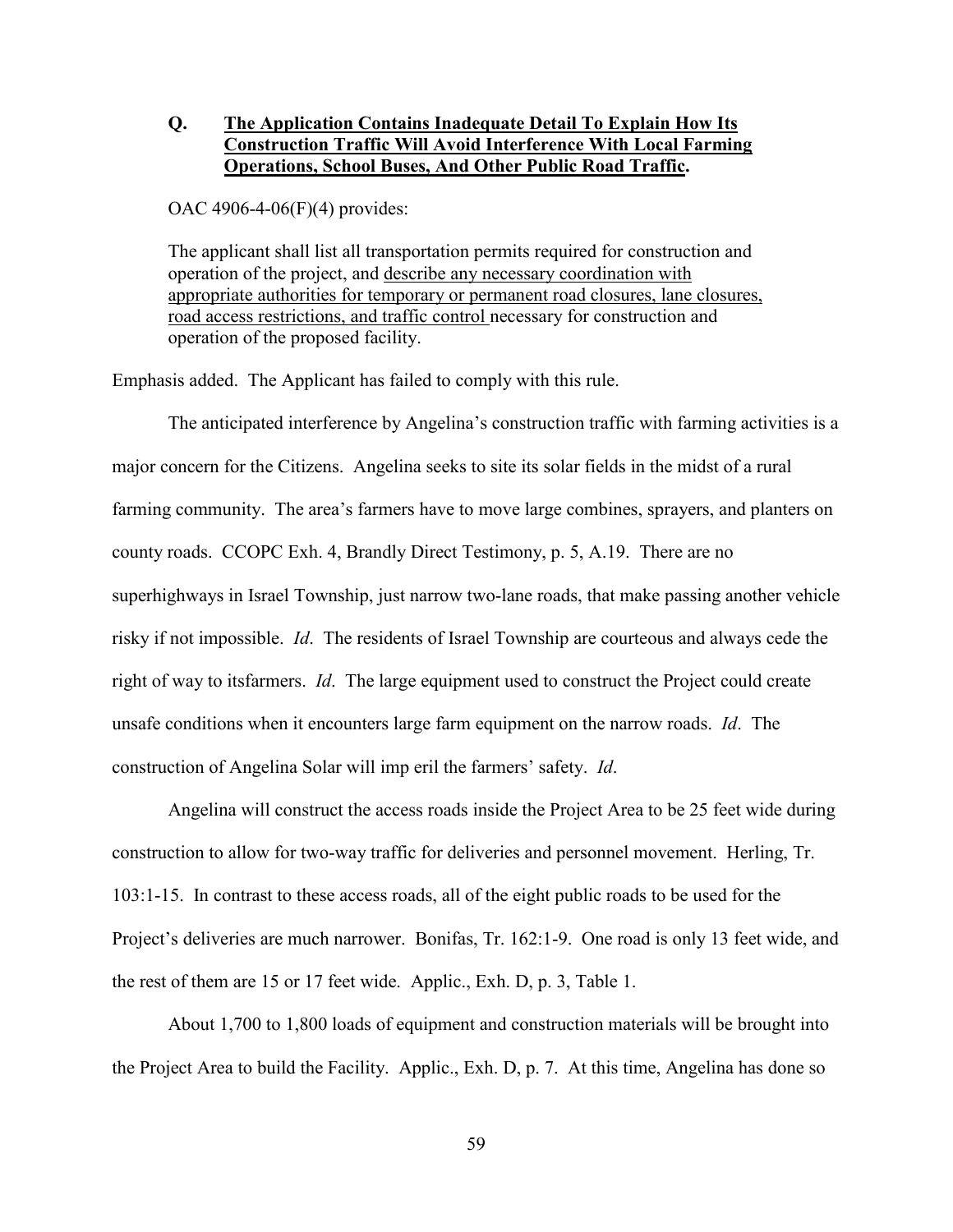little planning that it cannot even identify the width of the equipment that will be transported to the construction area. Herling, Tr. 104:3-14. However, the Application observes that some loads of solar equipment will be oversized and overweight, and Angelina admitted this fact during the hearing. Applic., Exh. D, pp 8; Bonifas, Tr. 162:10-16. Due to the narrowness of the roads near the Project Area, oversized loads will hang over the midway point of any area road used to deliver these loads. Bonifas, Tr. 163:20 to 164:14. Oversized solar equipment loads typically need an escort vehicle and a flagger to restrict the road to one-way traffic, thus stopping traffic coming from the opposite direction. Bonifas, Tr. 167:19 to 168:9. This will interrupt the movement of farm machinery on that road until the solar delivery truck passes. *Id*.

While the transportation problem has been defined, the Application does not explain how the problem will be addressed. The Application and Stipulation do not explain how Angelina will protect the farmers' access to the public roads during planting and harvesting seasons.

Thus, the Application does not contain the information required by OAC 4906-4- 06(F)(4), which mandates the Application to "describe any necessary coordination with appropriate authorities for temporary or permanent road closures, lane closures, road access restrictions, and traffic control necessary for construction and operation of the proposed facility." Instead, proposed Stipulation Condition 25 allows Angelina to study these issues later and report back to the Staff in the form of a Transportation Plan and a Traffic Management Plan.

However, the Traffic Plan and Transportation Plan have not yet been prepared. Herling, Tr. 121:22-25; Bonifas, Tr. 166:4-7, 168:10-12. Angelina failed to complete these tasks before filing the Application. As a result, the Application lacks the information mandated by OAC 4906-4-06(F)(4).

#### **R. Summary**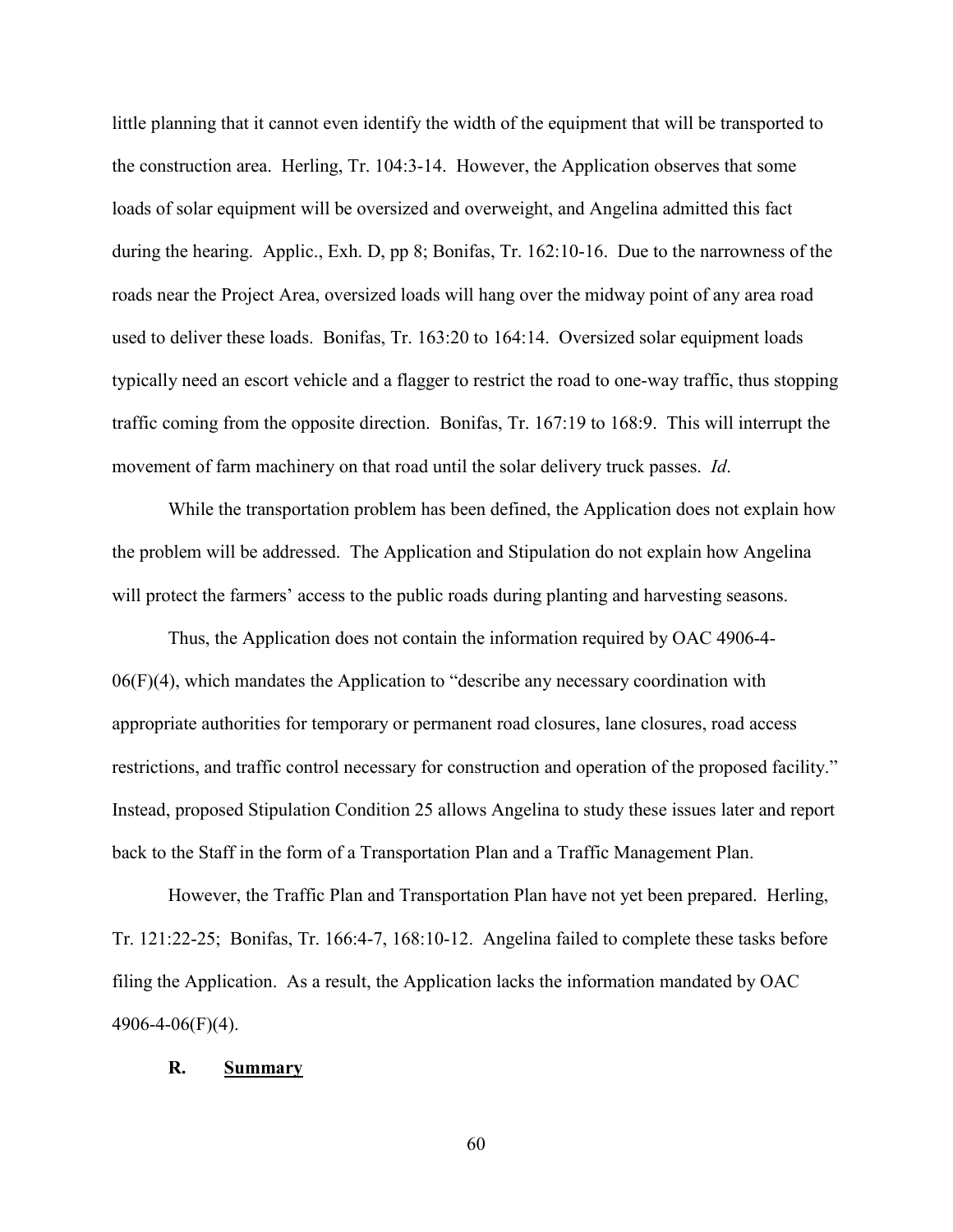On February 1, 2019, Tamara Turkenton sent a letter to Angelina notifying the company that the Application "has been found to comply with Chapters 4906-01, et seq., of the Ohio Administrative Code (AOC)." *See* the Board's docket for this case. This letter explained the import of this conclusion as follows:

This means the Board's Staff has received sufficient information to begin its review of this application. During the course of its investigation, the Staff may request additional information to ensure a full and fair assessment of this project.

This letter does not serve as a completeness review under OAC 4906-3-06(A). This rule provides that "the chairman shall examine the certificate application to determine compliance" with the Board's rules. Emphasis added. The February 1 letter was not issued by the chairman of the Board, but was issued in the name of Tamara Turkenton in her capacity as the Director of Rates and Analysis of the Public Utilities Commission of Ohio. And her signature was stamped, so she may not have even reviewed the letter or the Application.

The text of the letter itself does not indicate that the Application is complete. The letter qualifies its finding by noting that the finding simply means the Staff has enough information to start its review of the Application, and that additional information may be necessary. As shown in the Board's recent decision to defer its decision following the conclusion of the adjudicatory hearing on the application in Nestlewood Solar I LLC, Case No. 18-1546-EL-BGN, the Board must not issue a certificate without the information necessary to determine whether the proposed facility represents the minimum adverse impact.

In Angelina's case, the Application does not contain the information required by the Board's rules. As constituted, the Application does not provide the Board with a basis for issuing a certificate or for identifying and designing mitigation protections for the public. While R.C. 4906.10(A) may require the Board to base its certification decision "upon the record" that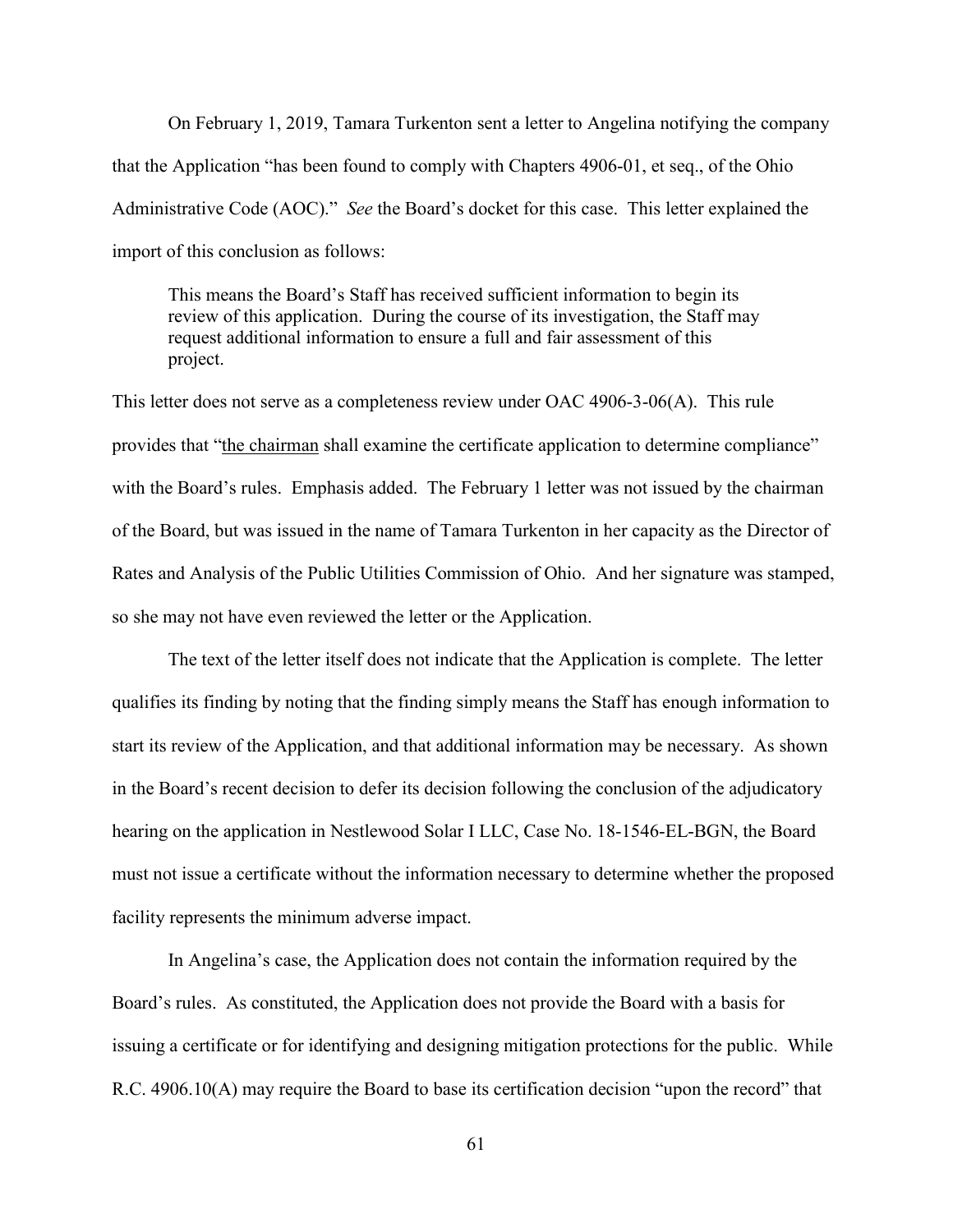includes evidence introduced at the hearing, the necessary information must be included in the Application so that the parties have a fair opportunity to evaluate it in preparation for testing it at the hearing. Moreover, in this case, Angelina did not supply the required information at the hearing, either. If the chairman had found the Application to comply with the Board's rules, such an action would violate the Board's own rules. Since the Application is incomplete, the Board should deny Angelina's application for a certificate.

## **III. The Board Cannot Delegate Its Authority And Responsibility For Certification Decisions To The Staff.**

A decision of the Supreme Court of Ohio allowed the Board, in that case, to issue a certificate requiring the applicant to make six submittals for Staff approval after issuance of the certificate.<sup>2</sup> *In re Application of Buckeye Wind, L.L.C.,* 2012-Ohio-878, ¶¶ 28-30, 131 Ohio St.3d 449, 456–57. The lead opinion in that case opined that it may not be practical to hold a hearing on every infinite detail of construction, such as "whether white or gray screws are used in the control room." *Id*. at ¶ 30. This opinion stated that, "[i]n this case, we conclude that the board reasonably drew the line regarding the issuance of the certificate and the imposition of its conditions." *Id*.

Three justices joined in that portion of the decision, with another three justices dissenting. A fourth justice concurred only in the judgment. The dissent disagreed with the rationale and result of the lead opinion, on several grounds.

First, the dissent observed that the post-certificate conditions denied the appealing citizens of their only opportunity to be heard, and this violated the law:

The law requires otherwise. The legislature has required the board to settle issues like this up front on a public record, and it specifically guarantees affected citizens the right to participate in the review process and to have their

<sup>&</sup>lt;sup>2</sup> The certificate in that case required more than six post-certificate submittals, but only six were brought to the Ohio Supreme Court's attention.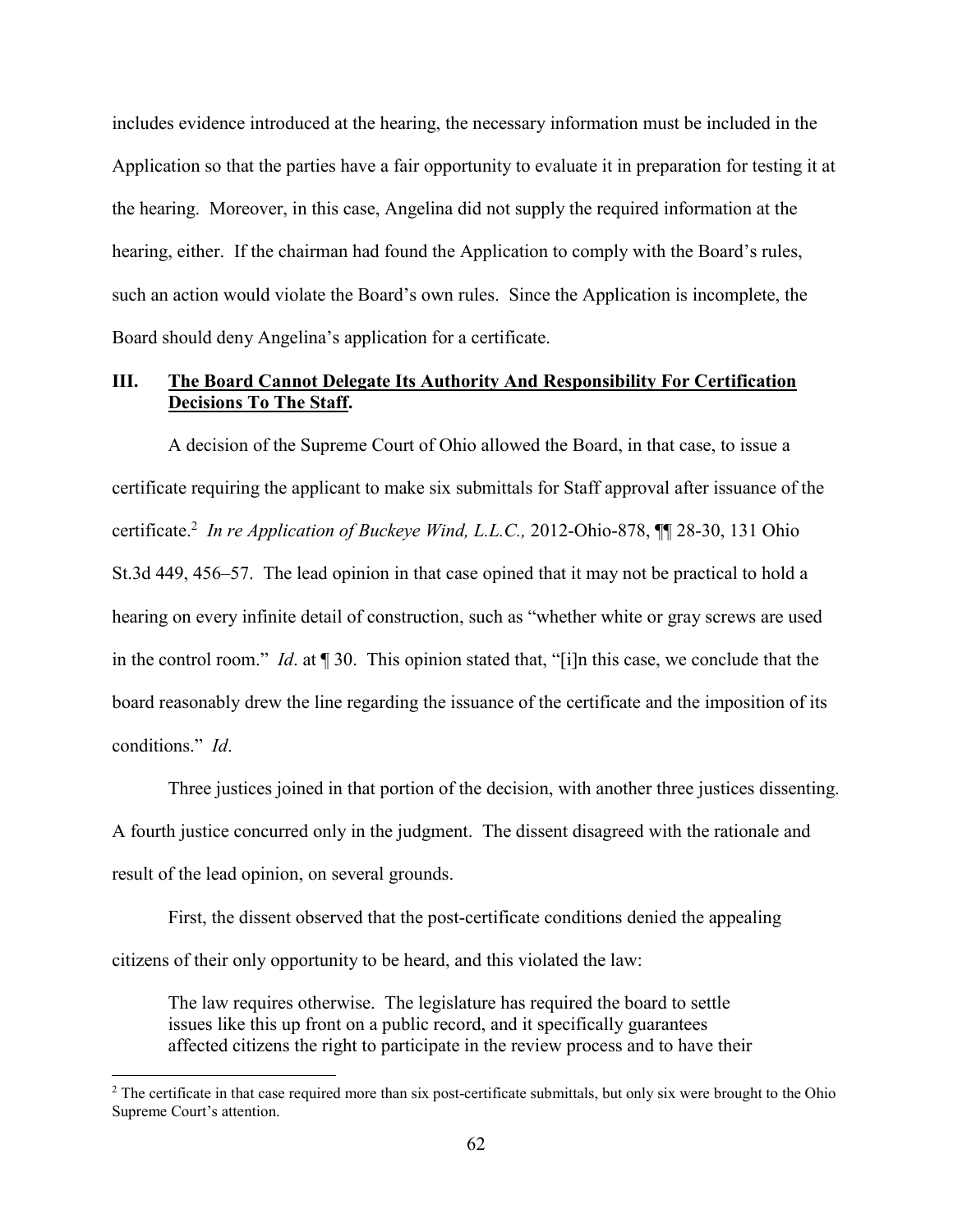voices heard. *See* R.C. 4906.07 (requiring that the board hold public hearings), 4906.08(A)(3) (neighboring citizens are entitled both to party status and to call and examine witnesses), 4906.09 (requiring the board to keep a record of its proceedings), 4906.10(A) (requiring the board to make all substantive determinations before authorizing construction), and 4906.11 (requiring the board to issue a written opinion stating the reasons for its decisions). Issues are not to be settled *after* construction is approved, much less by unaccountable staff members without public scrutiny or judicial review. Yet that is precisely what the board, and now the lead opinion, has allowed.

#### *Id.* at  $\P$  53.

Second, the dissent found that the lead opinion did not offer any workable response to the denial of the citizens' right to a public hearing. The dissent found this situation objectionable, for several reasons. It noted that the Staff's post-certificate decisions are made in secret without input from the public and without subsequent review by the Board or the Ohio Supreme Court. *Id.* at  $\P$  55-56. The affected citizens have no process or opportunity to provide input into the Staff's post-certificate approvals. *Id*. at ¶¶ 57-63. Even if they did have a mechanism to challenge the Staff's decisions, such a remedy would not justify disregarding their right to a hearing. *Id.* at  $\P$  61. R.C. 4906.10(A) prohibits the Board from issuing a certificate unless the Board makes the required findings and determinations to resolve the issues. *Id*. at ¶ 64. The Board cannot delegate these issues to its Staff. *Id*. at ¶¶ 64-65.

Third, the dissent noted that the lead decision rendered ineffectual the laws designed to protect the interests of citizens living near proposed utility projects:

The outcome of this decision is unfortunate for anyone living near the site of a proposed high-voltage transmission line, electric substation, high-pressure gas pipeline, or generation plant. If the board runs into an issue that for whatever reason it does not want to deal with—or if it simply prefers to resolve an issue without the discomfort of public participation and judicial review—it now has a broad off-ramp. Approve the project now; work out the details with the company later. The public retains a formal right to participate, but it is up to the board whether that right amounts to anything more than a formality.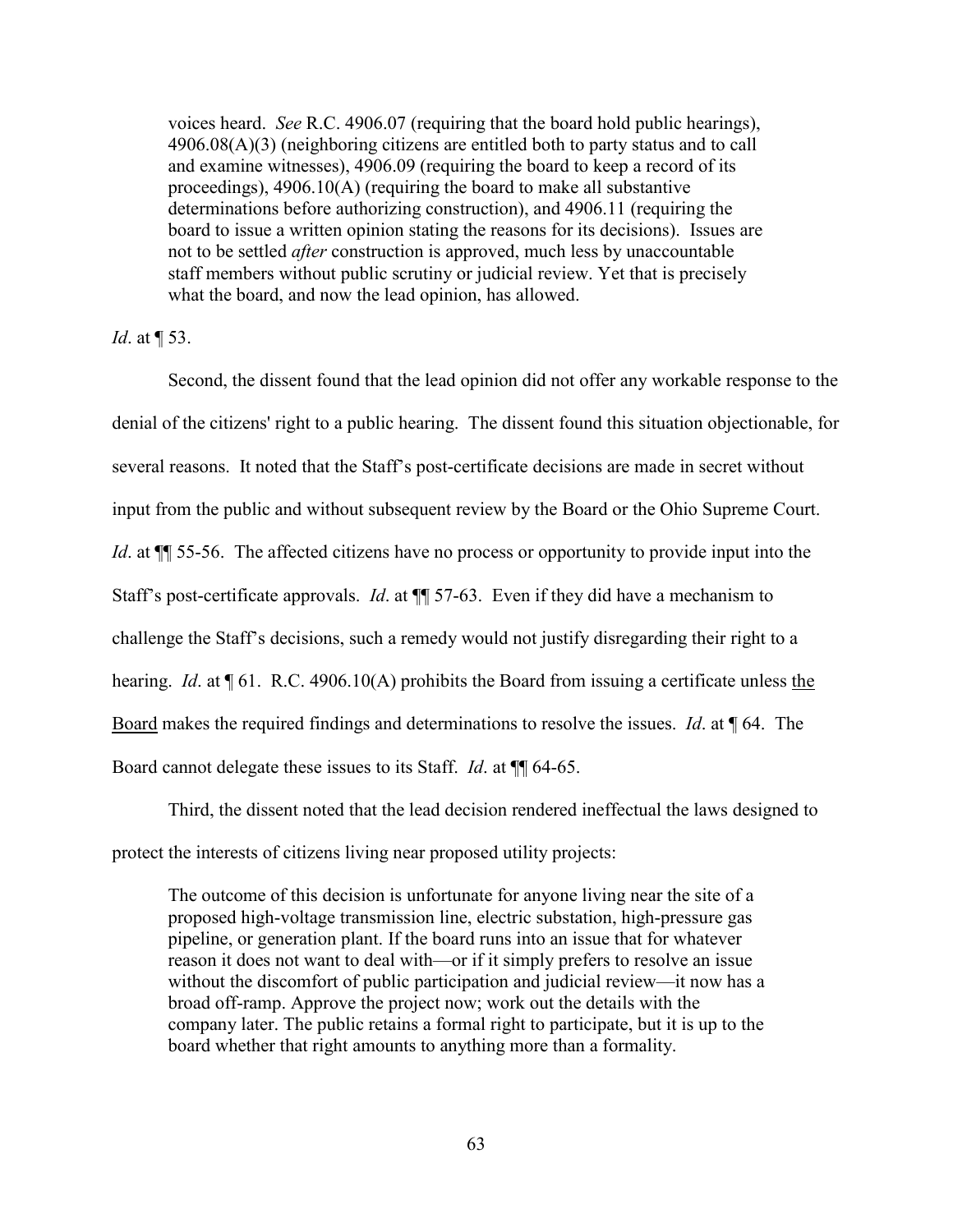This is not alarmist but precisely what happened in this case. If, as it did in this case, the power siting board can delegate the very *siting* of facilities—its core duty, the duty from which the power siting board derives its name—it can delegate anything and everything. The lead opinion identifies no enforceable limits on the board's power to delegate but apparently trusts that the board will exercise its new discretion wisely. One can hope that the lead opinion's trust proves well founded, but in my view, the public's business should not be left to the unreviewable discretion of appointed staff members who are not accountable to the public. The board's decisions should have to see and bear the light of day.

*Id.* at  $\P$  66-67 (emphasis in original). The Citizens incorporate by reference the statements of the dissent in *Buckeye Wind*.

In Angelina's case, the Stipulation tries to fill the large and numerous information gaps in the Application with a multitude of post-certificate plans to be evaluated only by the Staff without public review and comment and without the Board members' participation. This is not the process envisioned by the General Assembly when it enacted R.C. Chapter 4906.

The Stipulation would allow Angelina to submit 14 major plans to provide for mitigation of the Facility's impacts on the public. These submittals include the following: (1) detailed engineering drawings of final project design under Condition 3; (2) any changes to project layout after the submission of final engineering drawings under Condition 4; (3) a Phase I cultural resources survey program under Condition 9: (4) a modification or mitigation plan for avoiding cultural resources or minimizing impacts on them under Condition 9; (5) a landscape and lighting plan under Condition 11; (6) a public information program under Condition 12; (7) a complaint resolution process under Condition 13; (8) a Storm Water Pollution Prevention Plan under Condition 16; (9) a vegetation management plan under Condition 18; (10) a construction access plan under Condition 22; (11) a final traffic plan under Condition 25; (12) a transportation management plan under Condition 26; (13) road use agreement(s) under Condition 26; and (14) a comprehensive decommissioning plan under Condition 29. Jt. Exh. 1,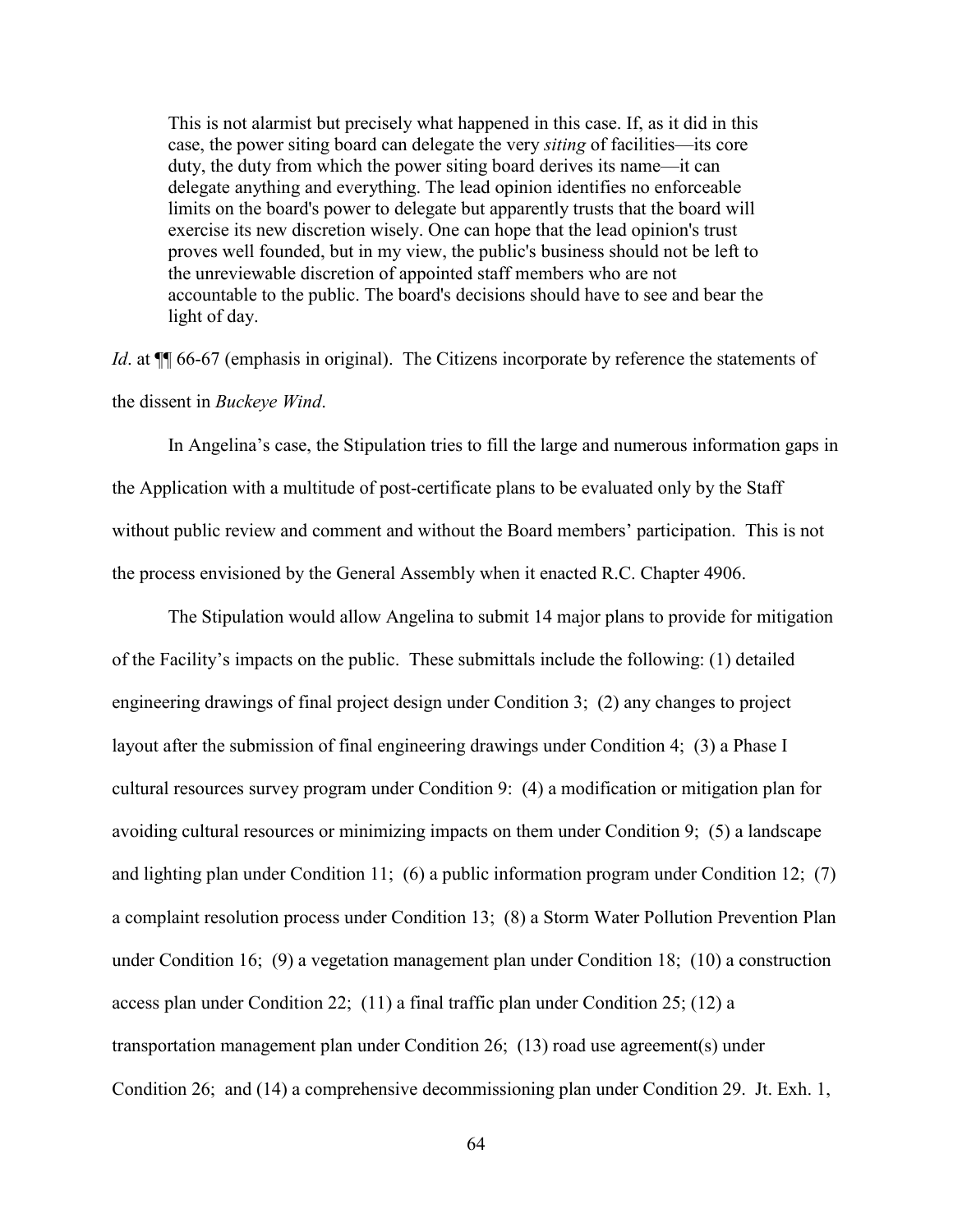pp. 6-11. Rather than merely identifying the color of the screws in the control room, these plans provide for design and operational procedures that go to the core of how the Facility will be constructed and operated. This goes well beyond the activities that the lead opinion in *Buckeye Wind* let pass.

OPSB does not notify the public when plans of this nature are submitted to the Staff. Butler, Tr. 292:12 to 294:15. Drafts of these plans are not subject to public review. Butler, Tr.  $295:7-14.$ 

In addition, the Stipulation calls for a pre-construction meeting that is not open to the public. *Id*., p. 6, Condition 2. This will be a private meeting of Staff and the applicant that excludes the public except for law enforcement and emergency responders. Conway, Tr. 321:24 to 322:8.

The scarcity of the Application's analysis of the hazards and damage threatened by the Angelina solar project has deprived the Citizens thus far of their right to comment on and test the project's impacts and the proposed certificate conditions. For the same reason, the Staff and the Board have not had the information necessary to make informed decisions about issuing a certificate for this project. The Stipulation does not seek to correct this situation. The Board should not issue a certificate based on this inadequate record, but instead should reopen the Application with instructions to supply the missing information to allow the Board to make an informed decision.

These plans should be added to the Application before the Board decides whether to issue a certificate, not afterwards. Otherwise, the Board will abdicate its duty to make the required findings and determinations to resolve the issues as required by R.C. 4906.10(A), and unlawfully delegate its responsibility to the Staff. This practice would deprive the Citizens of their statutory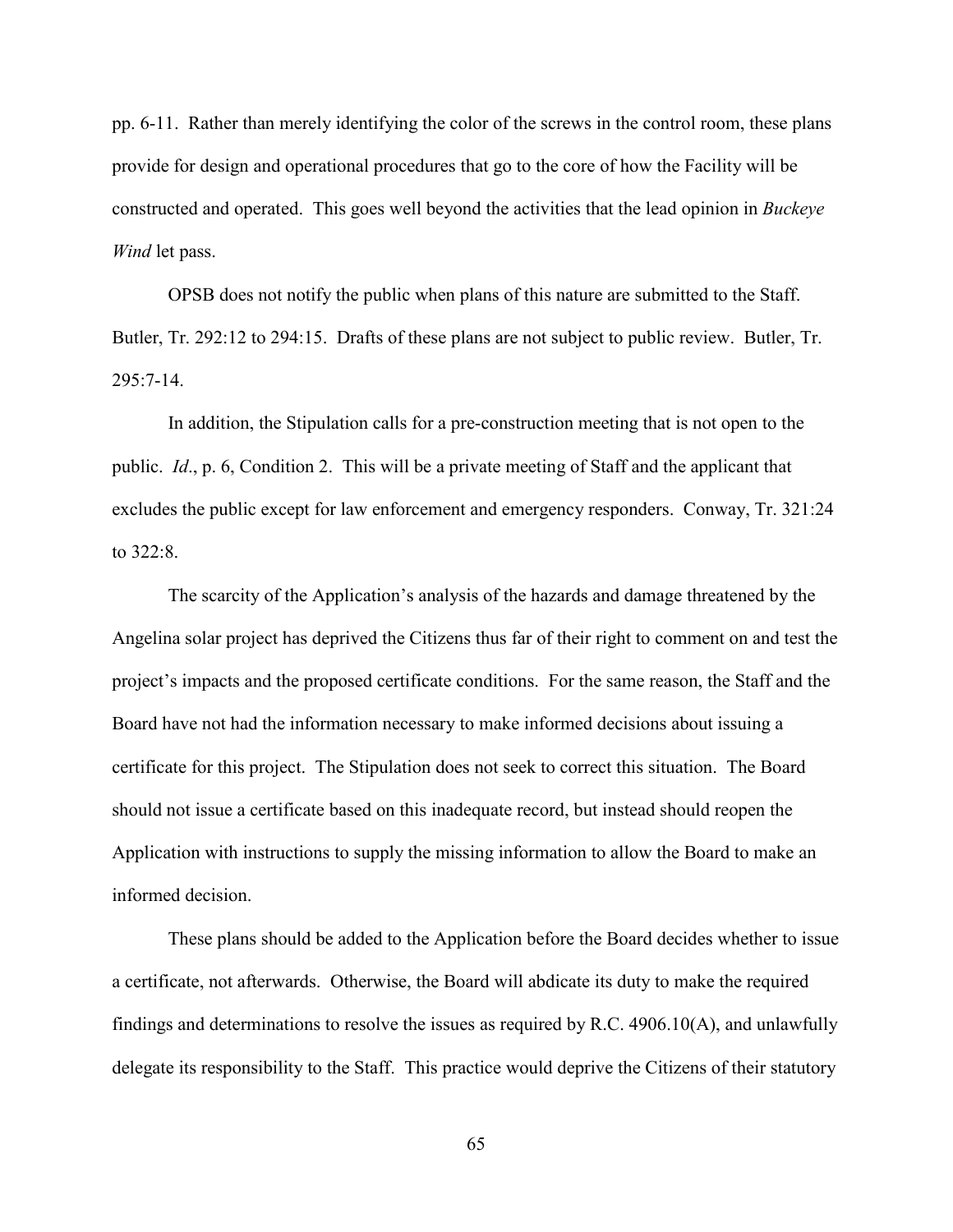right to call and examine witnesses at the hearing under R.C. 4906.08 and otherwise participate in the adjudicatory process as noted in Paragraph 53 of the dissent in *Buckeye Wind*. And it would deprive the Citizens of their right to procedural due process under the Fourteenth Amendment of the Ohio State Constitution and Section 16, Article I of the Ohio Constitution, which require that administrative proceedings comport with due process. *Mathews v. Eldridge* (1976), 424 U.S. 319; *LTV Steel Co. v. Indus. Comm'n* (2000), 140 Ohio App.3d 680; *Egbert v. Ohio Dep't of Agriculture* (2008), 2008-Ohio-5309. At its core, "due process insists upon fundamental fairness, and the requirement to conduct a hearing implies that a fair hearing must occur." *Lassiter v. Dep't of Social Serv.* (1981), 452 U.S. 18, 24; *Clayman v. State Med. Bd.* (1999), 133 Ohio App.3d 122, 127, *citing State ex rel. Ormet v. Ind. Comm'n* (1990), 54 Ohio St.3d 102, 104. *Also see Seitz v. All Creatures Animal Hosp.* (Nov. 15, 1985), Ashtabula App. No. 1192, 1985 WL 3679.

If the Board decides to follow this procedure, it should at least take steps to remove some of the secrecy from the Staff's decision-making on the post-certificate plans and the Staff's oversight of the Facility's operations. These steps should include the following:

- 1. Angelina should be required to post notices of and copies on its website of all permit applications, permits, plan submittals, and other correspondence to and from public agencies about the design, construction, and operation of the Project and provide the public with a mechanism by which the public can obtain more information about and comment on issues associated with these actions.
- 2. Any facility requests for permits and other governmental action should be posted on Angelina's website at least 15 days prior to submission to the government so that the public can provide Angelina and the pertinent government agency with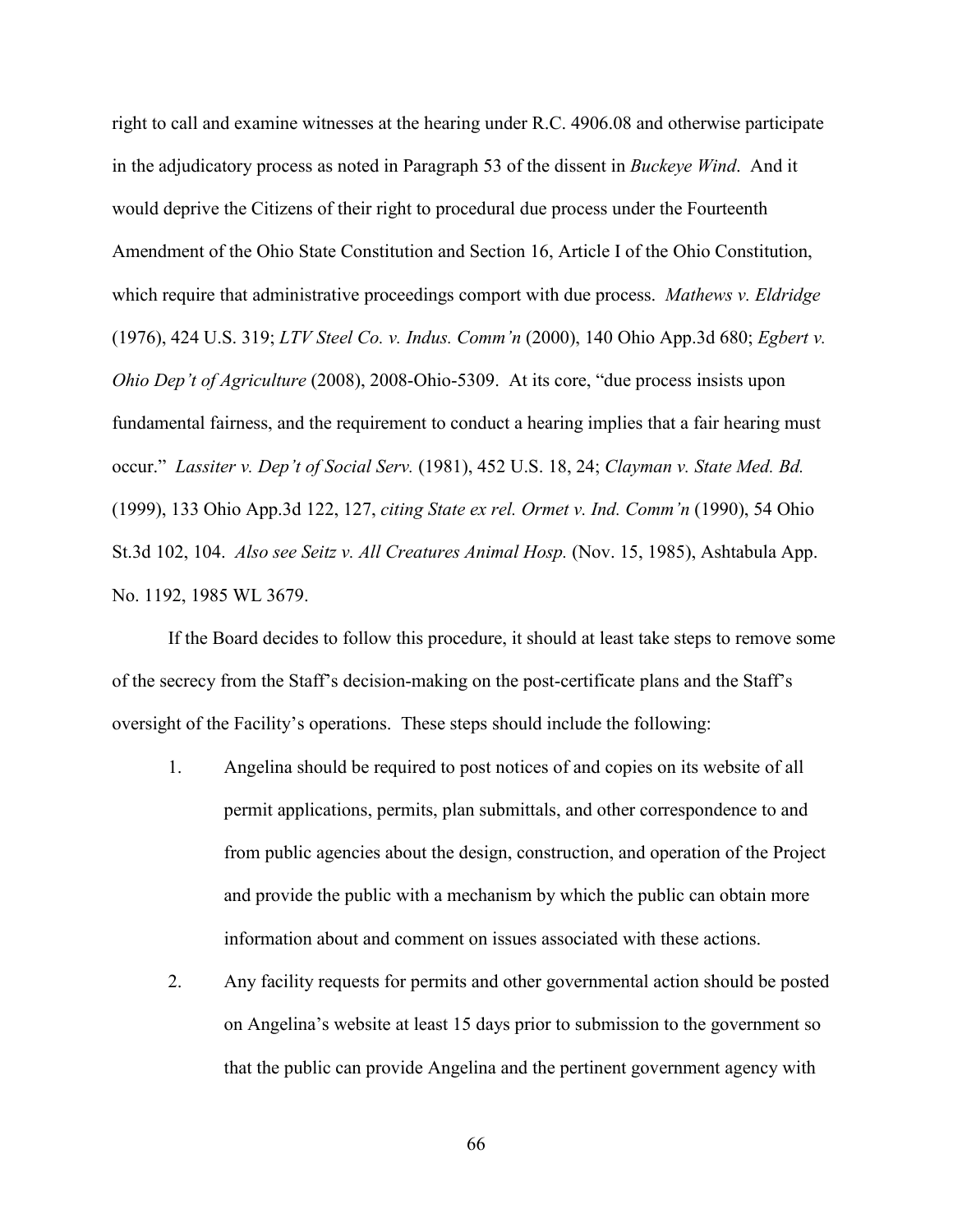comments on the proposals. These notices should identify a contact person and email address for Angelina and for the government official who is the contact person for Angelina, so that the public can submit comments to them.

- 3. Notice of the pre-construction meeting and other meetings between Angelina and the Staff about the Project should be posted on Angelina's website at least 14 days prior to the meetings and should be open to the public.
- 4. Angelina also be required to send all notices described above to the owners and occupants of land adjoining the Project Area.
- 5. Angelina's complaint summaries should be posted on the Applicant's website. Currently, Angelina does not intend to provide the public with access to these reports by posting them on its website or by any other means. Herling, Tr. 119:9- 12. While Mr. Herling sought to excuse Angelina's intent to hide its problems from the public by arguing that some complainants would not want to make their complaints public (Herling, Tr. 126:19 to 127:4), Angelina could easily overcome that objection by giving the complainants the option to have their names redacted from the publicly disclosed report.

These actions will by no means compensate for the Board's failure to require the necessary information in the Application and subject it to hearing. But it at least would inject some transparency into the Staff's decision-making.

## **IV. The Proposed Stipulation Cannot Be Used To Delegate The Board's Authority And Responsibility For Certification Decisions To The Staff, Nor It Does Provide For A Facility That Represents The Minimum Adverse Environmental Impact.**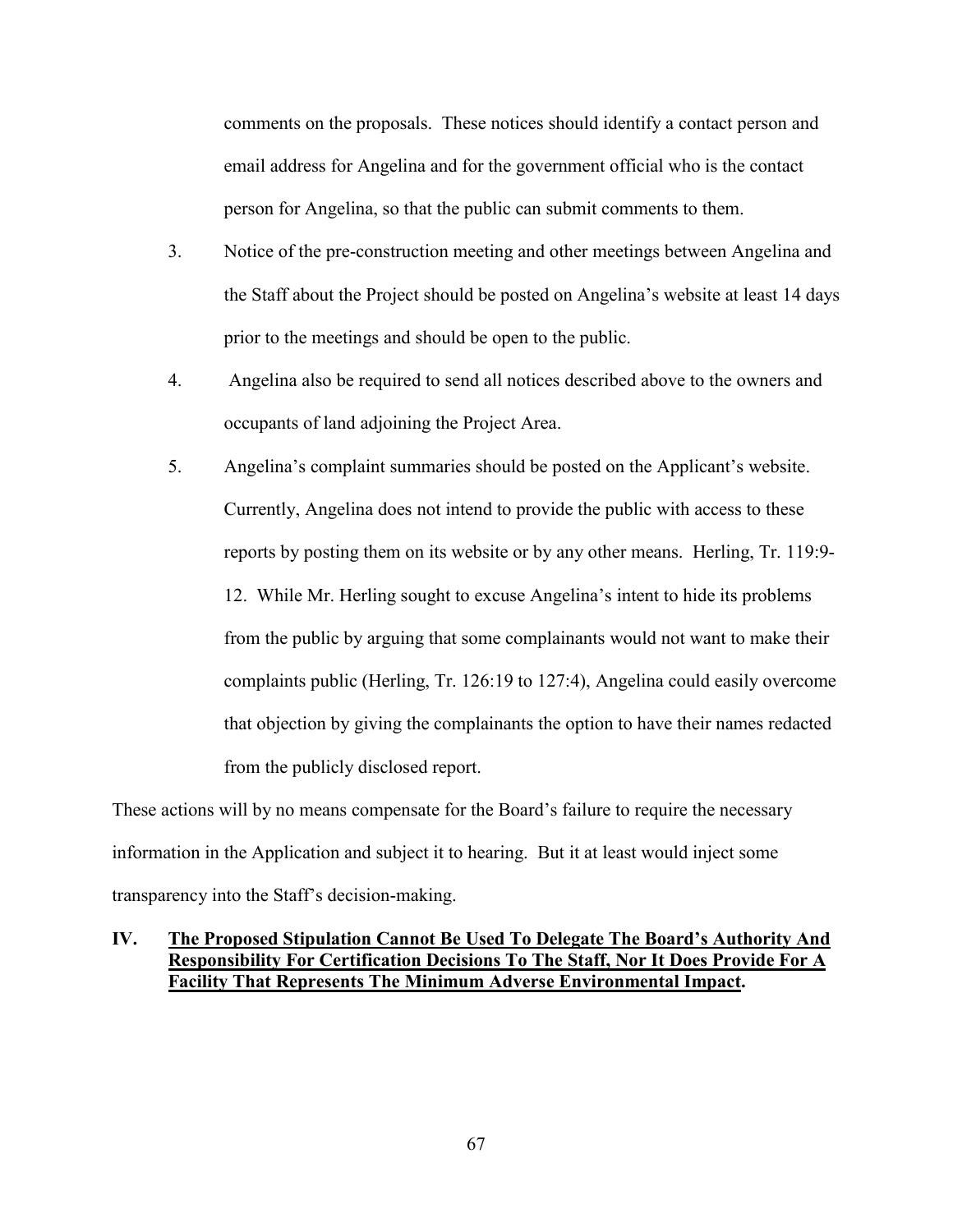As a practical matter, Rachael Vonderhaar's testimony aptly summarizes the Stipulation's ineffectiveness in addressing the problems in Angelina's Application and Project. Asked whether the Stipulation addressed the Citizens' concerns, she responded:

No, it has not even attempted to address in any manner most of the concerns we expressed in our testimony. Even where the Stipulation provided conditions related to some of our concerns, it only partially addressed the problems we identified.

CCOPC Exh. 3, Vonderhaar Suppl. Testimony, p. 1, A.4.

From a legal perspective, the Stipulation, if accepted, would grant a certificate for the Facility based on an Application that violates the Board's rules in a multitude of ways as described herein. The Board cannot circumvent its own rules by approving a deficient application. Nor can it accept a Stipulation that proposes to approve a Project that does not meet the statutory criteria under R.C. 4906.10 for representing the minimum adverse environmental impact under R.C.  $4906.10(A)(3)$  and serving the public interest, convenience, and necessity under R.C.  $\S$  4906.10(A)(6). For these reasons, the Stipulation violates important regulatory principles and practices and is contrary to the public interest.

The Stipulation would provide for an unlawful and unconstitutional delegation of power to the Staff for the reasons explained in Section III above. Most of the Stipulation's supposed accomplishments touted by Angelina and the Staff are future submittals of plans that should have been included in the Application, but which now are proposed to be delivered after certification by Angelina and approved in secret by the Staff. The Stipulation mostly just postpones, until after certification, Angelina's evaluations of the Facility's potential threats to the public and the Angelina's identification of mitigation measures work that should have been included in the Application.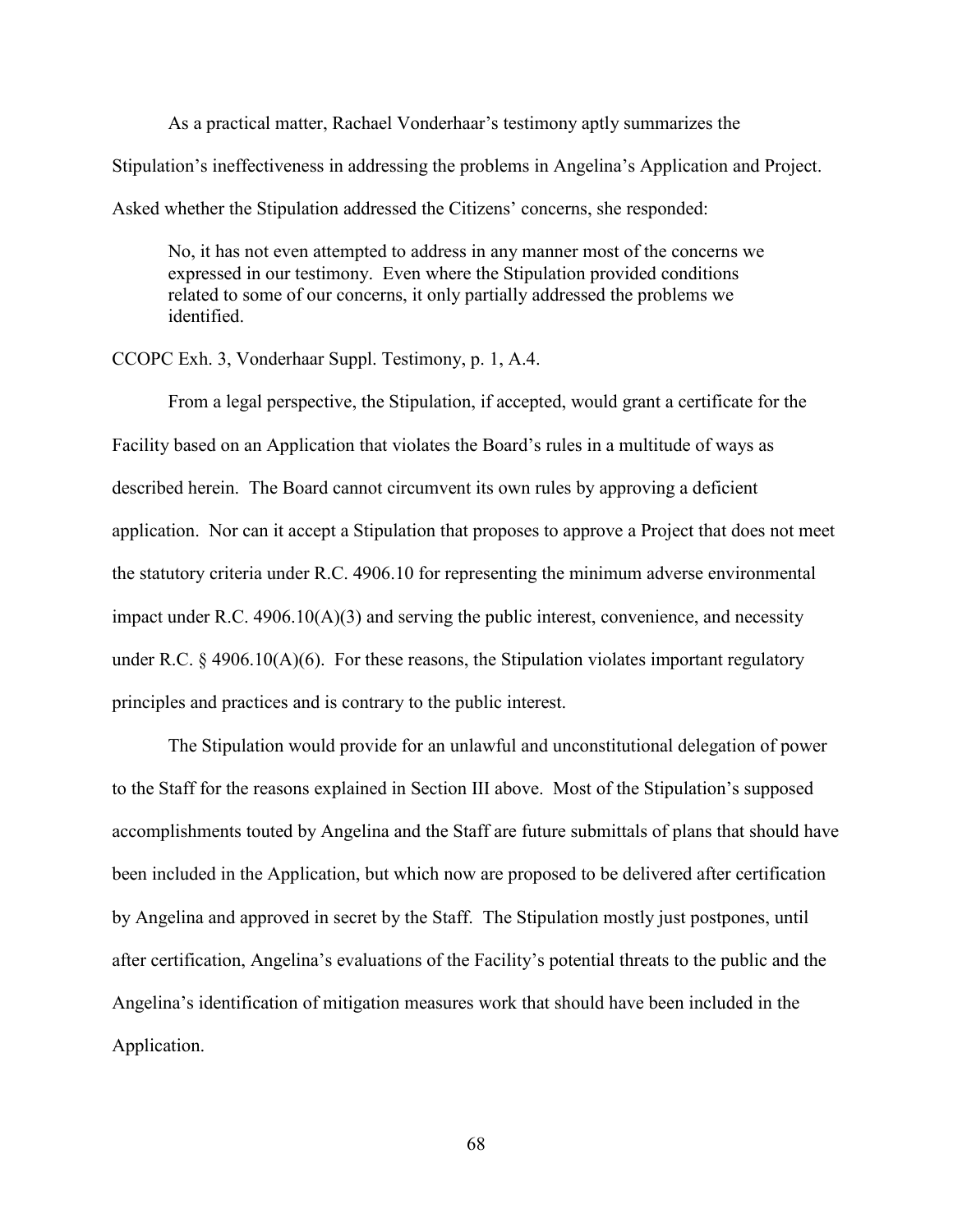The Stipulation also is carelessly worded to provide loopholes by which Angelina can avoid its responsibilities. Those loopholes are identified in Section II above. The deficiencies in the stipulated conditions are described in Section II above and some of them are briefly recapped in the paragraphs below.

First, the Board cannot tell whether measuring the setback from a road's right-of-way instead of the road's edge under Condition 3 addresses the concern that limited visibility at crossroads will cause traffic accidents, because no witnesses identified the amount of space this adds to the setbacks or the amount of space necessary to view the crossroads.

The lack of knowledge about the distance of this setback also makes it impossible to know whether the number of extra plants can be added to the setback under Condition 18 is meaningful, or negligible.

Although Angelina represents that inverter noise will not travel more than 150 feet, the Stipulation contains no requirement that the inverters be sited at least 150 feet from neighbors' houses and land. Moreover, there is no evidence that a 150-foot setback would be sufficient, since the Application contains no measurements or modeling of noise levels at a distance of 150 feet from the inverters.

While Condition 10 prohibits noisy construction activities after dark, the neighbors will still be subjected to 10 hours of pounding pile driving per day for five days a week and 12 hours or more of other loud construction activities.

Condition 11 promises a landscape and lighting plan, but the lack of detailed requirements provides no assurance to the neighbors that it will give them any relief from ugly solar equipment views and intrusive lights. Although the Application promises to work with neighbors to identify the locations best suited for "landscaping treatments" (Applic., p. 89), it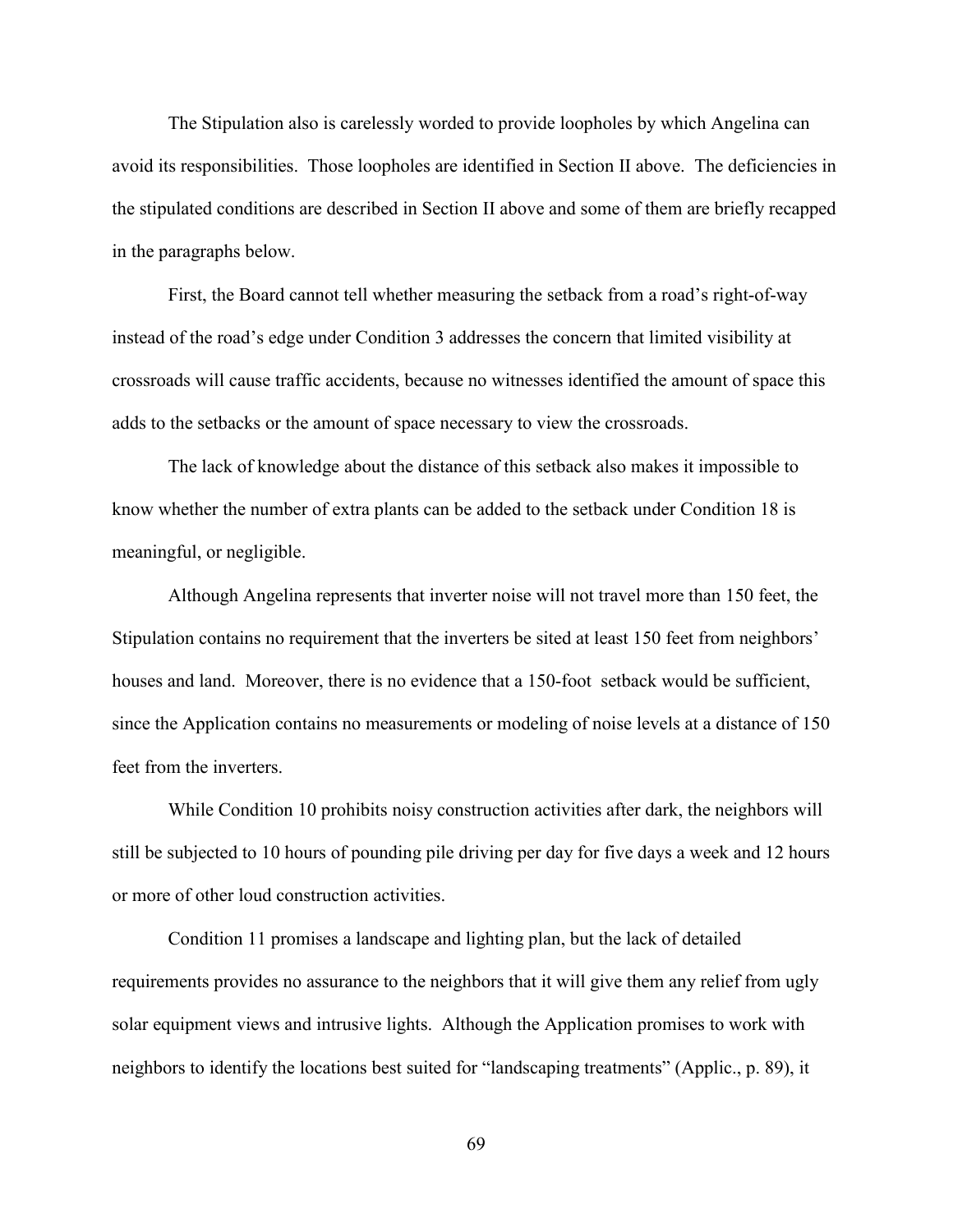provides the citizens with no means to guarantee that Angelina will satisfactorily mitigate the visual impacts. In fact, Mr. Robinson's testimony almost guaranteed incomplete relief to the neighbors by predicting that complete screening from objectionable views will not be provided.

Condition 11 also promises a fence repair plan, but again no details are available to enable an evaluation of its effectiveness.

Rather than addressing all of the Project's threats to the public through an adequate Application and Stipulation, the Board falls back on the complaint resolution process required by Condition 13 to stop damage caused by the Board's negligence in the certification process. The complaint resolution process is not even included in the Application or Stipulation, but is left to Angelina's later judgment.

Condition 16 contains ambiguous language that casts doubt on how soon Angelina is required to repair its damaged field tiles, which could threaten downstream crops. The condition does not require Angelina to work with affected non-participating landowners, which restricts the effectiveness of the tile location and repair activities. The conditions suffers from other deficiencies described in Section II above.

Condition 18 requires a vegetation management plan, but the condition contains no prescriptions about what and how much trees and other vegetation can be destroyed or damaged.

Condition 18 offers Angelina a giant loophole to avoid the requirement that weed-free seed be used for the Facility's plantings, a loophole that Angelina refuses to relinquish.

Condition 18 requires growing noxious and invasive weeds to be removed only from the Facility's pollinator habitat, and not from the rest of the Facility.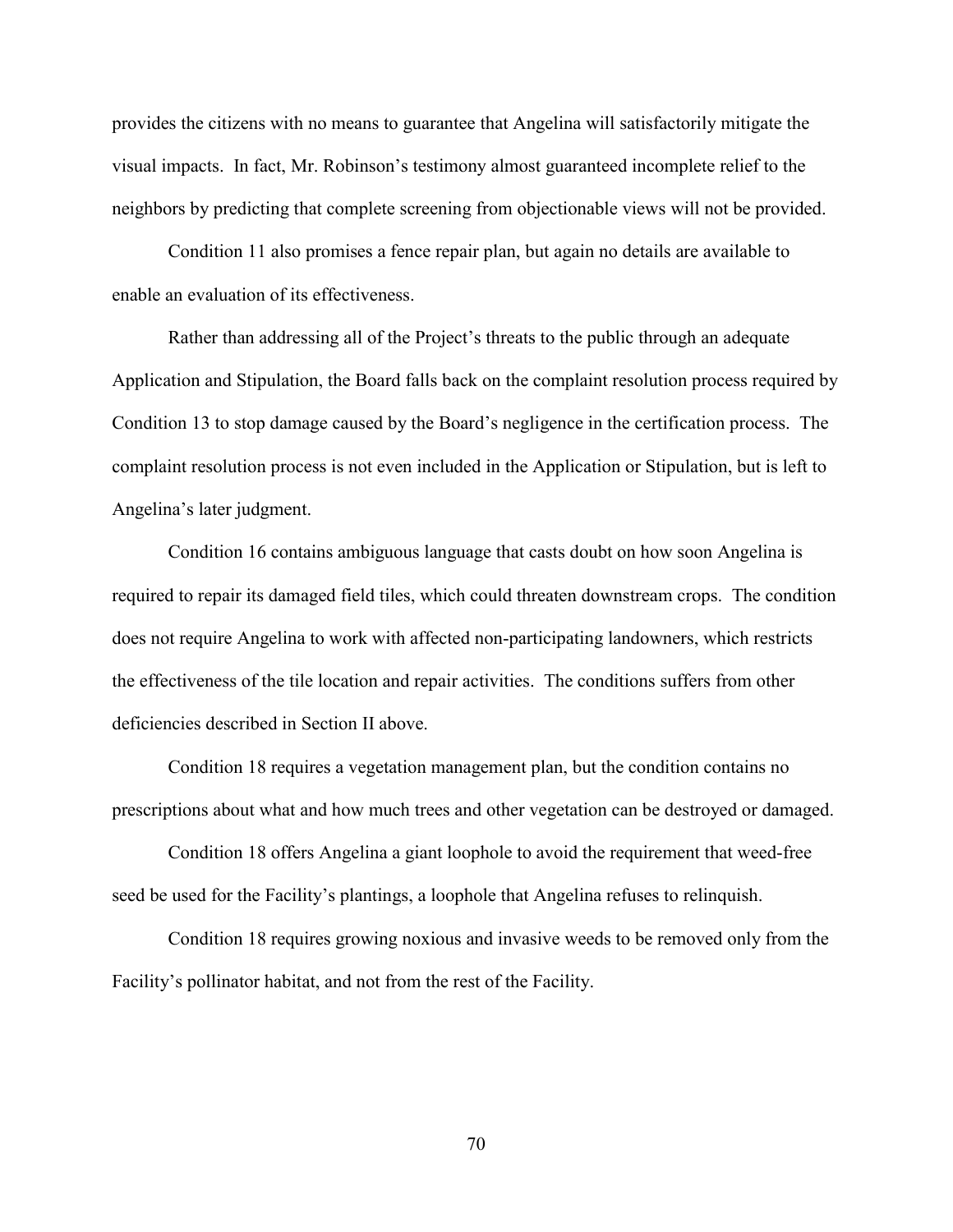Conditions 25 and 26 allow Angelina to develop the traffic plan, transportation management plan, and road use agreement after the certificate is issued, which insulates the plans from public and Board evaluation during the hearing process.

Condition 28 lacks adequate training for first responders who join the emergency crews after the initial emergency training sessions are finished. The condition provides no funding for extra emergency response personnel that may be needed to handle the extra demands posed by the Facility, especially law enforcement personnel.

The language of Condition 29 does not provide sufficient funding for decommissioning, for the reasons expressed in Section II above.

Section II provides additional descriptions of the Stipulation's inadequacies.

The scarcity of the Application's analysis of the hazards and damage threatened by the Angelina solar project has deprived the Concerned Citizens of their right to comment on and test the Project's impacts and the proposed certificate conditions. For the same reason, the Staff and the Board have not had the information necessary to make informed decisions about issuing a certificate for this Project. The Stipulation does not seek to correct this situation. The Board should not issue a certificate based on this inadequate record, but instead should reopen the Application with instructions to supply the missing information to allow the Board to make an informed decision.

Although Angelina and Staff will tell the Board that it should defer to the Stipulation and approve the Project with the Stipulation's conditions, a Stipulation signed by allied parties is not entitled to deference. If it were, any two or more aligned parties (*e.g*., two Concerned Citizen intervenors) could sign a Stipulation over other parties' objection and obtain the Board's blessing for it. The parties signing the Stipulation do not have to live next door to the Project's hazards,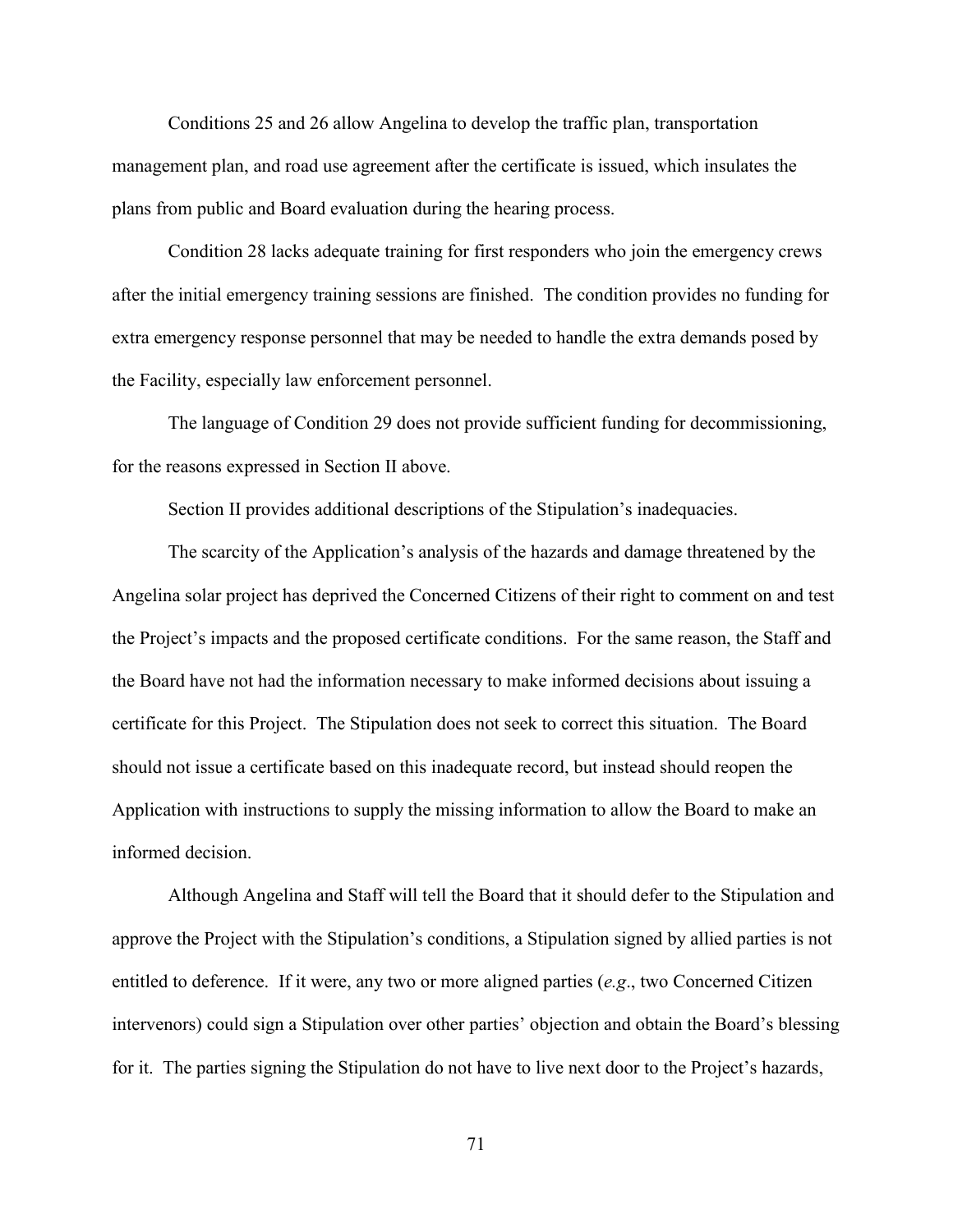so they do not represent the Concerned Citizens' interests and that fact is reflected in the Stipulation's failure to address these hazards. It is the Board's statutory responsibility to make sure Angelina has provided a complete and honest assessment of the Project's hazards and has designed the Project to reduce those hazards to a minimum. Adopting the Stipulation will not fulfill this responsibility.

#### **V. The Angelina Solar Project Does Not Constitute The Minimum Environmental Impact And Does Not Serve the Public Interest, Convenience, And Necessity.**

Angelina does its best to "green-wash" this project, portraying it as benign and environmentally beneficial. The record in this case shows a very different project -- a major industrial plant spread over a rural residential landscape on a vast scale that will harm the community as described in Section II above. Angelina has the burden of proof to demonstrate that its Project as designed in the Application will represent the minimum environmental impact and that it will serve the public interest, convenience, and necessity. The Citizens do not have the burden to produce evidence that the Project will harm the public, although it has done so in many instances.

Angelina has failed to prove its burdens in the following respects:

The solar equipment will spoil the neighborhood's scenic views.

The unsightly solar equipment will be located in close proximity to neighboring residences and land, and Angelina has not provided meaningful assurances that these views will be adequately mitigated through screening.

The Project lighting may be annoying and intrusive to neighbors, and the Angelina has failed to demonstrate how it will prevent this from occurring.

The inverters may produce annoying and intrusive noise that reach neighboring homes and land.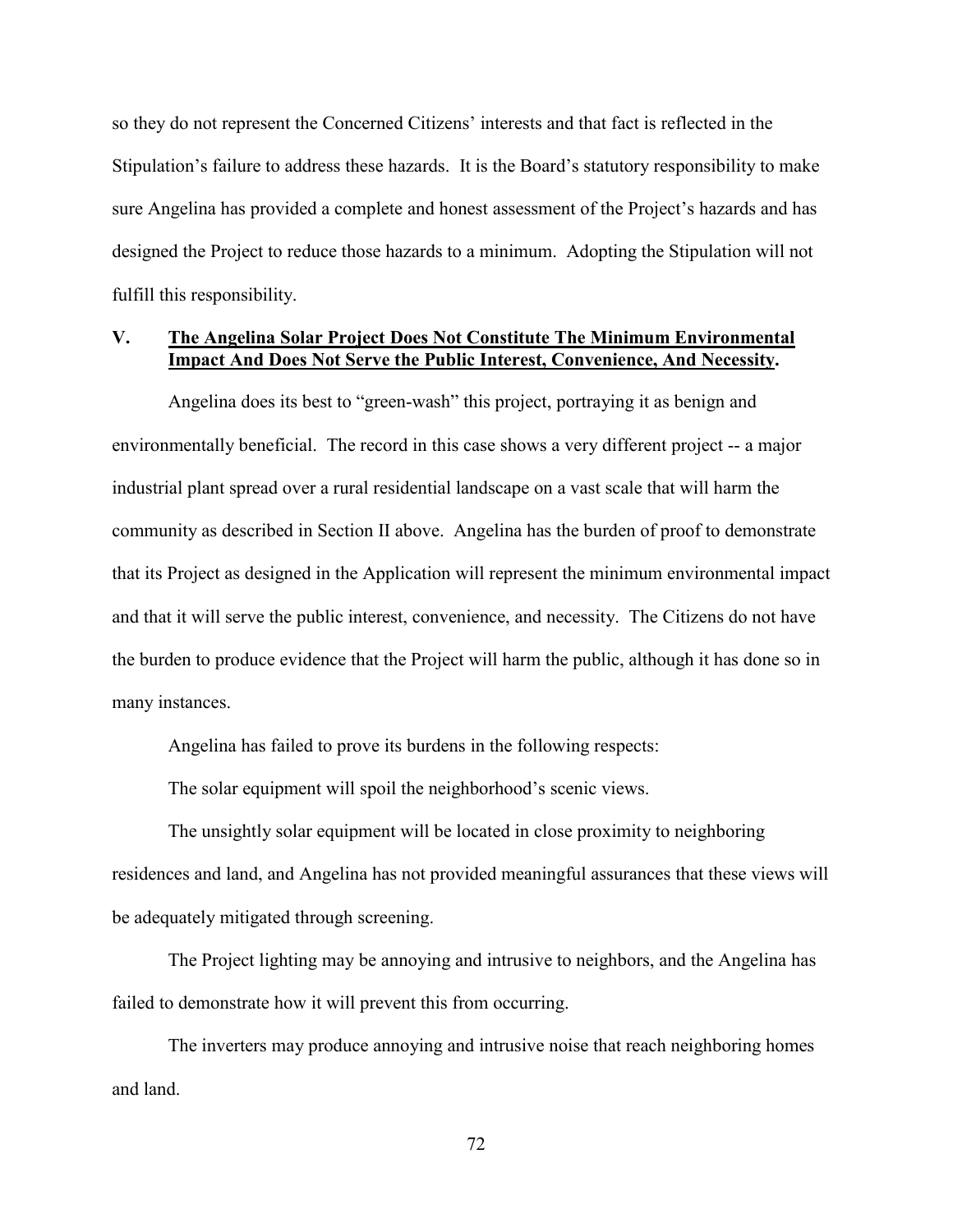Post installation will produce noise that is loud, bothersome, and long lasting.

The Project's provisions for preventing and replacing damaged field tiles are inadequate and could result in the flooding of neighboring land and damaged crops.

The unguarded recyclable materials in the solar equipment will attract criminals to the area to plunder them, and these criminals may also harm the neighbors while in the area.

Solar panels damaged by vandals or disasters may leak contaminants into the groundwater, thus polluting the neighbors' wells.

Due to inadequate provisions for funding decommissioning, the expired solar equipment may be a blight in the community if not removed.

The Project may be a drain on emergency services that it may consume, thus depriving the residents of adequate emergency services.

The solar equipment may obstruct motorists' views of cross-roads at intersections. .

The Project does not provide adequate controls for noxious and invasive weeds.

The Project will harm the area wildlife.

The Project will force deer, coyotes and other wildlife to congregate in the neighbors' fields and yards, and damage the neighbors' crops and livestock.

The Project may increase stormwater runoff and flood the neighbors' fields and homes, including those in Fairhaven.

Erosion from Project construction may pollute the streams.

The Application lacks sufficient detail about solid waste and debris generation and disposal to demonstrate that the waste and debris will be properly handled.

Project construction will clog the neighborhood roads and delay the movement of farm equipment.

73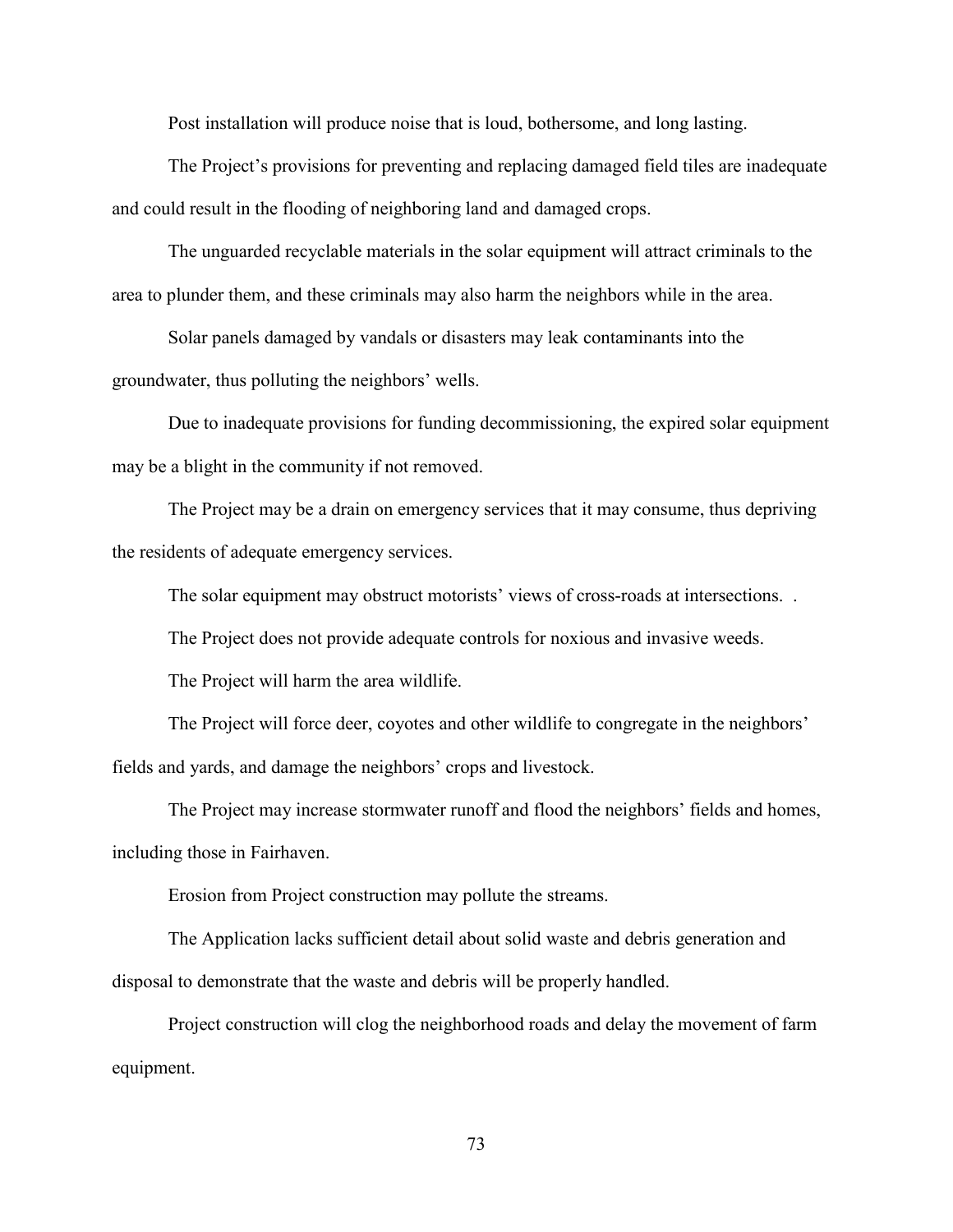Section II above describes these and other harms and potential harms in more detail.

Consequently, the Board cannot find that the Facility "represents the minimum adverse environmental impact" under R.C. 4906.10(A)(3) and serves the public interest, convenience, and necessity under R.C.  $\S$  4906.10(A)(6). For those reasons, OPSB should deny Angelina's request for a certificate.

## **VI. Conclusion**

For the reasons expressed above, the Board should deny Angelina's application for a certificate.

Respectfully submitted,

/s/ Jack A. Van Kley\_\_\_\_\_\_ Jack A. Van Kley (0016961) Van Kley & Walker, LLC 132 Northwoods Blvd., Suite C-1 Columbus, Ohio 43235 (614) 431-8900 (telephone) (614) 431-8905 (facsimile) Email: jvankley@vankleywalker.com

Christopher A. Walker (0040696) Van Kley & Walker, LLC 137 North Main Street, Suite 316 Dayton, Ohio 45402 (937) 226-9000 (telephone) (937) 226-9002 (facsimile) Email: cwalker@vankleywalker.com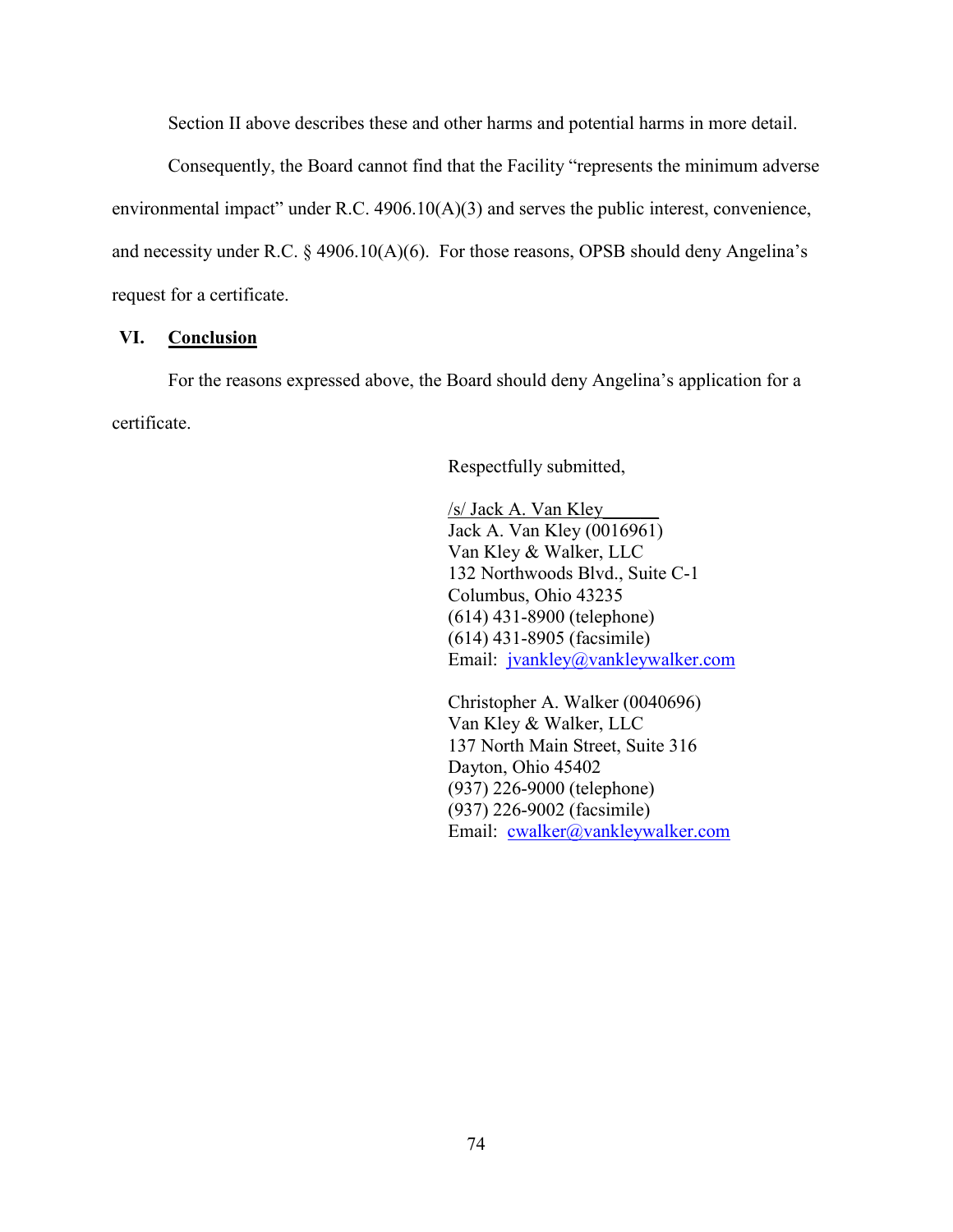## **CERTIFICATE OF SERVICE**

The Ohio Power Siting Board's e-filing system will electronically serve notice of the filing of this document on the parties referenced in the service list of the docket card who have electronically subscribed to this case. In addition, I hereby certify that, on October 18, 2019, a copy of the foregoing document also is being served by electronic mail on the following: Michael Settineri at mjsettineri@vorys.com, MacDonald Taylor at mwtaylor@vorys.com, Kathryn West at kwest@prebco.org, Dylan Borchers at dborchers@bricker.com, Chad Endsley at cendsley@ofbf.org, Thaddeus Boggs at tboggs@fbtlaw.com, and Jodi Barr at Jodi.barr@ohioattorneygeneral.gov.

> /s/ Jack A. Van Kley\_\_\_\_\_\_ Jack A. Van Kley